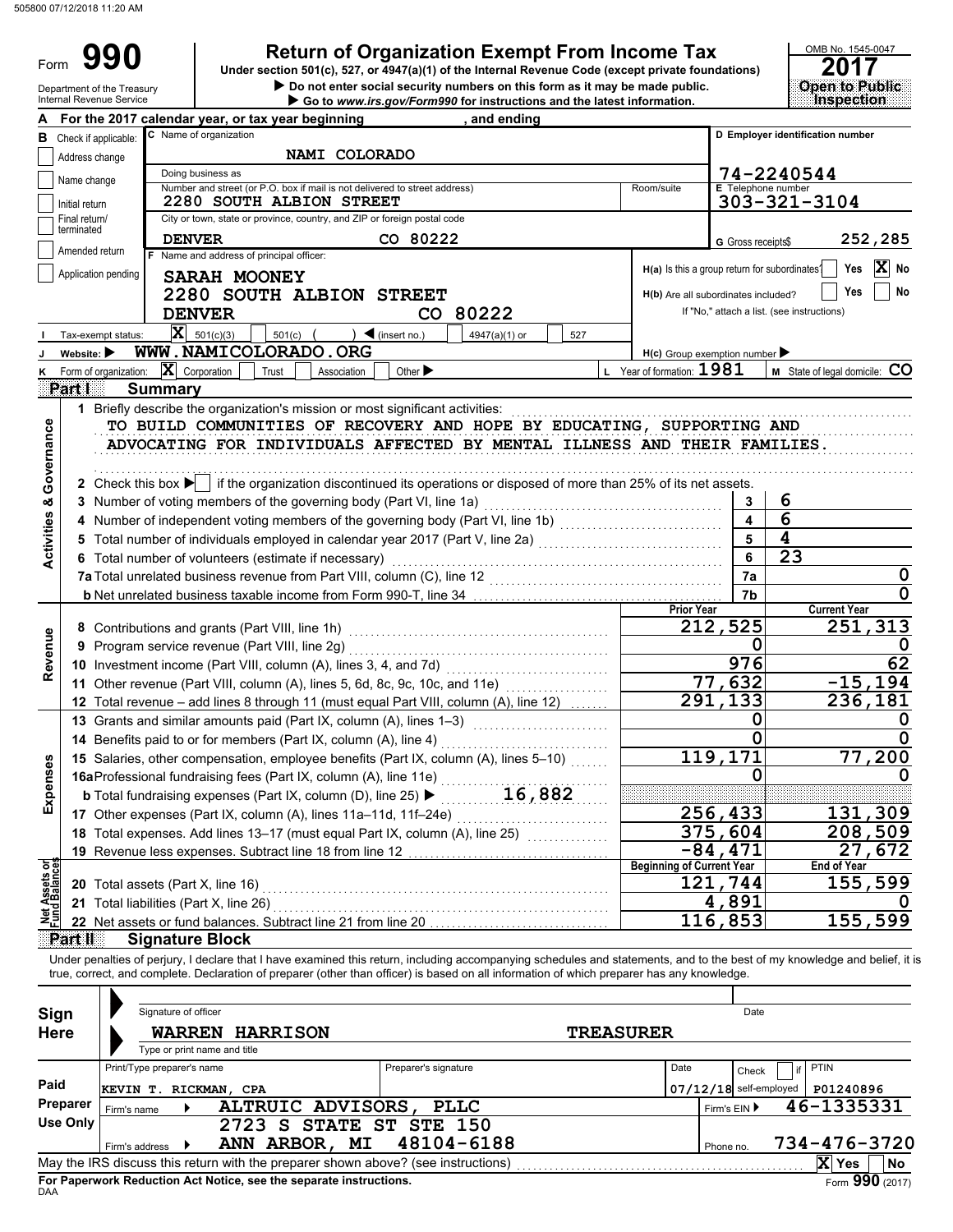|              | Form 990 (2017) NAMI COLORADO                        |                                                                                                                                | 74-2240544    | Page 2                |
|--------------|------------------------------------------------------|--------------------------------------------------------------------------------------------------------------------------------|---------------|-----------------------|
| Part III     |                                                      | <b>Statement of Program Service Accomplishments</b>                                                                            |               |                       |
|              |                                                      |                                                                                                                                |               | $\mathbf{x}$          |
|              | 1 Briefly describe the organization's mission:       |                                                                                                                                |               |                       |
|              | SEE SCHEDULE O                                       |                                                                                                                                |               |                       |
|              |                                                      |                                                                                                                                |               |                       |
|              |                                                      |                                                                                                                                |               |                       |
|              |                                                      | Did the organization undertake any significant program services during the year which were not listed on the                   |               |                       |
|              | prior Form 990 or 990-EZ?                            |                                                                                                                                |               | Yes $\overline{X}$ No |
|              | If "Yes," describe these new services on Schedule O. |                                                                                                                                |               |                       |
|              |                                                      | Did the organization cease conducting, or make significant changes in how it conducts, any program                             |               |                       |
| services?    |                                                      |                                                                                                                                |               | Yes $\overline{X}$ No |
|              | If "Yes," describe these changes on Schedule O.      |                                                                                                                                |               |                       |
|              |                                                      | Describe the organization's program service accomplishments for each of its three largest program services, as measured by     |               |                       |
|              |                                                      | expenses. Section 501(c)(3) and 501(c)(4) organizations are required to report the amount of grants and allocations to others, |               |                       |
|              |                                                      | the total expenses, and revenue, if any, for each program service reported.                                                    |               |                       |
|              |                                                      |                                                                                                                                |               |                       |
| 4a (Code:    | ) (Expenses \$                                       | 157, 701 including grants of\$                                                                                                 |               | ) (Revenue \$         |
|              |                                                      | EDUCATION - TRAIN PRIMARY CAREGIVERS AND PROVIDE INFORMATION ON THE LATEST                                                     |               |                       |
|              |                                                      | TREATMENTS, MEDICATION, LAWS, AND SUPPORT SERVICES RELATED TO MENTAL                                                           |               |                       |
| ILLNESS.     |                                                      |                                                                                                                                |               |                       |
|              |                                                      |                                                                                                                                |               |                       |
|              |                                                      |                                                                                                                                |               |                       |
|              |                                                      |                                                                                                                                |               |                       |
|              |                                                      |                                                                                                                                |               |                       |
|              |                                                      |                                                                                                                                |               |                       |
|              |                                                      |                                                                                                                                |               |                       |
|              |                                                      |                                                                                                                                |               |                       |
|              |                                                      |                                                                                                                                |               |                       |
|              |                                                      |                                                                                                                                |               |                       |
|              |                                                      |                                                                                                                                |               |                       |
|              |                                                      |                                                                                                                                |               |                       |
|              |                                                      |                                                                                                                                |               |                       |
|              |                                                      |                                                                                                                                |               |                       |
|              |                                                      |                                                                                                                                |               |                       |
|              |                                                      |                                                                                                                                |               |                       |
|              |                                                      |                                                                                                                                |               |                       |
|              |                                                      |                                                                                                                                |               |                       |
|              |                                                      |                                                                                                                                |               |                       |
|              |                                                      |                                                                                                                                |               |                       |
|              |                                                      |                                                                                                                                |               |                       |
|              |                                                      |                                                                                                                                |               |                       |
|              |                                                      |                                                                                                                                |               |                       |
| 4c (Code:    | ) (Expenses \$                                       | including grants of\$                                                                                                          |               | ) (Revenue \$         |
|              |                                                      |                                                                                                                                |               |                       |
|              |                                                      |                                                                                                                                |               |                       |
|              |                                                      |                                                                                                                                |               |                       |
|              |                                                      |                                                                                                                                |               |                       |
|              |                                                      |                                                                                                                                |               |                       |
|              |                                                      |                                                                                                                                |               |                       |
|              |                                                      |                                                                                                                                |               |                       |
|              |                                                      |                                                                                                                                |               |                       |
|              |                                                      |                                                                                                                                |               |                       |
|              |                                                      |                                                                                                                                |               |                       |
|              |                                                      |                                                                                                                                |               |                       |
|              |                                                      |                                                                                                                                |               |                       |
|              | 4d Other program services (Describe in Schedule O.)  |                                                                                                                                |               |                       |
| (Expenses \$ |                                                      | including grants of\$                                                                                                          | ) (Revenue \$ |                       |
|              | 4e Total program service expenses >                  | 157,701                                                                                                                        |               |                       |
|              |                                                      |                                                                                                                                |               |                       |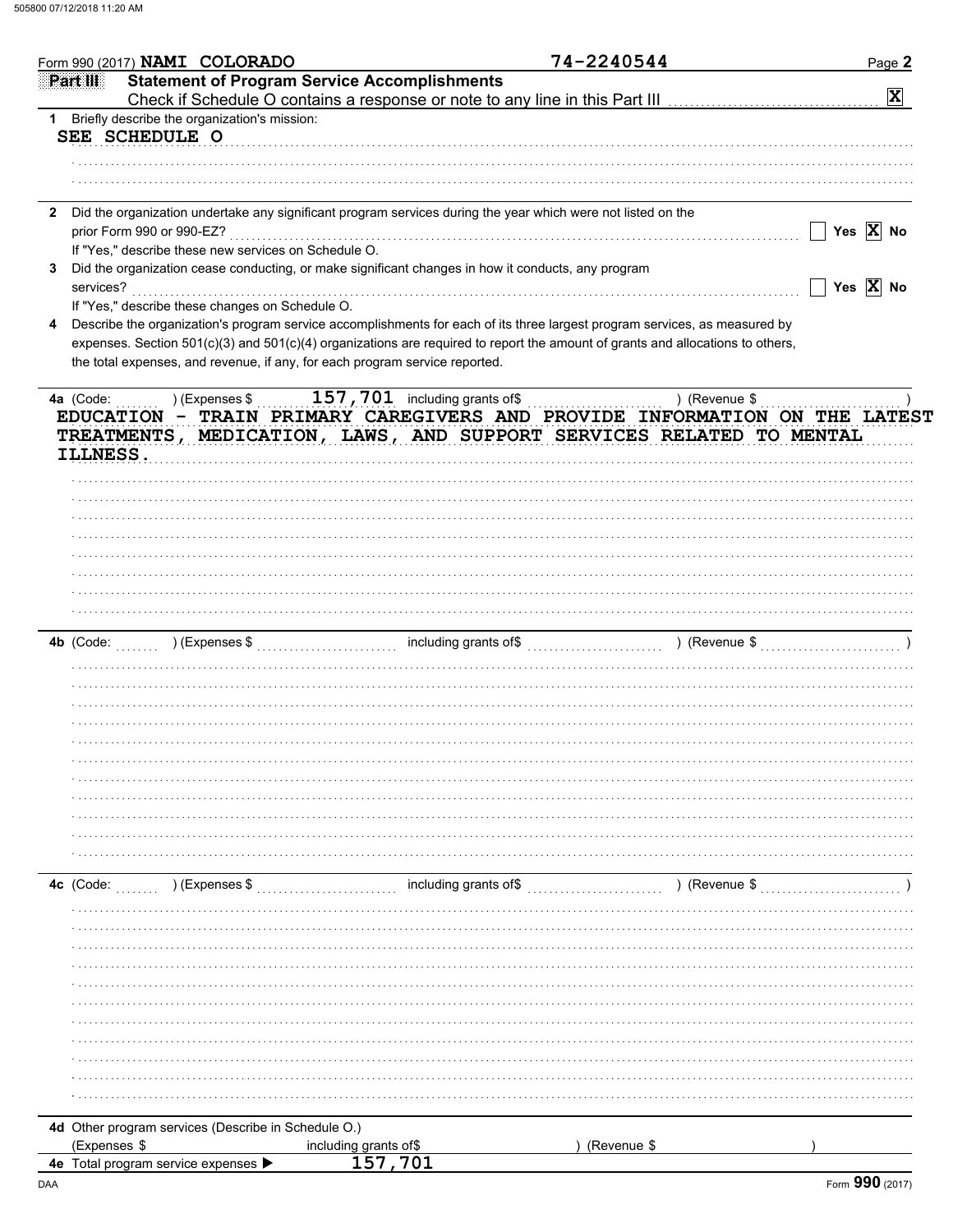|     | Form 990 (2017) NAMI COLORADO                                                                                           | 74-2240544 |                 |             | Page 3 |
|-----|-------------------------------------------------------------------------------------------------------------------------|------------|-----------------|-------------|--------|
|     | Part IV<br><b>Checklist of Required Schedules</b>                                                                       |            |                 |             |        |
|     |                                                                                                                         |            |                 | Yes         | No     |
| 1   | Is the organization described in section $501(c)(3)$ or $4947(a)(1)$ (other than a private foundation)? If "Yes,"       |            |                 |             |        |
|     | complete Schedule A                                                                                                     |            | 1               | X           |        |
| 2   | Is the organization required to complete Schedule B, Schedule of Contributors (see instructions)?                       |            | $\overline{2}$  | $\mathbf x$ |        |
| 3   | Did the organization engage in direct or indirect political campaign activities on behalf of or in opposition to        |            |                 |             |        |
|     | candidates for public office? If "Yes," complete Schedule C, Part I                                                     |            | 3               |             | X      |
| 4   | Section 501(c)(3) organizations. Did the organization engage in lobbying activities, or have a section 501(h)           |            |                 |             |        |
|     | election in effect during the tax year? If "Yes," complete Schedule C, Part II                                          |            | 4               | X           |        |
| 5   | Is the organization a section $501(c)(4)$ , $501(c)(5)$ , or $501(c)(6)$ organization that receives membership dues,    |            |                 |             |        |
|     | assessments, or similar amounts as defined in Revenue Procedure 98-19? If "Yes," complete Schedule C,                   |            |                 |             |        |
|     | Part III                                                                                                                |            | 5               |             | X      |
| 6   | Did the organization maintain any donor advised funds or any similar funds or accounts for which donors                 |            |                 |             |        |
|     | have the right to provide advice on the distribution or investment of amounts in such funds or accounts? If             |            |                 |             |        |
|     | "Yes," complete Schedule D, Part I                                                                                      |            | 6               |             | X      |
| 7   | Did the organization receive or hold a conservation easement, including easements to preserve open space,               |            |                 |             |        |
|     | the environment, historic land areas, or historic structures? If "Yes," complete Schedule D, Part II                    |            | 7               |             | X      |
|     | Did the organization maintain collections of works of art, historical treasures, or other similar assets? If "Yes,"     |            |                 |             |        |
| 8   |                                                                                                                         |            |                 |             | X      |
|     | complete Schedule D, Part III                                                                                           |            | 8               |             |        |
| 9   | Did the organization report an amount in Part X, line 21, for escrow or custodial account liability, serve as a         |            |                 |             |        |
|     | custodian for amounts not listed in Part X; or provide credit counseling, debt management, credit repair, or            |            |                 |             |        |
|     | debt negotiation services? If "Yes," complete Schedule D, Part IV                                                       |            | 9               |             | X      |
| 10  | Did the organization, directly or through a related organization, hold assets in temporarily restricted                 |            |                 |             |        |
|     | endowments, permanent endowments, or quasi-endowments? If "Yes," complete Schedule D, Part V                            |            | 10              | X           |        |
| 11  | If the organization's answer to any of the following questions is "Yes," then complete Schedule D, Parts VI,            |            |                 |             |        |
|     | VII, VIII, IX, or X as applicable.                                                                                      |            |                 |             |        |
| a   | Did the organization report an amount for land, buildings, and equipment in Part X, line 10? If "Yes,"                  |            |                 |             |        |
|     | complete Schedule D, Part VI                                                                                            |            | 11a             |             | X      |
|     | <b>b</b> Did the organization report an amount for investments—other securities in Part X, line 12 that is 5% or more   |            |                 |             |        |
|     | of its total assets reported in Part X, line 16? If "Yes," complete Schedule D, Part VII                                |            | 11 b            |             | X      |
|     | c Did the organization report an amount for investments—program related in Part X, line 13 that is 5% or more           |            |                 |             |        |
|     | of its total assets reported in Part X, line 16? If "Yes," complete Schedule D, Part VIII                               |            | 11c             |             | X      |
|     | d Did the organization report an amount for other assets in Part X, line 15 that is 5% or more of its total assets      |            |                 |             |        |
|     | reported in Part X, line 16? If "Yes," complete Schedule D, Part IX                                                     |            | 11d             | X           |        |
|     | e Did the organization report an amount for other liabilities in Part X, line 25? If "Yes," complete Schedule D, Part X |            | 11e             |             | X      |
| f   | Did the organization's separate or consolidated financial statements for the tax year include a footnote that addresses |            |                 |             |        |
|     | the organization's liability for uncertain tax positions under FIN 48 (ASC 740)? If "Yes," complete Schedule D, Part X  |            | 11f             |             | X      |
|     | 12a Did the organization obtain separate, independent audited financial statements for the tax year? If "Yes," complete |            |                 |             |        |
|     | Schedule D, Parts XI and XII                                                                                            |            | 12a             |             | X      |
| b   | Was the organization included in consolidated, independent audited financial statements for the tax year? If            |            |                 |             |        |
|     | "Yes," and if the organization answered "No" to line 12a, then completing Schedule D, Parts XI and XII is optional      |            | 12 <sub>b</sub> |             | X      |
| 13  | Is the organization a school described in section $170(b)(1)(A)(ii)?$ If "Yes," complete Schedule E                     |            | 13              |             | X      |
| 14a | Did the organization maintain an office, employees, or agents outside of the United States?                             |            | 14a             |             | X      |
| b   | Did the organization have aggregate revenues or expenses of more than \$10,000 from grantmaking,                        |            |                 |             |        |
|     | fundraising, business, investment, and program service activities outside the United States, or aggregate               |            |                 |             |        |
|     | foreign investments valued at \$100,000 or more? If "Yes," complete Schedule F, Parts I and IV                          |            | 14b             |             | X      |
| 15  | Did the organization report on Part IX, column (A), line 3, more than \$5,000 of grants or other assistance to or       |            |                 |             |        |
|     | for any foreign organization? If "Yes," complete Schedule F, Parts II and IV                                            |            | 15              |             | X      |
|     |                                                                                                                         |            |                 |             |        |
| 16  | Did the organization report on Part IX, column (A), line 3, more than \$5,000 of aggregate grants or other              |            |                 |             | X      |
|     | assistance to or for foreign individuals? If "Yes," complete Schedule F, Parts III and IV                               |            | 16              |             |        |
| 17  | Did the organization report a total of more than \$15,000 of expenses for professional fundraising services on          |            |                 |             |        |
|     | Part IX, column (A), lines 6 and 11e? If "Yes," complete Schedule G, Part I (see instructions)                          |            | 17              |             | X      |
| 18  | Did the organization report more than \$15,000 total of fundraising event gross income and contributions on             |            |                 |             |        |
|     | Part VIII, lines 1c and 8a? If "Yes," complete Schedule G, Part II                                                      |            | 18              | X           |        |

**19** Did the organization report more than \$15,000 of gross income from gaming activities on Part VIII, line 9a? **19** If "Yes," complete Schedule G, Part III

Form **990** (2017)

**X**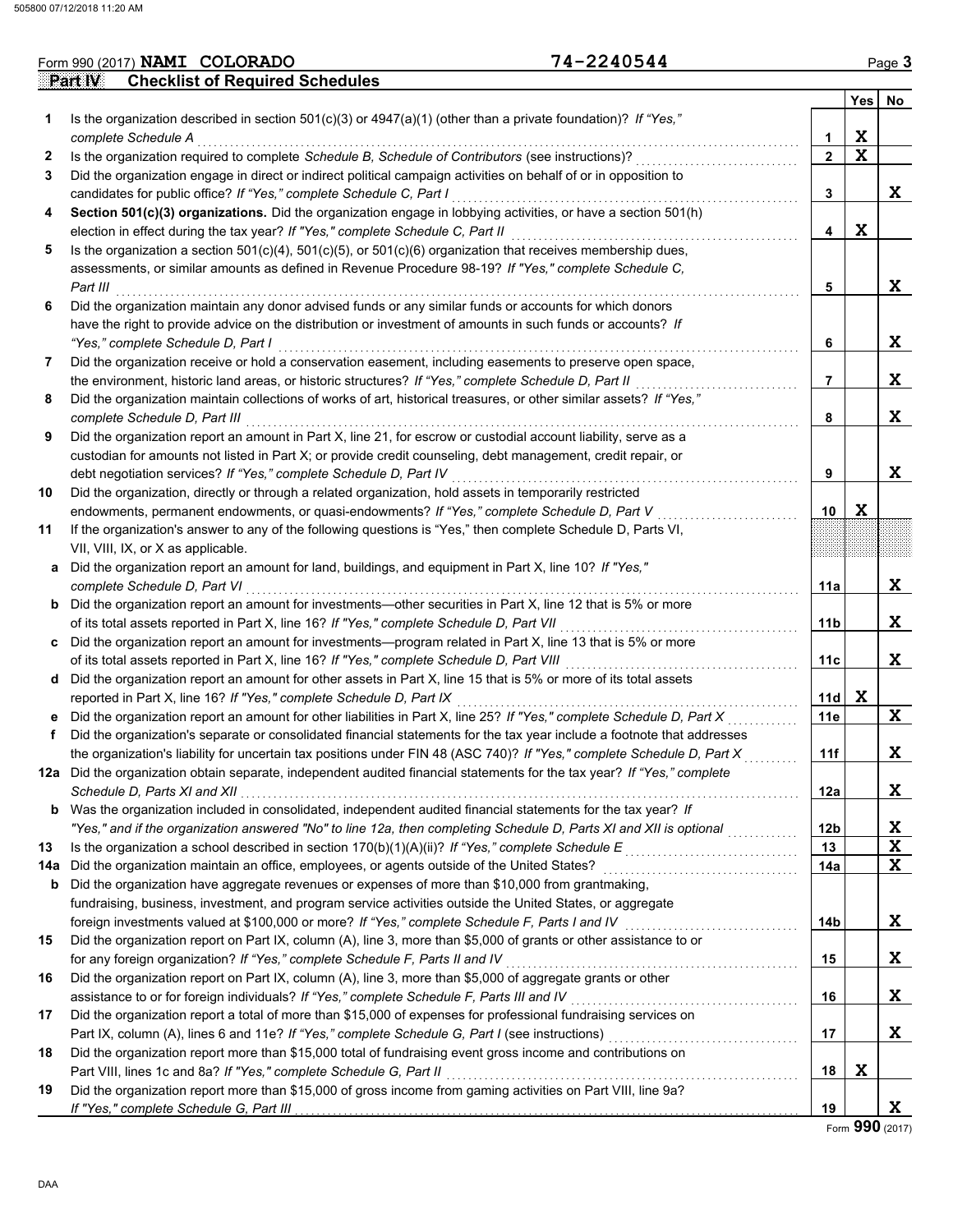|     | Form 990 (2017) NAMI COLORADO                                                                                    | 74-2240544      |     | Page 4                  |
|-----|------------------------------------------------------------------------------------------------------------------|-----------------|-----|-------------------------|
|     | <b>Checklist of Required Schedules (continued)</b><br>Part IV                                                    |                 |     |                         |
|     |                                                                                                                  |                 | Yes | No                      |
|     | 20a Did the organization operate one or more hospital facilities? If "Yes," complete Schedule H                  | 20a             |     | X                       |
|     | b If "Yes" to line 20a, did the organization attach a copy of its audited financial statements to this return?   | 20 <sub>b</sub> |     |                         |
| 21  | Did the organization report more than \$5,000 of grants or other assistance to any domestic organization or      |                 |     |                         |
|     | domestic government on Part IX, column (A), line 1? If "Yes," complete Schedule I, Parts I and II                | 21              |     | X                       |
| 22  | Did the organization report more than \$5,000 of grants or other assistance to or for domestic individuals on    |                 |     |                         |
|     | Part IX, column (A), line 2? If "Yes," complete Schedule I, Parts I and III                                      | 22              |     | X                       |
| 23  | Did the organization answer "Yes" to Part VII, Section A, line 3, 4, or 5 about compensation of the              |                 |     |                         |
|     | organization's current and former officers, directors, trustees, key employees, and highest compensated          |                 |     |                         |
|     | employees? If "Yes," complete Schedule J                                                                         | 23              |     | X                       |
|     | 24a Did the organization have a tax-exempt bond issue with an outstanding principal amount of more than          |                 |     |                         |
|     | \$100,000 as of the last day of the year, that was issued after December 31, 2002? If "Yes," answer lines 24b    |                 |     |                         |
|     | through 24d and complete Schedule K. If "No," go to line 25a                                                     | 24a             |     | X                       |
|     | Did the organization invest any proceeds of tax-exempt bonds beyond a temporary period exception?                | 24b             |     |                         |
| b   |                                                                                                                  |                 |     |                         |
|     | c Did the organization maintain an escrow account other than a refunding escrow at any time during the year      |                 |     |                         |
|     | to defease any tax-exempt bonds?                                                                                 | 24c             |     |                         |
|     | d Did the organization act as an "on behalf of" issuer for bonds outstanding at any time during the year?        | 24d             |     |                         |
|     | 25a Section 501(c)(3), 501(c)(4), and 501(c)(29) organizations. Did the organization engage in an excess benefit |                 |     |                         |
|     | transaction with a disqualified person during the year? If "Yes," complete Schedule L, Part I                    | 25a             |     | X                       |
| b   | Is the organization aware that it engaged in an excess benefit transaction with a disqualified person in a prior |                 |     |                         |
|     | year, and that the transaction has not been reported on any of the organization's prior Forms 990 or 990-EZ?     |                 |     |                         |
|     | If "Yes," complete Schedule L, Part I                                                                            | 25b             |     | X                       |
| 26  | Did the organization report any amount on Part X, line 5, 6, or 22 for receivables from or payables to any       |                 |     |                         |
|     | current or former officers, directors, trustees, key employees, highest compensated employees, or                |                 |     |                         |
|     | disqualified persons? If "Yes," complete Schedule L, Part II                                                     | 26              |     | X                       |
| 27  | Did the organization provide a grant or other assistance to an officer, director, trustee, key employee,         |                 |     |                         |
|     | substantial contributor or employee thereof, a grant selection committee member, or to a 35% controlled          |                 |     |                         |
|     | entity or family member of any of these persons? If "Yes," complete Schedule L, Part III                         | 27              |     | X                       |
| 28  | Was the organization a party to a business transaction with one of the following parties (see Schedule L,        |                 |     |                         |
|     | Part IV instructions for applicable filing thresholds, conditions, and exceptions):                              |                 |     |                         |
| а   | A current or former officer, director, trustee, or key employee? If "Yes," complete Schedule L, Part IV          | 28a             |     | X                       |
| b   | A family member of a current or former officer, director, trustee, or key employee? If "Yes," complete           |                 |     |                         |
|     | Schedule L, Part IV                                                                                              | 28 <sub>b</sub> |     | X                       |
| C   | An entity of which a current or former officer, director, trustee, or key employee (or a family member thereof)  |                 |     |                         |
|     | was an officer, director, trustee, or direct or indirect owner? If "Yes," complete Schedule L, Part IV           | 28c             |     | X                       |
| 29  | Did the organization receive more than \$25,000 in non-cash contributions? If "Yes," complete Schedule M         | 29              |     | $\overline{\mathbf{x}}$ |
| 30  | Did the organization receive contributions of art, historical treasures, or other similar assets, or qualified   |                 |     |                         |
|     | conservation contributions? If "Yes," complete Schedule M                                                        | 30              |     | X                       |
| 31  | Did the organization liquidate, terminate, or dissolve and cease operations? If "Yes," complete Schedule N,      |                 |     |                         |
|     | Part I                                                                                                           | 31              |     | Χ                       |
| 32  | Did the organization sell, exchange, dispose of, or transfer more than 25% of its net assets? If "Yes,"          |                 |     |                         |
|     | complete Schedule N, Part II                                                                                     | 32              |     | Χ                       |
| 33  | Did the organization own 100% of an entity disregarded as separate from the organization under Regulations       |                 |     |                         |
|     | sections 301.7701-2 and 301.7701-3? If "Yes," complete Schedule R, Part I                                        | 33              |     | Χ                       |
| 34  | Was the organization related to any tax-exempt or taxable entity? If "Yes," complete Schedule R, Part II, III,   |                 |     |                         |
|     | or IV, and Part V, line 1                                                                                        | 34              |     | X                       |
|     |                                                                                                                  | 35a             |     | X                       |
| 35а | Did the organization have a controlled entity within the meaning of section 512(b)(13)?                          |                 |     |                         |
| b   | If "Yes" to line 35a, did the organization receive any payment from or engage in any transaction with a          |                 |     |                         |
|     | controlled entity within the meaning of section 512(b)(13)? If "Yes," complete Schedule R, Part V, line 2        | 35b             |     |                         |
| 36  | Section 501(c)(3) organizations. Did the organization make any transfers to an exempt non-charitable             |                 |     |                         |
|     | related organization? If "Yes," complete Schedule R, Part V, line 2                                              | 36              |     | X                       |
| 37  | Did the organization conduct more than 5% of its activities through an entity that is not a related organization |                 |     |                         |
|     | and that is treated as a partnership for federal income tax purposes? If "Yes," complete Schedule R,             |                 |     |                         |
|     | Part VI                                                                                                          | 37              |     | X                       |
| 38  | Did the organization complete Schedule O and provide explanations in Schedule O for Part VI, lines 11b and       |                 |     |                         |
|     | 19? Note. All Form 990 filers are required to complete Schedule O.                                               | 38              | X   |                         |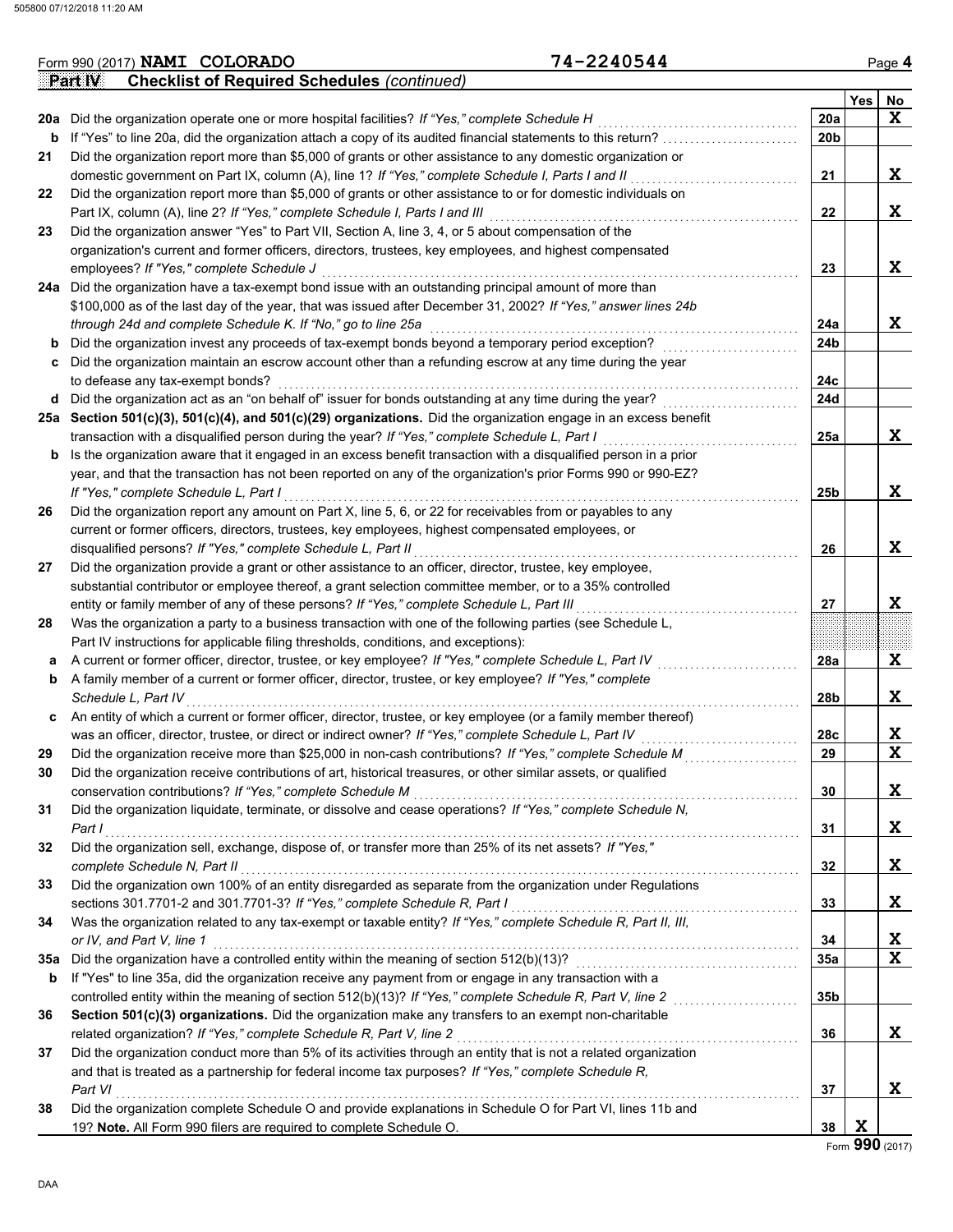|         | Form 990 (2017) NAMI COLORADO           |                                                                   |                                                                                                                                                                                                                 | 74-2240544 |                 |                      |                |     | Page 5          |
|---------|-----------------------------------------|-------------------------------------------------------------------|-----------------------------------------------------------------------------------------------------------------------------------------------------------------------------------------------------------------|------------|-----------------|----------------------|----------------|-----|-----------------|
|         | Part V                                  |                                                                   | <b>Statements Regarding Other IRS Filings and Tax Compliance</b>                                                                                                                                                |            |                 |                      |                |     |                 |
|         |                                         |                                                                   | Check if Schedule O contains a response or note to any line in this Part V                                                                                                                                      |            |                 |                      |                |     |                 |
|         |                                         |                                                                   |                                                                                                                                                                                                                 |            |                 |                      |                | Yes | No              |
| 1a      |                                         |                                                                   | Enter the number reported in Box 3 of Form 1096. Enter -0- if not applicable                                                                                                                                    |            | 1a              | 10<br>$\overline{0}$ |                |     |                 |
| b       |                                         |                                                                   | Enter the number of Forms W-2G included in line 1a. Enter -0- if not applicable                                                                                                                                 |            | 1 <sub>b</sub>  |                      |                |     |                 |
| c       |                                         |                                                                   | Did the organization comply with backup withholding rules for reportable payments to vendors and                                                                                                                |            |                 |                      |                |     |                 |
|         |                                         | reportable gaming (gambling) winnings to prize winners?           |                                                                                                                                                                                                                 |            |                 |                      | 1c             | X   |                 |
|         |                                         |                                                                   | 2a Enter the number of employees reported on Form W-3, Transmittal of Wage and Tax                                                                                                                              |            |                 | 4                    |                |     |                 |
|         |                                         |                                                                   | Statements, filed for the calendar year ending with or within the year covered by this return<br>If at least one is reported on line 2a, did the organization file all required federal employment tax returns? |            | 2a              |                      | 2 <sub>b</sub> | X   |                 |
| b       |                                         |                                                                   | Note. If the sum of lines 1a and 2a is greater than 250, you may be required to e-file (see instructions)                                                                                                       |            |                 |                      |                |     |                 |
| За      |                                         |                                                                   | Did the organization have unrelated business gross income of \$1,000 or more during the year?                                                                                                                   |            |                 |                      | За             |     | X               |
| b       |                                         |                                                                   | If "Yes," has it filed a Form 990-T for this year? If "No" to line 3b, provide an explanation in Schedule O                                                                                                     |            |                 |                      | 3b             |     |                 |
| 4a      |                                         |                                                                   | At any time during the calendar year, did the organization have an interest in, or a signature or other authority                                                                                               |            |                 |                      |                |     |                 |
|         |                                         |                                                                   | over, a financial account in a foreign country (such as a bank account, securities account, or other financial                                                                                                  |            |                 |                      |                |     |                 |
|         | account)?                               |                                                                   |                                                                                                                                                                                                                 |            |                 |                      | 4a             |     | X               |
| b       |                                         | If "Yes," enter the name of the foreign country: ▶                |                                                                                                                                                                                                                 |            |                 |                      |                |     |                 |
|         |                                         |                                                                   | See instructions for filing requirements for FinCEN Form 114, Report of Foreign Bank and Financial Accounts                                                                                                     |            |                 |                      |                |     |                 |
|         | (FBAR).                                 |                                                                   |                                                                                                                                                                                                                 |            |                 |                      |                |     |                 |
| 5a      |                                         |                                                                   | Was the organization a party to a prohibited tax shelter transaction at any time during the tax year?                                                                                                           |            |                 |                      | 5a             |     | X               |
| b       |                                         |                                                                   | Did any taxable party notify the organization that it was or is a party to a prohibited tax shelter transaction?                                                                                                |            |                 |                      | 5b             |     | X               |
| c       |                                         | If "Yes" to line 5a or 5b, did the organization file Form 8886-T? |                                                                                                                                                                                                                 |            |                 |                      | 5c             |     |                 |
| 6a      |                                         |                                                                   | Does the organization have annual gross receipts that are normally greater than \$100,000, and did the                                                                                                          |            |                 |                      |                |     |                 |
|         |                                         |                                                                   | organization solicit any contributions that were not tax deductible as charitable contributions?                                                                                                                |            |                 |                      | 6a             |     | X               |
| b       |                                         |                                                                   | If "Yes," did the organization include with every solicitation an express statement that such contributions or                                                                                                  |            |                 |                      |                |     |                 |
|         | gifts were not tax deductible?          |                                                                   |                                                                                                                                                                                                                 |            |                 |                      | 6b             |     |                 |
| 7       |                                         |                                                                   | Organizations that may receive deductible contributions under section 170(c).                                                                                                                                   |            |                 |                      |                |     |                 |
| a       |                                         |                                                                   | Did the organization receive a payment in excess of \$75 made partly as a contribution and partly for goods                                                                                                     |            |                 |                      |                |     |                 |
|         | and services provided to the payor?     |                                                                   |                                                                                                                                                                                                                 |            |                 |                      | 7a             |     |                 |
| b       |                                         |                                                                   | If "Yes," did the organization notify the donor of the value of the goods or services provided?                                                                                                                 |            |                 |                      | 7b             |     |                 |
| c       | required to file Form 8282?             |                                                                   | Did the organization sell, exchange, or otherwise dispose of tangible personal property for which it was                                                                                                        |            |                 |                      | 7c             |     |                 |
| d       |                                         |                                                                   | If "Yes," indicate the number of Forms 8282 filed during the year                                                                                                                                               |            | 7d              |                      |                |     |                 |
| е       |                                         |                                                                   | Did the organization receive any funds, directly or indirectly, to pay premiums on a personal benefit contract?                                                                                                 |            |                 |                      | 7e             |     |                 |
|         |                                         |                                                                   | Did the organization, during the year, pay premiums, directly or indirectly, on a personal benefit contract?                                                                                                    |            |                 |                      | 7f             |     |                 |
|         |                                         |                                                                   | If the organization received a contribution of qualified intellectual property, did the organization file Form 8899 as required?                                                                                |            |                 |                      | 7g             |     |                 |
|         |                                         |                                                                   | If the organization received a contribution of cars, boats, airplanes, or other vehicles, did the organization file a Form 1098-C?                                                                              |            |                 |                      | 7 <sub>h</sub> |     |                 |
| 8       |                                         |                                                                   | Sponsoring organizations maintaining donor advised funds. Did a donor advised fund maintained by the                                                                                                            |            |                 |                      |                |     |                 |
|         |                                         |                                                                   | sponsoring organization have excess business holdings at any time during the year?                                                                                                                              |            |                 |                      | 8              |     |                 |
| 9       |                                         |                                                                   | Sponsoring organizations maintaining donor advised funds.                                                                                                                                                       |            |                 |                      |                |     |                 |
| a       |                                         |                                                                   | Did the sponsoring organization make any taxable distributions under section 4966?                                                                                                                              |            |                 |                      | 9a             |     |                 |
| b       |                                         |                                                                   | Did the sponsoring organization make a distribution to a donor, donor advisor, or related person?                                                                                                               |            |                 |                      | 9b             |     |                 |
| 10      | Section 501(c)(7) organizations. Enter: |                                                                   |                                                                                                                                                                                                                 |            |                 |                      |                |     |                 |
| а       |                                         |                                                                   | Initiation fees and capital contributions included on Part VIII, line 12                                                                                                                                        |            | 10a             |                      |                |     |                 |
| b       |                                         |                                                                   | Gross receipts, included on Form 990, Part VIII, line 12, for public use of club facilities                                                                                                                     |            | 10 <sub>b</sub> |                      |                |     |                 |
| 11      |                                         | Section 501(c)(12) organizations. Enter:                          |                                                                                                                                                                                                                 |            |                 |                      |                |     |                 |
| а       |                                         | Gross income from members or shareholders                         |                                                                                                                                                                                                                 |            | 11a             |                      |                |     |                 |
| b       |                                         |                                                                   | Gross income from other sources (Do not net amounts due or paid to other sources                                                                                                                                |            |                 |                      |                |     |                 |
|         |                                         | against amounts due or received from them.)                       |                                                                                                                                                                                                                 |            | 11 <sub>b</sub> |                      |                |     |                 |
| 12a     |                                         |                                                                   | Section 4947(a)(1) non-exempt charitable trusts. Is the organization filing Form 990 in lieu of Form 1041?                                                                                                      |            |                 |                      | 12a            |     |                 |
| b       |                                         |                                                                   | If "Yes," enter the amount of tax-exempt interest received or accrued during the year<br>Section 501(c)(29) qualified nonprofit health insurance issuers.                                                       |            | 12 <sub>b</sub> |                      |                |     |                 |
| 13<br>а |                                         |                                                                   | Is the organization licensed to issue qualified health plans in more than one state?                                                                                                                            |            |                 |                      | 13a            |     |                 |
|         |                                         |                                                                   | Note. See the instructions for additional information the organization must report on Schedule O.                                                                                                               |            |                 |                      |                |     |                 |
| b       |                                         |                                                                   | Enter the amount of reserves the organization is required to maintain by the states in which                                                                                                                    |            |                 |                      |                |     |                 |
|         |                                         | the organization is licensed to issue qualified health plans      |                                                                                                                                                                                                                 |            | 13 <sub>b</sub> |                      |                |     |                 |
| c       | Enter the amount of reserves on hand    |                                                                   |                                                                                                                                                                                                                 |            | 13 <sub>c</sub> |                      |                |     |                 |
| 14a     |                                         |                                                                   | Did the organization receive any payments for indoor tanning services during the tax year?                                                                                                                      |            |                 |                      | 14a            |     | X               |
| b       |                                         |                                                                   | If "Yes," has it filed a Form 720 to report these payments? If "No," provide an explanation in Schedule O                                                                                                       |            |                 |                      | 14b            |     |                 |
| DAA     |                                         |                                                                   |                                                                                                                                                                                                                 |            |                 |                      |                |     | Form 990 (2017) |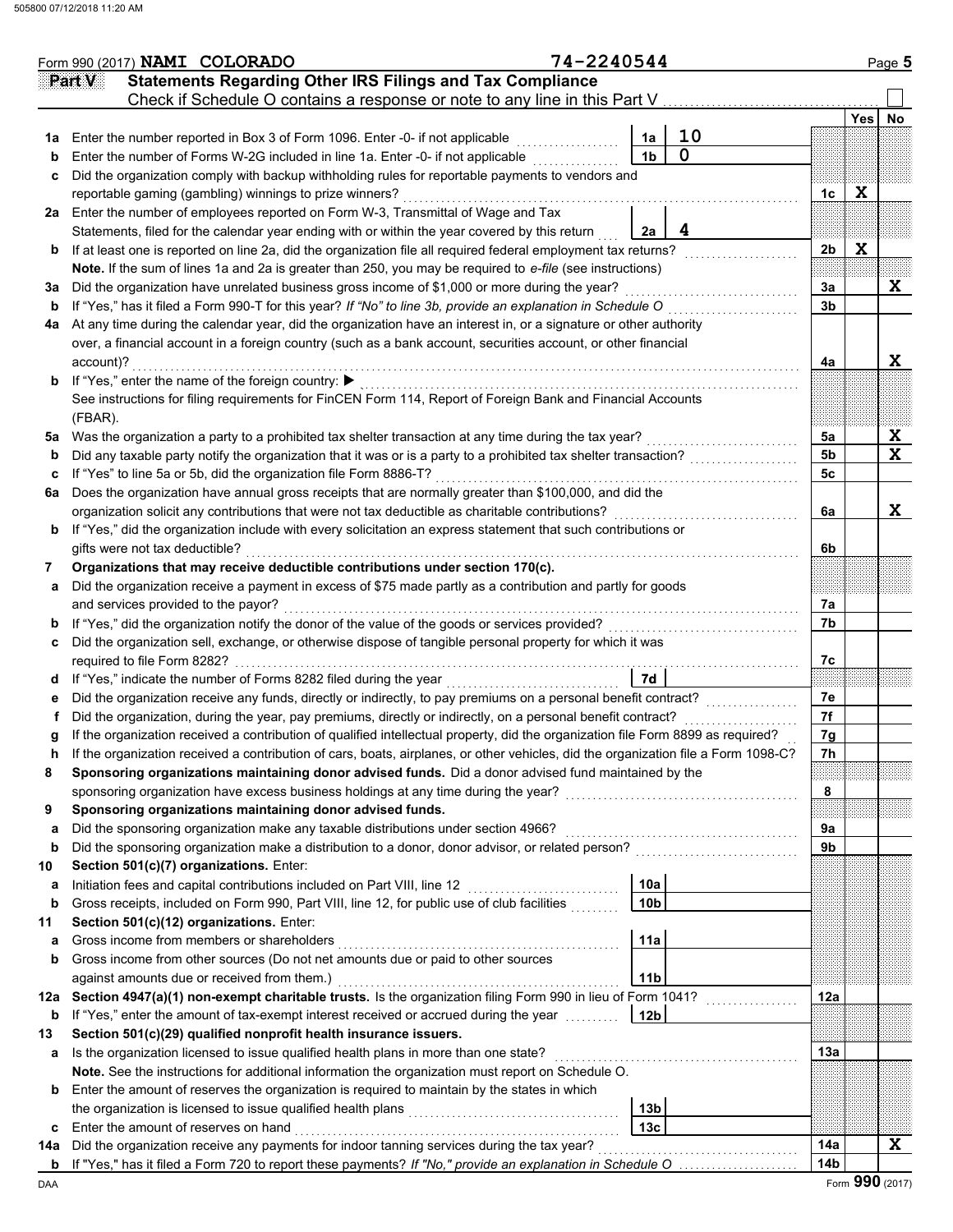|     |         | Form 990 (2017) NAMI COLORADO                                                                                                                                                      | 74-2240544 |    |   |                 |             | Page 6                  |
|-----|---------|------------------------------------------------------------------------------------------------------------------------------------------------------------------------------------|------------|----|---|-----------------|-------------|-------------------------|
|     | Part VI | Governance, Management, and Disclosure For each "Yes" response to lines 2 through 7b below, and for a "No"                                                                         |            |    |   |                 |             |                         |
|     |         | response to line 8a, 8b, or 10b below, describe the circumstances, processes, or changes in Schedule O. See instructions.                                                          |            |    |   |                 |             |                         |
|     |         | Check if Schedule O contains a response or note to any line in this Part VI                                                                                                        |            |    |   |                 |             | X                       |
|     |         | <b>Section A. Governing Body and Management</b>                                                                                                                                    |            |    |   |                 |             |                         |
|     |         |                                                                                                                                                                                    |            |    | 6 |                 | <b>Yes</b>  | No                      |
| 1a  |         | Enter the number of voting members of the governing body at the end of the tax year                                                                                                |            | 1a |   |                 |             |                         |
|     |         | If there are material differences in voting rights among members of the governing body, or<br>if the governing body delegated broad authority to an executive committee or similar |            |    |   |                 |             |                         |
|     |         | committee, explain in Schedule O.                                                                                                                                                  |            |    |   |                 |             |                         |
|     |         | Enter the number of voting members included in line 1a, above, who are independent                                                                                                 |            | 1b | 6 |                 |             |                         |
| 2   |         | Did any officer, director, trustee, or key employee have a family relationship or a business relationship with                                                                     |            |    |   |                 |             |                         |
|     |         | any other officer, director, trustee, or key employee?                                                                                                                             |            |    |   | 2               |             | X                       |
| 3   |         | Did the organization delegate control over management duties customarily performed by or under the direct                                                                          |            |    |   |                 |             |                         |
|     |         | supervision of officers, directors, or trustees, or key employees to a management company or other person?                                                                         |            |    |   | 3               |             |                         |
| 4   |         | Did the organization make any significant changes to its governing documents since the prior Form 990 was filed?                                                                   |            |    |   | 4               |             | $rac{X}{X}$             |
| 5   |         | Did the organization become aware during the year of a significant diversion of the organization's assets?                                                                         |            |    |   | 5               |             |                         |
| 6   |         | Did the organization have members or stockholders?                                                                                                                                 |            |    |   | 6               |             | $\overline{\mathbf{x}}$ |
| 7a  |         | Did the organization have members, stockholders, or other persons who had the power to elect or appoint                                                                            |            |    |   |                 |             |                         |
|     |         | one or more members of the governing body?                                                                                                                                         |            |    |   | 7a              |             | X                       |
| b   |         | Are any governance decisions of the organization reserved to (or subject to approval by) members,                                                                                  |            |    |   |                 |             |                         |
|     |         | stockholders, or persons other than the governing body?                                                                                                                            |            |    |   | 7b              |             | X                       |
| 8   |         | Did the organization contemporaneously document the meetings held or written actions undertaken during the year by the following                                                   |            |    |   |                 |             |                         |
| a   |         | The governing body?                                                                                                                                                                |            |    |   | 8a              | X           |                         |
|     |         | Each committee with authority to act on behalf of the governing body?                                                                                                              |            |    |   | 8b              | $\mathbf x$ |                         |
| 9   |         | Is there any officer, director, trustee, or key employee listed in Part VII, Section A, who cannot be reached at                                                                   |            |    |   |                 |             |                         |
|     |         | the organization's mailing address? If "Yes," provide the names and addresses in Schedule O                                                                                        |            |    |   | 9               |             | X                       |
|     |         | Section B. Policies (This Section B requests information about policies not required by the Internal Revenue Code.)                                                                |            |    |   |                 |             |                         |
|     |         |                                                                                                                                                                                    |            |    |   |                 | Yes         | No                      |
| 10a |         | Did the organization have local chapters, branches, or affiliates?                                                                                                                 |            |    |   | 10a             |             | X                       |
|     |         | <b>b</b> If "Yes," did the organization have written policies and procedures governing the activities of such chapters,                                                            |            |    |   |                 |             |                         |
|     |         | affiliates, and branches to ensure their operations are consistent with the organization's exempt purposes?                                                                        |            |    |   | 10 <sub>b</sub> |             |                         |
| 11a |         | Has the organization provided a complete copy of this Form 990 to all members of its governing body before filing the form?                                                        |            |    |   | 11a             | X           |                         |
| b   |         | Describe in Schedule O the process, if any, used by the organization to review this Form 990.                                                                                      |            |    |   |                 |             |                         |
| 12a |         | Did the organization have a written conflict of interest policy? If "No," go to line 13                                                                                            |            |    |   | 12a             | X           |                         |
| b   |         | Were officers, directors, or trustees, and key employees required to disclose annually interests that could give rise to conflicts?                                                |            |    |   | 12 <sub>b</sub> | $\mathbf x$ |                         |
| c   |         | Did the organization regularly and consistently monitor and enforce compliance with the policy? If "Yes,"                                                                          |            |    |   |                 |             |                         |
|     |         | describe in Schedule O how this was done                                                                                                                                           |            |    |   | 12c             | X           |                         |
| 13  |         | Did the organization have a written whistleblower policy?                                                                                                                          |            |    |   | 13              | X           |                         |
| 14  |         | Did the organization have a written document retention and destruction policy?                                                                                                     |            |    |   | 14              | $\mathbf x$ |                         |
| 15  |         | Did the process for determining compensation of the following persons include a review and approval by                                                                             |            |    |   |                 |             |                         |
|     |         | independent persons, comparability data, and contemporaneous substantiation of the deliberation and decision?                                                                      |            |    |   |                 |             |                         |
| а   |         |                                                                                                                                                                                    |            |    |   | 15a             | X           |                         |
| b   |         | Other officers or key employees of the organization                                                                                                                                |            |    |   | 15 <sub>b</sub> |             | X                       |
|     |         | If "Yes" to line 15a or 15b, describe the process in Schedule O (see instructions).                                                                                                |            |    |   |                 |             |                         |
| 16a |         | Did the organization invest in, contribute assets to, or participate in a joint venture or similar arrangement                                                                     |            |    |   |                 |             |                         |
|     |         | with a taxable entity during the year?                                                                                                                                             |            |    |   | 16a             |             | X                       |
| b   |         | If "Yes," did the organization follow a written policy or procedure requiring the organization to evaluate its                                                                     |            |    |   |                 |             |                         |
|     |         | participation in joint venture arrangements under applicable federal tax law, and take steps to safeguard the                                                                      |            |    |   |                 |             |                         |
|     |         |                                                                                                                                                                                    |            |    |   | 16 <sub>b</sub> |             |                         |
|     |         | <b>Section C. Disclosure</b>                                                                                                                                                       |            |    |   |                 |             |                         |
| 17  |         | List the states with which a copy of this Form 990 is required to be filed $\triangleright$ NONE                                                                                   |            |    |   |                 |             |                         |
| 18  |         | Section 6104 requires an organization to make its Forms 1023 (or 1024 if applicable), 990, and 990-T (Section 501(c)(3)s only)                                                     |            |    |   |                 |             |                         |
|     |         | available for public inspection. Indicate how you made these available. Check all that apply.                                                                                      |            |    |   |                 |             |                         |
|     |         | Own website $ \mathbf{X} $ Another's website $ \mathbf{X} $ Upon request $ \cdot $ Other (explain in Schedule O)                                                                   |            |    |   |                 |             |                         |
| 19  |         | Describe in Schedule O whether (and if so, how) the organization made its governing documents, conflict of interest policy, and                                                    |            |    |   |                 |             |                         |
|     |         | financial statements available to the public during the tax year.                                                                                                                  |            |    |   |                 |             |                         |
| 20  |         | State the name, address, and telephone number of the person who possesses the organization's books and records: ▶                                                                  |            |    |   |                 |             |                         |
|     |         | THE ORGANIZATION<br>2280 SOUTH ALBION STREET                                                                                                                                       |            |    |   |                 |             |                         |

**DENVER CO 80222 303-321-3104**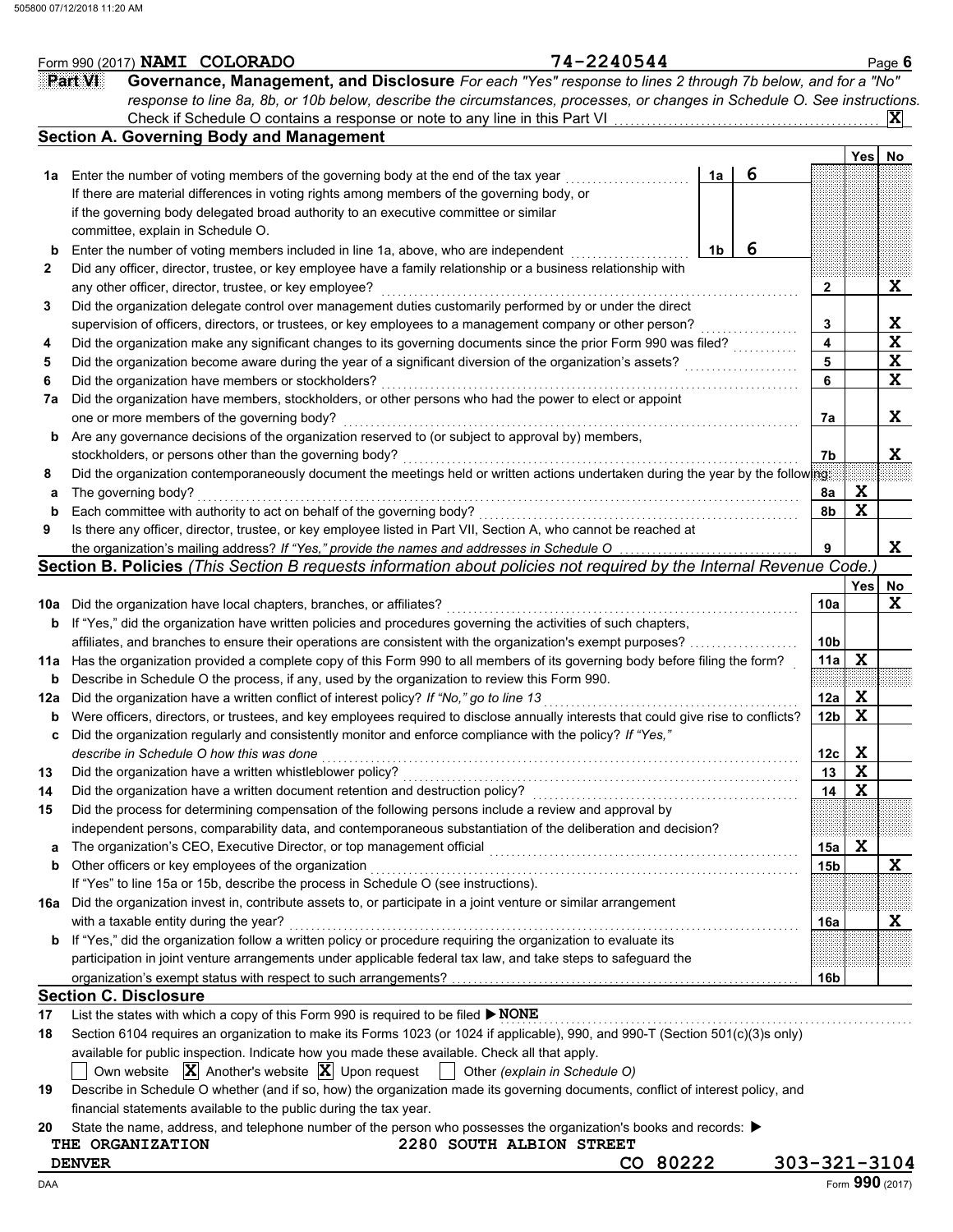### Form 990 (2017) Page **7 NAMI COLORADO 74-2240544**

| 74-2240544 |  |  |  |  |  |  |  |  |  |
|------------|--|--|--|--|--|--|--|--|--|
|------------|--|--|--|--|--|--|--|--|--|

#### **Independent Contractors Part VII Compensation of Officers, Directors, Trustees, Key Employees, Highest Compensated Employees, and** Check if Schedule O contains a response or note to any line in this Part VII

**Section A. Officers, Directors, Trustees, Key Employees, and Highest Compensated Employees**

**1a** Complete this table for all persons required to be listed. Report compensation for the calendar year ending with or within the organization's tax year.

■ List all of the organization's **current** officers, directors, trustees (whether individuals or organizations), regardless of amount of compensation. Enter -0- in columns (D), (E), and (F) if no compensation was paid.

List all of the organization's **current** key employees, if any. See instructions for definition of "key employee."

■ List all of the organization's **current** key employees, if any. See instructions for definition of "key employee."<br>■ List the organization's five **current** highest compensated employees (other than an officer, director,

who received reportable compensation (Box 5 of Form W-2 and/or Box 7 of Form 1099-MISC) of more than \$100,000 from the organization and any related organizations.

• List all of the organization's **former** officers, key employees, and highest compensated employees who received more than<br>00,000 of reportable compensation from the organization and any related organizations. \$100,000 of reportable compensation from the organization and any related organizations.

• List all of the organization's **former directors or trustees** that received, in the capacity as a former director or trustee of the organization, more than \$10,000 of reportable compensation from the organization and any related organizations. List persons in the following order: individual trustees or directors; institutional trustees; officers; key employees; highest compensated employees; and former such persons.

Check this box if neither the organization nor any related organization compensated any current officer, director, or trustee.

| (A)<br>Name and Title     | (B)<br>Average<br>hours per<br>week<br>(list any               |                                   |                       |             | (C)<br>Position | (do not check more than one<br>box, unless person is both an<br>officer and a director/trustee) |        | (D)<br>Reportable<br>compensation<br>from<br>the<br>organization | (E)<br>Reportable<br>compensation from<br>related<br>organizations<br>(W-2/1099-MISC) | (F)<br>Estimated<br>amount of<br>other<br>compensation<br>from the |
|---------------------------|----------------------------------------------------------------|-----------------------------------|-----------------------|-------------|-----------------|-------------------------------------------------------------------------------------------------|--------|------------------------------------------------------------------|---------------------------------------------------------------------------------------|--------------------------------------------------------------------|
|                           | hours for<br>related<br>organizations<br>below dotted<br>line) | Individual trustee<br>or director | Institutional trustee | Officer     | Key employee    | Highest compensated<br>employee                                                                 | Former | (W-2/1099-MISC)                                                  |                                                                                       | organization<br>and related<br>organizations                       |
| (1) MARGARET ELMER        |                                                                |                                   |                       |             |                 |                                                                                                 |        |                                                                  |                                                                                       |                                                                    |
| PRESIDENT                 | 2.00<br>0.00                                                   | $\mathbf x$                       |                       | $\mathbf x$ |                 |                                                                                                 |        | 0                                                                | 0                                                                                     | $\mathbf 0$                                                        |
| (2) LEONA PAUL            |                                                                |                                   |                       |             |                 |                                                                                                 |        |                                                                  |                                                                                       |                                                                    |
|                           | 1.00                                                           |                                   |                       |             |                 |                                                                                                 |        |                                                                  |                                                                                       |                                                                    |
| VICE PRESIDENT            | 0.00                                                           | $\mathbf x$                       |                       | $\mathbf x$ |                 |                                                                                                 |        | 0                                                                | $\mathbf 0$                                                                           | $\mathbf 0$                                                        |
| (3) ANNA BENNETT          | 1.00                                                           |                                   |                       |             |                 |                                                                                                 |        |                                                                  |                                                                                       |                                                                    |
| <b>SECRETARY</b>          | 0.00                                                           | $\mathbf X$                       |                       | $\mathbf x$ |                 |                                                                                                 |        | 0                                                                | 0                                                                                     | $\mathbf 0$                                                        |
| (4) WARREN HARRISON       |                                                                |                                   |                       |             |                 |                                                                                                 |        |                                                                  |                                                                                       |                                                                    |
|                           | 20.00                                                          |                                   |                       |             |                 |                                                                                                 |        |                                                                  |                                                                                       |                                                                    |
| <b>TREASURER</b>          | 0.00                                                           | $\mathbf x$                       |                       | $\mathbf x$ |                 |                                                                                                 |        | 0                                                                | 0                                                                                     | $\mathbf 0$                                                        |
| (5) JAY BORGMAN           |                                                                |                                   |                       |             |                 |                                                                                                 |        |                                                                  |                                                                                       |                                                                    |
|                           | 1.00                                                           |                                   |                       |             |                 |                                                                                                 |        |                                                                  |                                                                                       |                                                                    |
| <b>DIRECTOR</b>           | 0.00                                                           | $\mathbf X$                       |                       |             |                 |                                                                                                 |        | 0                                                                | 0                                                                                     | $\mathbf 0$                                                        |
| $(6)$ JEFF ZINN           | 1.00                                                           |                                   |                       |             |                 |                                                                                                 |        |                                                                  |                                                                                       |                                                                    |
| <b>DIRECTOR</b>           | 0.00                                                           | $\mathbf x$                       |                       |             |                 |                                                                                                 |        | 0                                                                | 0                                                                                     | $\mathbf 0$                                                        |
| (7) SARAH MOONEY          |                                                                |                                   |                       |             |                 |                                                                                                 |        |                                                                  |                                                                                       |                                                                    |
|                           | 40.00                                                          |                                   |                       |             |                 |                                                                                                 |        |                                                                  |                                                                                       |                                                                    |
| <b>EXECUTIVE DIRECTOR</b> | 0.00                                                           |                                   |                       | $\mathbf x$ |                 |                                                                                                 |        | 36,750                                                           | 0                                                                                     | $\mathbf 0$                                                        |
| (8)                       |                                                                |                                   |                       |             |                 |                                                                                                 |        |                                                                  |                                                                                       |                                                                    |
|                           |                                                                |                                   |                       |             |                 |                                                                                                 |        |                                                                  |                                                                                       |                                                                    |
| (9)                       |                                                                |                                   |                       |             |                 |                                                                                                 |        |                                                                  |                                                                                       |                                                                    |
|                           |                                                                |                                   |                       |             |                 |                                                                                                 |        |                                                                  |                                                                                       |                                                                    |
|                           |                                                                |                                   |                       |             |                 |                                                                                                 |        |                                                                  |                                                                                       |                                                                    |
| (10)                      |                                                                |                                   |                       |             |                 |                                                                                                 |        |                                                                  |                                                                                       |                                                                    |
|                           |                                                                |                                   |                       |             |                 |                                                                                                 |        |                                                                  |                                                                                       |                                                                    |
| (11)                      |                                                                |                                   |                       |             |                 |                                                                                                 |        |                                                                  |                                                                                       |                                                                    |
|                           |                                                                |                                   |                       |             |                 |                                                                                                 |        |                                                                  |                                                                                       |                                                                    |
|                           |                                                                |                                   |                       |             |                 |                                                                                                 |        |                                                                  |                                                                                       |                                                                    |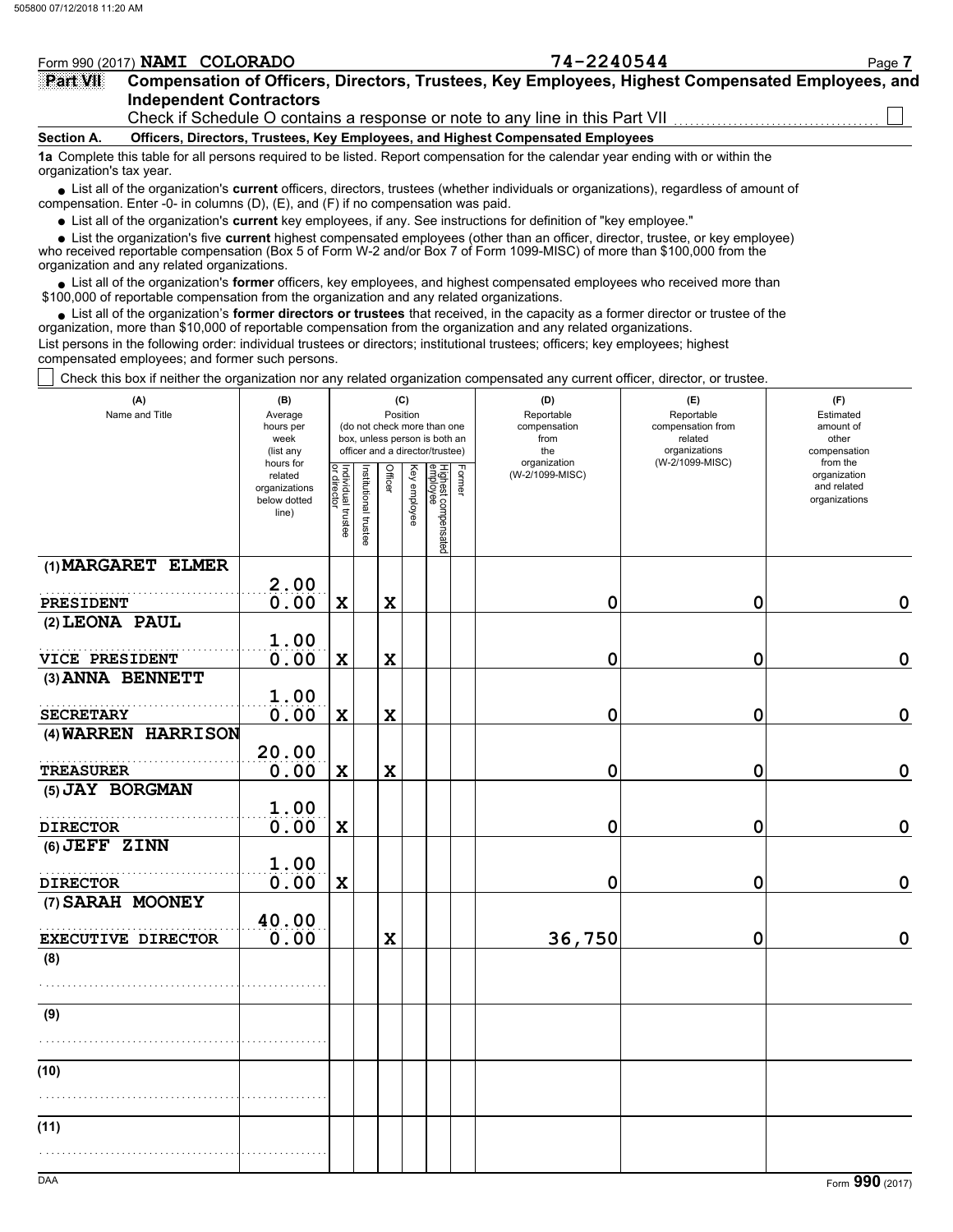|                   | Form 990 (2017) NAMI COLORADO                                                                                                                                                                                                                                                                                                                                                                                                                                                                                                                           |                                                               |                                   |                      |         |                 |                                                                                                 |        | 74-2240544                                                       |                                                                                                                                  | Page 8                                                             |
|-------------------|---------------------------------------------------------------------------------------------------------------------------------------------------------------------------------------------------------------------------------------------------------------------------------------------------------------------------------------------------------------------------------------------------------------------------------------------------------------------------------------------------------------------------------------------------------|---------------------------------------------------------------|-----------------------------------|----------------------|---------|-----------------|-------------------------------------------------------------------------------------------------|--------|------------------------------------------------------------------|----------------------------------------------------------------------------------------------------------------------------------|--------------------------------------------------------------------|
|                   | Part VII                                                                                                                                                                                                                                                                                                                                                                                                                                                                                                                                                |                                                               |                                   |                      |         |                 |                                                                                                 |        |                                                                  | Section A. Officers, Directors, Trustees, Key Employees, and Highest Compensated Employees (continued)                           |                                                                    |
|                   | (A)<br>Name and title                                                                                                                                                                                                                                                                                                                                                                                                                                                                                                                                   | (B)<br>Average<br>hours per<br>week<br>(list any<br>hours for |                                   |                      |         | (C)<br>Position | (do not check more than one<br>box, unless person is both an<br>officer and a director/trustee) |        | (D)<br>Reportable<br>compensation<br>from<br>the<br>organization | (E)<br>Reportable<br>compensation from<br>related<br>organizations<br>(W-2/1099-MISC)                                            | (F)<br>Estimated<br>amount of<br>other<br>compensation<br>from the |
|                   |                                                                                                                                                                                                                                                                                                                                                                                                                                                                                                                                                         | related<br>organizations<br>below dotted<br>line)             | Individual trustee<br>or director | nstitutional trustee | Officer | Key employee    | Highest compensated<br>employee                                                                 | Former | (W-2/1099-MISC)                                                  |                                                                                                                                  | organization<br>and related<br>organizations                       |
|                   |                                                                                                                                                                                                                                                                                                                                                                                                                                                                                                                                                         |                                                               |                                   |                      |         |                 |                                                                                                 |        |                                                                  |                                                                                                                                  |                                                                    |
|                   |                                                                                                                                                                                                                                                                                                                                                                                                                                                                                                                                                         |                                                               |                                   |                      |         |                 |                                                                                                 |        |                                                                  |                                                                                                                                  |                                                                    |
|                   |                                                                                                                                                                                                                                                                                                                                                                                                                                                                                                                                                         |                                                               |                                   |                      |         |                 |                                                                                                 |        |                                                                  |                                                                                                                                  |                                                                    |
|                   |                                                                                                                                                                                                                                                                                                                                                                                                                                                                                                                                                         |                                                               |                                   |                      |         |                 |                                                                                                 |        |                                                                  |                                                                                                                                  |                                                                    |
|                   |                                                                                                                                                                                                                                                                                                                                                                                                                                                                                                                                                         |                                                               |                                   |                      |         |                 |                                                                                                 |        |                                                                  |                                                                                                                                  |                                                                    |
|                   |                                                                                                                                                                                                                                                                                                                                                                                                                                                                                                                                                         |                                                               |                                   |                      |         |                 |                                                                                                 |        |                                                                  |                                                                                                                                  |                                                                    |
|                   |                                                                                                                                                                                                                                                                                                                                                                                                                                                                                                                                                         |                                                               |                                   |                      |         |                 |                                                                                                 |        |                                                                  |                                                                                                                                  |                                                                    |
|                   |                                                                                                                                                                                                                                                                                                                                                                                                                                                                                                                                                         |                                                               |                                   |                      |         |                 |                                                                                                 |        |                                                                  |                                                                                                                                  |                                                                    |
| 1b.               | Sub-total                                                                                                                                                                                                                                                                                                                                                                                                                                                                                                                                               |                                                               |                                   |                      |         |                 |                                                                                                 |        | 36,750                                                           |                                                                                                                                  |                                                                    |
| c                 | Total from continuation sheets to Part VII, Section A                                                                                                                                                                                                                                                                                                                                                                                                                                                                                                   |                                                               |                                   |                      |         |                 |                                                                                                 |        |                                                                  |                                                                                                                                  |                                                                    |
| d<br>$\mathbf{2}$ | Total (add lines 1b and 1c)<br>Total number of individuals (including but not limited to those listed above) who received more than \$100,000 of<br>reportable compensation from the organization $\mathbf{D}$                                                                                                                                                                                                                                                                                                                                          |                                                               |                                   |                      |         |                 |                                                                                                 |        | 36,750                                                           |                                                                                                                                  |                                                                    |
| 3<br>4<br>5       | Did the organization list any former officer, director, or trustee, key employee, or highest compensated<br>employee on line 1a? If "Yes," complete Schedule J for such individual<br>For any individual listed on line 1a, is the sum of reportable compensation and other compensation from the<br>organization and related organizations greater than \$150,000? If "Yes," complete Schedule J for such<br>individual<br>individual<br>Did any person listed on line 1a receive or accrue compensation from any unrelated organization or individual |                                                               |                                   |                      |         |                 |                                                                                                 |        |                                                                  |                                                                                                                                  | Yes<br>No<br>X<br>3<br>X<br>4<br>X<br>5                            |
|                   | <b>Section B. Independent Contractors</b>                                                                                                                                                                                                                                                                                                                                                                                                                                                                                                               |                                                               |                                   |                      |         |                 |                                                                                                 |        |                                                                  |                                                                                                                                  |                                                                    |
| 1                 | Complete this table for your five highest compensated independent contractors that received more than \$100,000 of                                                                                                                                                                                                                                                                                                                                                                                                                                      |                                                               |                                   |                      |         |                 |                                                                                                 |        |                                                                  | compensation from the organization. Report compensation for the calendar year ending with or within the organization's tax year. |                                                                    |
|                   |                                                                                                                                                                                                                                                                                                                                                                                                                                                                                                                                                         | (A)<br>Name and business address                              |                                   |                      |         |                 |                                                                                                 |        |                                                                  | (B)<br>Description of services                                                                                                   | (C)<br>Compensation                                                |
|                   |                                                                                                                                                                                                                                                                                                                                                                                                                                                                                                                                                         |                                                               |                                   |                      |         |                 |                                                                                                 |        |                                                                  |                                                                                                                                  |                                                                    |
|                   |                                                                                                                                                                                                                                                                                                                                                                                                                                                                                                                                                         |                                                               |                                   |                      |         |                 |                                                                                                 |        |                                                                  |                                                                                                                                  |                                                                    |
|                   |                                                                                                                                                                                                                                                                                                                                                                                                                                                                                                                                                         |                                                               |                                   |                      |         |                 |                                                                                                 |        |                                                                  |                                                                                                                                  |                                                                    |
| $\mathbf{2}$      | Total number of independent contractors (including but not limited to those listed above) who<br>received more than \$100,000 of compensation from the organization ▶                                                                                                                                                                                                                                                                                                                                                                                   |                                                               |                                   |                      |         |                 |                                                                                                 |        |                                                                  | 0                                                                                                                                |                                                                    |
| DAA               |                                                                                                                                                                                                                                                                                                                                                                                                                                                                                                                                                         |                                                               |                                   |                      |         |                 |                                                                                                 |        |                                                                  |                                                                                                                                  | Form 990 (2017)                                                    |

| -2240544 |  |  |  |
|----------|--|--|--|
|          |  |  |  |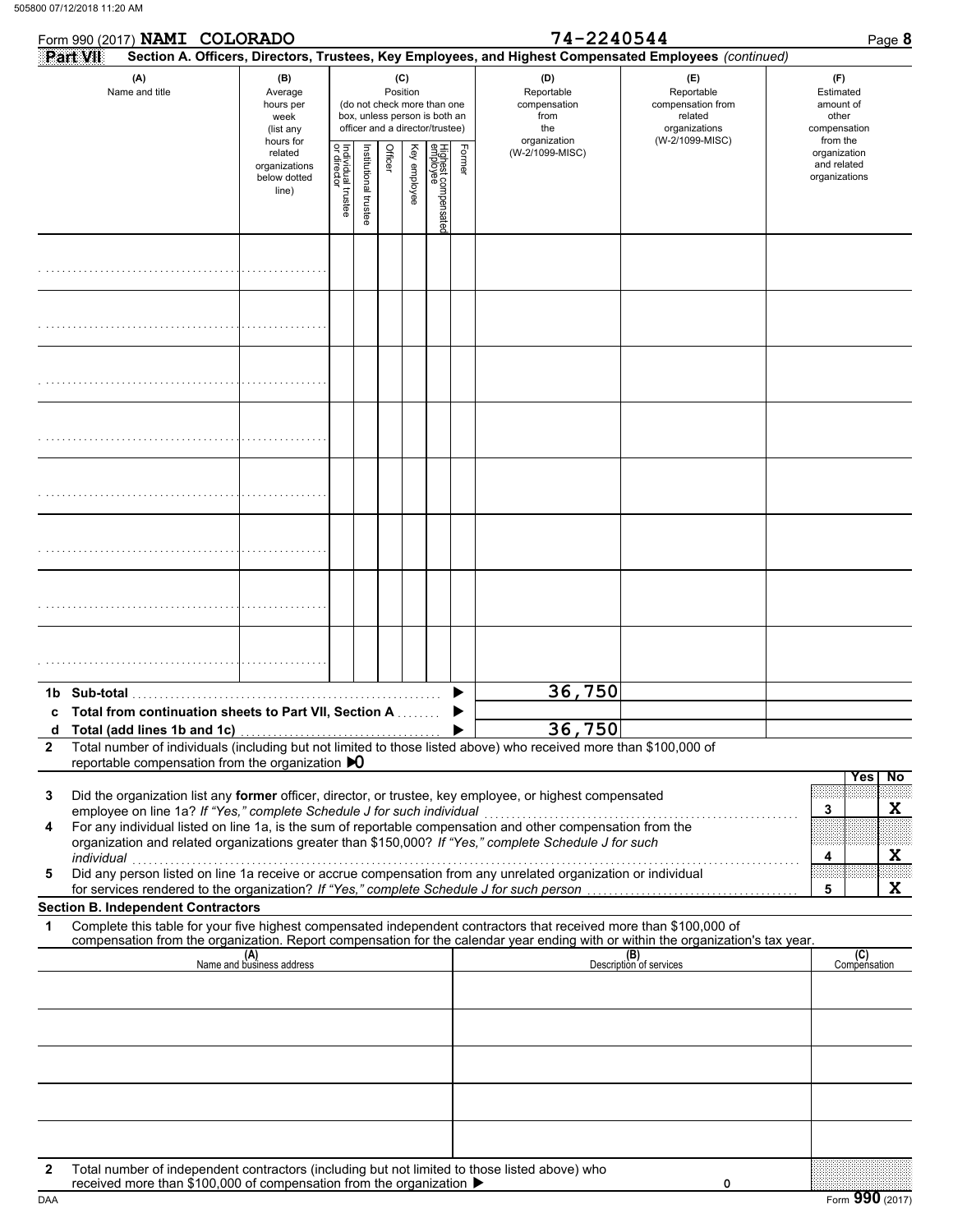|                                                                                                                       |                                                       | Form 990 (2017) NAMI COLORADO                                               |                |                  |                   |                      | 74-2240544                                                                                                                          |                                         | Page 9                                                           |
|-----------------------------------------------------------------------------------------------------------------------|-------------------------------------------------------|-----------------------------------------------------------------------------|----------------|------------------|-------------------|----------------------|-------------------------------------------------------------------------------------------------------------------------------------|-----------------------------------------|------------------------------------------------------------------|
|                                                                                                                       | Part VIII                                             | <b>Statement of Revenue</b>                                                 |                |                  |                   |                      |                                                                                                                                     |                                         |                                                                  |
|                                                                                                                       |                                                       |                                                                             |                |                  |                   | (A)<br>Total revenue | Check if Schedule O contains a response or note to any line in this Part VIII<br>(B)<br>Related or<br>exempt<br>function<br>revenue | (C)<br>Unrelated<br>business<br>revenue | (D)<br>Revenue<br>excluded from tax<br>under sections<br>512-514 |
|                                                                                                                       |                                                       | 1a Federated campaigns                                                      |                | 1a               |                   |                      |                                                                                                                                     |                                         |                                                                  |
|                                                                                                                       |                                                       | <b>b</b> Membership dues                                                    |                | 1 <sub>b</sub>   | 4,268             |                      |                                                                                                                                     |                                         |                                                                  |
|                                                                                                                       |                                                       | c Fundraising events                                                        |                | 1 <sub>c</sub>   | 115,441           |                      |                                                                                                                                     |                                         |                                                                  |
|                                                                                                                       |                                                       | d Related organizations                                                     |                | 1 <sub>d</sub>   |                   |                      |                                                                                                                                     |                                         |                                                                  |
|                                                                                                                       |                                                       | <b>e</b> Government grants (contributions)                                  |                | 1e               |                   |                      |                                                                                                                                     |                                         |                                                                  |
|                                                                                                                       |                                                       | f All other contributions, gifts, grants,                                   |                |                  |                   |                      |                                                                                                                                     |                                         |                                                                  |
|                                                                                                                       |                                                       | and similar amounts not included above                                      |                | 1f               | 131,604           |                      |                                                                                                                                     |                                         |                                                                  |
|                                                                                                                       |                                                       | g Noncash contributions included in lines 1a-1f: \$                         |                |                  |                   |                      |                                                                                                                                     |                                         |                                                                  |
|                                                                                                                       |                                                       |                                                                             |                |                  |                   | 251,313              |                                                                                                                                     |                                         |                                                                  |
| Program Service Revenu <mark>e</mark> Contributions, Gifts, Grants<br>Program Service Revenuend Other Similar Amounts | 2a                                                    |                                                                             |                |                  | <b>Busn, Code</b> |                      |                                                                                                                                     |                                         |                                                                  |
|                                                                                                                       | b                                                     |                                                                             |                |                  |                   |                      |                                                                                                                                     |                                         |                                                                  |
|                                                                                                                       | c                                                     | d                                                                           |                |                  |                   |                      |                                                                                                                                     |                                         |                                                                  |
|                                                                                                                       |                                                       |                                                                             |                |                  |                   |                      |                                                                                                                                     |                                         |                                                                  |
|                                                                                                                       |                                                       | f All other program service revenue                                         |                |                  |                   |                      |                                                                                                                                     |                                         |                                                                  |
|                                                                                                                       |                                                       |                                                                             |                |                  | ▶                 |                      |                                                                                                                                     |                                         |                                                                  |
|                                                                                                                       | 3                                                     | Investment income (including dividends, interest,                           |                |                  |                   |                      |                                                                                                                                     |                                         |                                                                  |
|                                                                                                                       |                                                       | and other similar amounts)                                                  |                |                  |                   | 62                   |                                                                                                                                     |                                         | 62                                                               |
|                                                                                                                       | 4                                                     | Income from investment of tax-exempt bond proceed                           |                |                  |                   |                      |                                                                                                                                     |                                         |                                                                  |
|                                                                                                                       | 5                                                     |                                                                             |                |                  |                   |                      |                                                                                                                                     |                                         |                                                                  |
|                                                                                                                       |                                                       |                                                                             | (i) Real       |                  | (ii) Personal     |                      |                                                                                                                                     |                                         |                                                                  |
|                                                                                                                       |                                                       | <b>6a</b> Gross rents                                                       |                |                  |                   |                      |                                                                                                                                     |                                         |                                                                  |
|                                                                                                                       |                                                       | <b>b</b> Less: rental exps.                                                 |                |                  |                   |                      |                                                                                                                                     |                                         |                                                                  |
|                                                                                                                       |                                                       | <b>C</b> Rental inc. or (loss)                                              |                |                  |                   |                      |                                                                                                                                     |                                         |                                                                  |
|                                                                                                                       | d Net rental income or (loss)<br>7a Gross amount from |                                                                             |                |                  |                   |                      |                                                                                                                                     |                                         |                                                                  |
|                                                                                                                       |                                                       | sales of assets                                                             | (i) Securities |                  | (ii) Other        |                      |                                                                                                                                     |                                         |                                                                  |
|                                                                                                                       |                                                       | other than inventory                                                        |                |                  |                   |                      |                                                                                                                                     |                                         |                                                                  |
|                                                                                                                       |                                                       | <b>b</b> Less: cost or other                                                |                |                  |                   |                      |                                                                                                                                     |                                         |                                                                  |
|                                                                                                                       |                                                       | basis & sales exps.                                                         |                |                  |                   |                      |                                                                                                                                     |                                         |                                                                  |
|                                                                                                                       |                                                       | c Gain or (loss)                                                            |                |                  |                   |                      |                                                                                                                                     |                                         |                                                                  |
|                                                                                                                       |                                                       | 8a Gross income from fundraising events                                     |                |                  |                   |                      |                                                                                                                                     |                                         |                                                                  |
| Other Revenue                                                                                                         |                                                       | (not including $$115,441$                                                   |                |                  |                   |                      |                                                                                                                                     |                                         |                                                                  |
|                                                                                                                       |                                                       | of contributions reported on line 1c).                                      |                |                  |                   |                      |                                                                                                                                     |                                         |                                                                  |
|                                                                                                                       |                                                       | See Part IV, line 18                                                        |                | a                |                   |                      |                                                                                                                                     |                                         |                                                                  |
|                                                                                                                       |                                                       | <b>b</b> Less: direct expenses                                              |                | $\mathbf b$      | 16,104            |                      |                                                                                                                                     |                                         |                                                                  |
|                                                                                                                       |                                                       | c Net income or (loss) from fundraising events                              |                |                  |                   | $-16, 104$           |                                                                                                                                     |                                         | $-16, 104$                                                       |
|                                                                                                                       |                                                       | 9a Gross income from gaming activities.                                     |                |                  |                   |                      |                                                                                                                                     |                                         |                                                                  |
|                                                                                                                       |                                                       | See Part IV, line 19                                                        |                | a                |                   |                      |                                                                                                                                     |                                         |                                                                  |
|                                                                                                                       |                                                       | <b>b</b> Less: direct expenses                                              |                | b                |                   |                      |                                                                                                                                     |                                         |                                                                  |
|                                                                                                                       |                                                       | c Net income or (loss) from gaming activities                               |                |                  |                   |                      |                                                                                                                                     |                                         |                                                                  |
|                                                                                                                       |                                                       | 10a Gross sales of inventory, less                                          |                |                  |                   |                      |                                                                                                                                     |                                         |                                                                  |
|                                                                                                                       |                                                       | returns and allowances<br><b>b</b> Less: cost of goods sold                 |                | a<br>$\mathbf b$ |                   |                      |                                                                                                                                     |                                         |                                                                  |
|                                                                                                                       |                                                       | c Net income or (loss) from sales of inventory                              |                |                  |                   |                      |                                                                                                                                     |                                         |                                                                  |
|                                                                                                                       |                                                       | Miscellaneous Revenue                                                       |                |                  | <b>Busn. Code</b> |                      |                                                                                                                                     |                                         |                                                                  |
|                                                                                                                       |                                                       | 11a OTHER INCOME                                                            |                |                  |                   | 910                  | 910                                                                                                                                 |                                         |                                                                  |
|                                                                                                                       | b                                                     |                                                                             |                |                  |                   |                      |                                                                                                                                     |                                         |                                                                  |
|                                                                                                                       | c                                                     |                                                                             |                |                  |                   |                      |                                                                                                                                     |                                         |                                                                  |
|                                                                                                                       |                                                       | <b>d</b> All other revenue $\ldots, \ldots, \ldots, \ldots, \ldots, \ldots$ |                |                  |                   |                      |                                                                                                                                     |                                         |                                                                  |
|                                                                                                                       |                                                       | e Total. Add lines 11a-11d                                                  |                |                  |                   | 910                  |                                                                                                                                     |                                         |                                                                  |
|                                                                                                                       |                                                       | 12 Total revenue. See instructions.                                         |                |                  |                   | 236,181              | 910                                                                                                                                 | 0                                       | $-16,042$                                                        |

|  |  |  |  | 8 _ 2 2 4 6 5 <i>4 7</i> |  |
|--|--|--|--|--------------------------|--|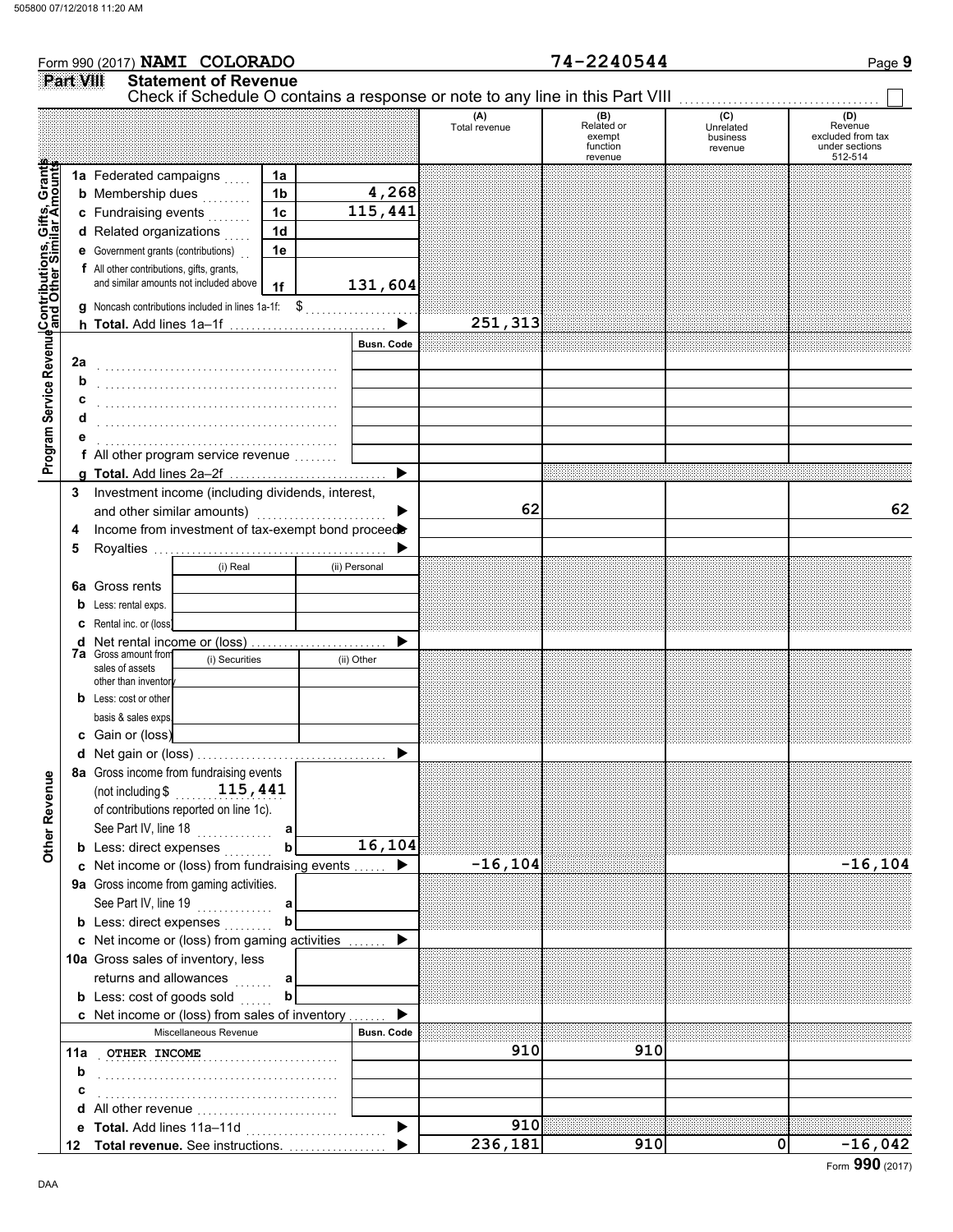#### **Part IX Statement of Functional Expenses** Form 990 (2017) Page **10 NAMI COLORADO 74-2240544** *Section 501(c)(3) and 501(c)(4) organizations must complete all columns. All other organizations must complete column (A). Do not include amounts reported on lines 6b, 7b, 8b, 9b, and 10b of Part VIII.* **1 2 3 4 5 6 7 8 9 10 11 a** Management . . . . . . . . . . . . . . . . . . . . . . . . . . . . . . **b** Legal **c** Accounting . . . . . . . . . . . . . . . . . . . . . . . . . . . . . . . . **d** Lobbying **e f g** Other. (If line 11g amount exceeds 10% of line 25, column **12** Advertising and promotion **. . . . . . . . . . . .** . . **13 14 15 16 17 18 19 20 21 22 23 24 a b c d e** All other expenses . . . . . . . . . . . . . . . . . . . . . . . . Grants and other assistance to domestic organizations and domestic governments. See Part IV, line 21 Grants and other assistance to domestic individuals. See Part IV, line 22 Grants and other assistance to foreign organizations, foreign governments, and foreign individuals. See Part IV, lines 15 and 16 Benefits paid to or for members . . . . . . . . . . Compensation of current officers, directors, trustees, and key employees ........ Compensation not included above, to disqualified persons (as defined under section 4958(f)(1)) and persons described in section 4958(c)(3)(B) Other salaries and wages ................. Pension plan accruals and contributions (include section 401(k) and 403(b) employer contributions) Other employee benefits ................... Payroll taxes Fees for services (non-employees): Legal . . . . . . . . . . . . . . . . . . . . . . . . . . . . . . . . . . . . . . Lobbying . . . . . . . . . . . . . . . . . . . . . . . . . . . . . . . . . . . Professional fundraising services. See Part IV, line 17 Investment management fees ............. Office expenses . . . . . . . . . . . . . . . . . . . . . . . . . . . Information technology . . . . . . . . . . . . . . . . . . . . Royalties . . . . . . . . . . . . . . . . . . . . . . . . . . . . . . . . . . Occupancy . . . . . . . . . . . . . . . . . . . . . . . . . . . . . . . . Travel . . . . . . . . . . . . . . . . . . . . . . . . . . . . . . . . . . . . . . Payments of travel or entertainment expenses for any federal, state, or local public officials Conferences, conventions, and meetings . Interest . . . . . . . . . . . . . . . . . . . . . . . . . . . . . . . . . . . . Payments to affiliates . . . . . . . . . . . . . . . . . Depreciation, depletion, and amortization Insurance . . . . . . . . . . . . . . . . . . . . . . . . . . . . . . . . . . Other expenses. Itemize expenses not covered above (List miscellaneous expenses in line 24e. If line 24e amount exceeds 10% of line 25, column (A) amount, list line 24e expenses on Schedule O.) **(A)** (B) (B) (B) (C) (C) (A) (D)<br>Total expenses Program service Management and Fundrai expenses general expenses (D)<br>Fundraising expenses **AFFILIATION FEES** 43,903 43,903 **BANK & CREDIT CARD FEES** 1,410 1,410 . . . . . . . . . . . . . . . . . . . . . . . . . . . . . . . . . . . . . . . . . . . . . **MISCELLANEOUS 708 263 445** DUES & FEES Check if Schedule O contains a response or note to any line in this Part IX (A) amount, list line 11g expenses on Schedule O.) . . . . . . . **36,750 23,163 6,307 7,280 31,752 31,752 8,698 6,958 783 957 1,480 1,480**<br>9,369 **1,480 9,369 9,369 3,500 3,500 19,122 14,694 3,178 1,250 17,103 13,474 1,649 1,980 9,812 2,862 3,303 3,647 10,931 7,652 2,186 1,093 9,930 8,894 620 416 3,134 3,134 DUES & FEES 556 270 36 250 351 316 26 9**

**25 Total functional expenses.** Add lines 1 through 24e . . . **26** fundraising solicitation. Check here  $\blacktriangleright$  | if organization reported in column (B) joint costs from a combined educational campaign and following SOP 98-2 (ASC 958-720) **Joint costs.** Complete this line only if the

**208,509 157,701 33,926 16,882**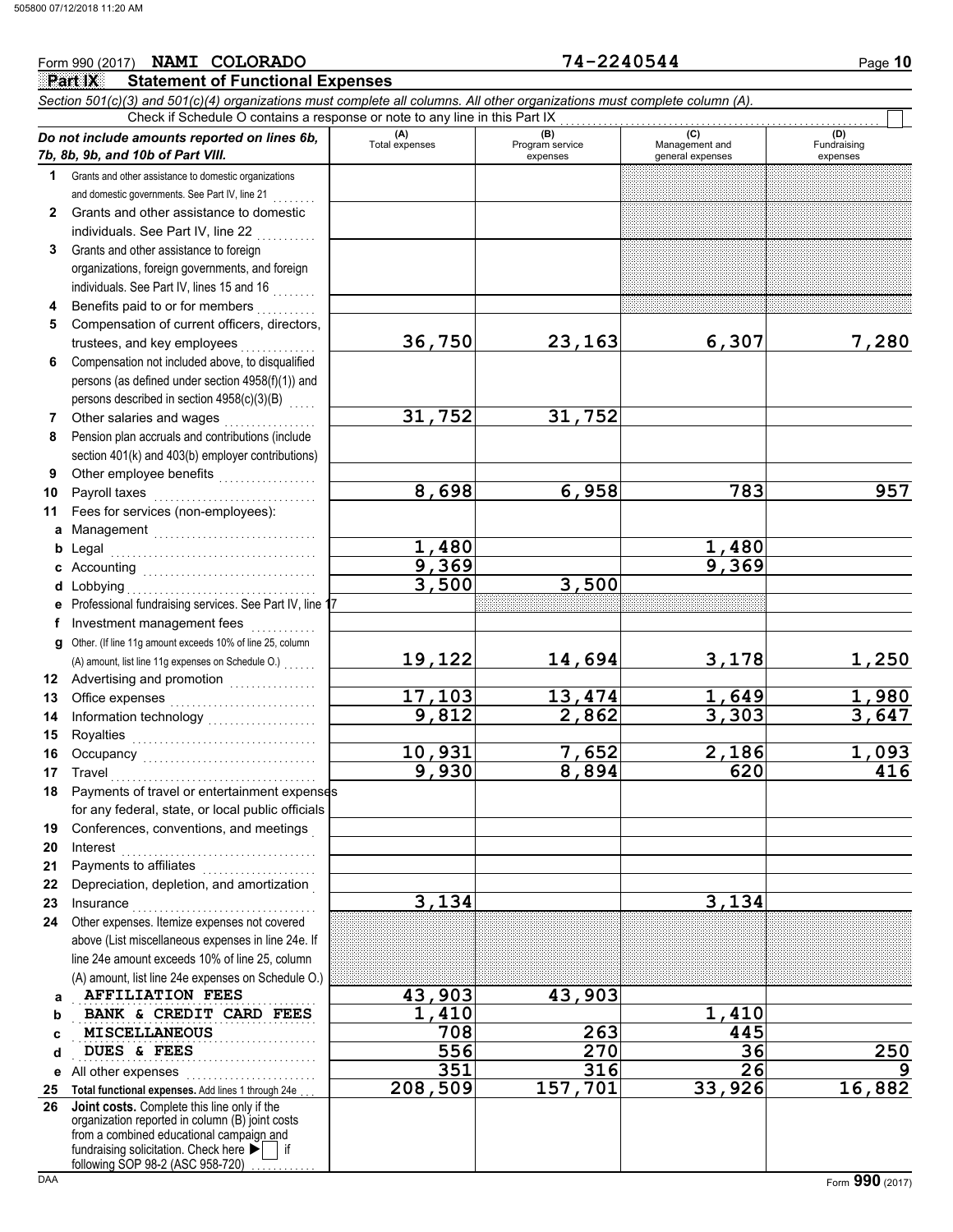#### Form 990 (2017) **NAMI COLORADO** 24-2240544 Page 11 **NAMI COLORADO 74-2240544**

**Part X** Balance Sheet

|                             |          | Check if Schedule O contains a response or note to any line in this Part X                                                                                                                                                           |                                             |                          |                 |                    |
|-----------------------------|----------|--------------------------------------------------------------------------------------------------------------------------------------------------------------------------------------------------------------------------------------|---------------------------------------------|--------------------------|-----------------|--------------------|
|                             |          |                                                                                                                                                                                                                                      |                                             | (A)<br>Beginning of year |                 | (B)<br>End of year |
|                             | 1        | Cash-non-interest bearing                                                                                                                                                                                                            |                                             | 1,244                    | $\mathbf{1}$    | 27,081             |
|                             | 2        |                                                                                                                                                                                                                                      |                                             | 42,362                   | $\mathbf{2}$    | 43,292             |
|                             | 3        |                                                                                                                                                                                                                                      |                                             | 3                        |                 |                    |
|                             | 4        | Accounts receivable, net                                                                                                                                                                                                             |                                             |                          | 4               |                    |
|                             | 5        | Loans and other receivables from current and former officers, directors,                                                                                                                                                             |                                             |                          |                 |                    |
|                             |          | trustees, key employees, and highest compensated employees.                                                                                                                                                                          |                                             |                          |                 |                    |
|                             |          | Complete Part II of Schedule L                                                                                                                                                                                                       |                                             |                          | 5               |                    |
|                             | 6        | Loans and other receivables from other disqualified persons (as defined under section                                                                                                                                                |                                             |                          |                 |                    |
|                             |          | 4958(f)(1)), persons described in section 4958(c)(3)(B), and contributing employers and                                                                                                                                              |                                             |                          |                 |                    |
|                             |          | sponsoring organizations of section 501(c)(9) voluntary employees' beneficiary                                                                                                                                                       |                                             |                          |                 |                    |
|                             |          | organizations (see instructions). Complete Part II of Schedule L                                                                                                                                                                     |                                             |                          | 6               |                    |
| Assets                      | 7        | Notes and loans receivable, net <b>consider the constant of the constant of the set of the constant of the constant of the constant of the constant of the constant of the constant of the constant of the constant of the const</b> |                                             |                          | $\overline{7}$  |                    |
|                             | 8        | Inventories for sale or use                                                                                                                                                                                                          |                                             |                          | 8               |                    |
|                             | 9        | Prepaid expenses and deferred charges                                                                                                                                                                                                |                                             |                          | 9               |                    |
|                             |          | 10a Land, buildings, and equipment: cost or                                                                                                                                                                                          |                                             |                          |                 |                    |
|                             |          | other basis. Complete Part VI of Schedule D                                                                                                                                                                                          | 10a                                         |                          |                 |                    |
|                             |          | <b>b</b> Less: accumulated depreciation                                                                                                                                                                                              | 10 <sub>b</sub>                             |                          | 10 <sub>c</sub> |                    |
|                             | 11       | .<br>Investments-publicly traded securities                                                                                                                                                                                          |                                             |                          | 11              |                    |
|                             | 12       |                                                                                                                                                                                                                                      |                                             |                          | 12              |                    |
|                             | 13       |                                                                                                                                                                                                                                      |                                             |                          | 13              |                    |
|                             | 14       | Intangible assets                                                                                                                                                                                                                    |                                             |                          | 14              |                    |
|                             |          | Other assets. See Part IV, line 11                                                                                                                                                                                                   |                                             | 78,138                   | 15              | 85,226             |
|                             | 15       |                                                                                                                                                                                                                                      |                                             | 121,744                  | 16              | 155, 599           |
|                             | 16<br>17 |                                                                                                                                                                                                                                      |                                             | 4,891                    | 17              |                    |
|                             |          |                                                                                                                                                                                                                                      |                                             | 18                       |                 |                    |
|                             | 18       | Grants payable                                                                                                                                                                                                                       |                                             |                          |                 |                    |
|                             | 19       | Deferred revenue                                                                                                                                                                                                                     |                                             |                          | 19              |                    |
|                             | 20       | Tax-exempt bond liabilities                                                                                                                                                                                                          |                                             |                          | 20              |                    |
|                             | 21       | Escrow or custodial account liability. Complete Part IV of Schedule D                                                                                                                                                                |                                             |                          | 21              |                    |
| Liabilities                 | 22       | Loans and other payables to current and former officers, directors,                                                                                                                                                                  |                                             |                          |                 |                    |
|                             |          | trustees, key employees, highest compensated employees, and                                                                                                                                                                          |                                             |                          |                 |                    |
|                             |          | disqualified persons. Complete Part II of Schedule L                                                                                                                                                                                 |                                             |                          | 22              |                    |
|                             | 23       |                                                                                                                                                                                                                                      |                                             |                          | 23              |                    |
|                             | 24       | Unsecured notes and loans payable to unrelated third parties                                                                                                                                                                         | .                                           |                          | 24              |                    |
|                             | 25       | Other liabilities (including federal income tax, payables to related third                                                                                                                                                           |                                             |                          |                 |                    |
|                             |          | parties, and other liabilities not included on lines 17-24). Complete Part X                                                                                                                                                         |                                             |                          |                 |                    |
|                             |          | of Schedule D                                                                                                                                                                                                                        |                                             |                          | 25              |                    |
|                             | 26       |                                                                                                                                                                                                                                      |                                             | 4,891                    | 26              | 0                  |
|                             |          | Organizations that follow SFAS 117 (ASC 958), check here ▶ X and                                                                                                                                                                     |                                             |                          |                 |                    |
|                             |          | complete lines 27 through 29, and lines 33 and 34.                                                                                                                                                                                   |                                             |                          |                 |                    |
|                             | 27       | Unrestricted net assets                                                                                                                                                                                                              |                                             | 42,493                   | 27              | 81,239             |
|                             | 28       | Temporarily restricted net assets                                                                                                                                                                                                    |                                             |                          | 28              |                    |
|                             | 29       | Permanently restricted net assets                                                                                                                                                                                                    |                                             | 74,360                   | 29              | 74,360             |
|                             |          | Organizations that do not follow SFAS 117 (ASC 958), check here $\blacktriangleright$ and                                                                                                                                            |                                             |                          |                 |                    |
|                             |          | complete lines 30 through 34.                                                                                                                                                                                                        |                                             |                          |                 |                    |
| Net Assets or Fund Balances | 30       | Capital stock or trust principal, or current funds                                                                                                                                                                                   |                                             |                          | 30              |                    |
|                             | 31       | Paid-in or capital surplus, or land, building, or equipment fund                                                                                                                                                                     | <u> 1999 - Johann Stoff, mars ar senatu</u> |                          | 31              |                    |
|                             | 32       | Retained earnings, endowment, accumulated income, or other funds                                                                                                                                                                     |                                             |                          | 32              |                    |
|                             | 33       | Total net assets or fund balances                                                                                                                                                                                                    |                                             | $\overline{116}$ , 853   | 33              | 155,599            |
|                             | 34       |                                                                                                                                                                                                                                      |                                             | $121,744$ 34             |                 | 155,599            |

Form **990** (2017)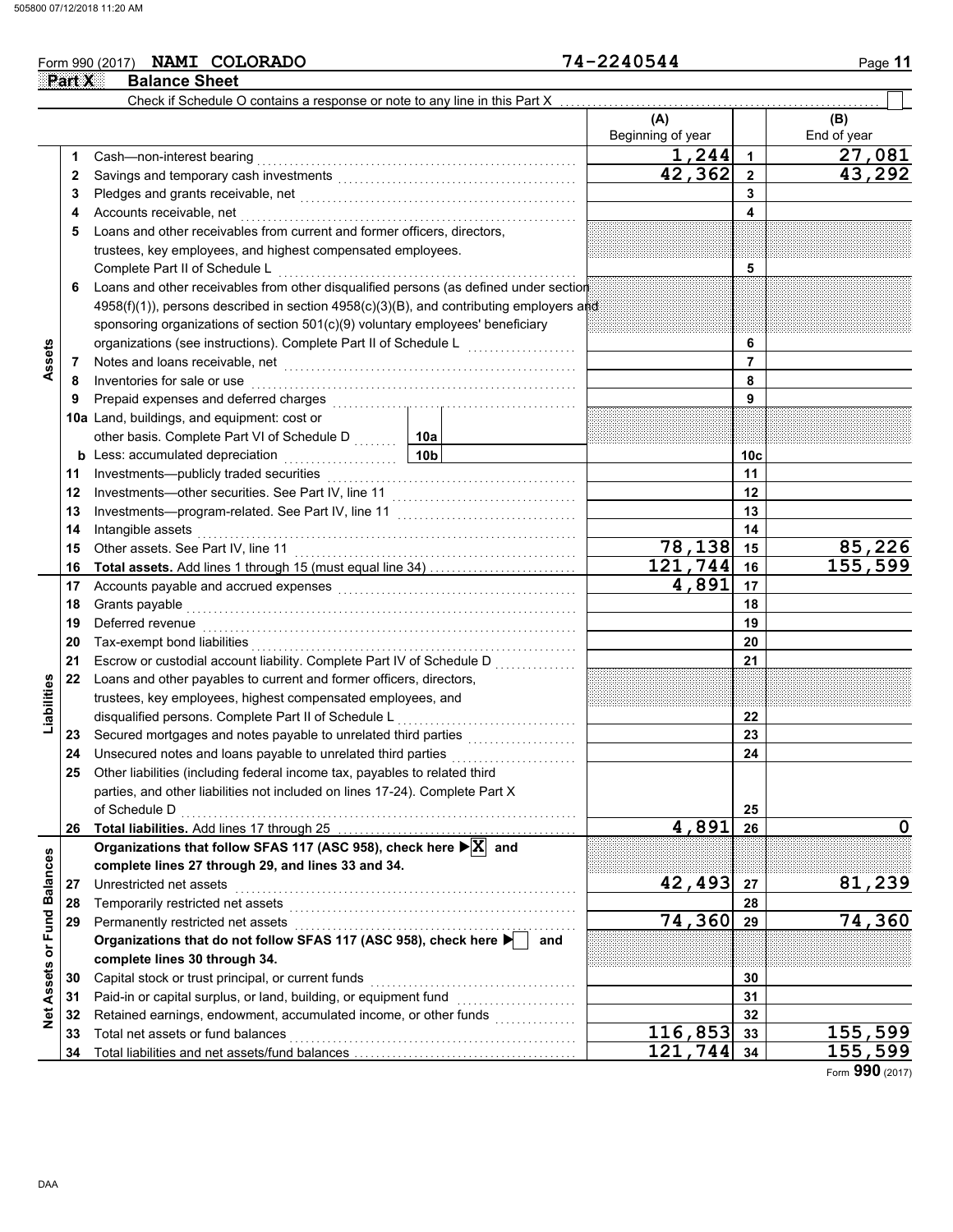|    | 74-2240544<br>Form 990 (2017) NAMI COLORADO                                                                    |                         |                |            | Page 12 |
|----|----------------------------------------------------------------------------------------------------------------|-------------------------|----------------|------------|---------|
|    | Part XI<br><b>Reconciliation of Net Assets</b>                                                                 |                         |                |            |         |
|    |                                                                                                                |                         |                |            |         |
| 1  |                                                                                                                |                         |                | 236, 181   |         |
| 2  |                                                                                                                | $\overline{2}$          |                |            | 208,509 |
| 3  | Revenue less expenses. Subtract line 2 from line 1                                                             | 3                       |                | 27,672     |         |
| 4  | Net assets or fund balances at beginning of year (must equal Part X, line 33, column (A))                      | $\overline{\mathbf{4}}$ |                |            | 116,853 |
| 5  | Net unrealized gains (losses) on investments                                                                   | 5                       |                | 11,074     |         |
| 6  |                                                                                                                | 6                       |                |            |         |
| 7  | Investment expenses                                                                                            | $\overline{7}$          |                |            |         |
| 8  | Prior period adjustments                                                                                       | 8                       |                |            |         |
| 9  | Other changes in net assets or fund balances (explain in Schedule O)                                           | 9                       |                |            |         |
| 10 | Net assets or fund balances at end of year. Combine lines 3 through 9 (must equal Part X, line                 |                         |                |            |         |
|    | 33, column (B))                                                                                                | 10                      |                | 155,599    |         |
|    | <b>Financial Statements and Reporting</b><br>Part XII                                                          |                         |                |            |         |
|    |                                                                                                                |                         |                |            |         |
|    |                                                                                                                |                         |                | <b>Yes</b> | No      |
| 1  | $ \mathbf{X} $ Accrual<br>Accounting method used to prepare the Form 990:<br>Cash<br>Other                     |                         |                |            |         |
|    | If the organization changed its method of accounting from a prior year or checked "Other," explain in          |                         |                |            |         |
|    | Schedule O.                                                                                                    |                         |                |            |         |
|    | 2a Were the organization's financial statements compiled or reviewed by an independent accountant?             |                         | 2a             | X          |         |
|    | If "Yes," check a box below to indicate whether the financial statements for the year were compiled or         |                         |                |            |         |
|    | reviewed on a separate basis, consolidated basis, or both:                                                     |                         |                |            |         |
|    | X Separate basis<br>  Consolidated basis<br>  Both consolidated and separate basis                             |                         |                |            |         |
|    | <b>b</b> Were the organization's financial statements audited by an independent accountant?                    |                         | 2 <sub>b</sub> |            | x       |
|    | If "Yes," check a box below to indicate whether the financial statements for the year were audited on a        |                         |                |            |         |
|    | separate basis, consolidated basis, or both:                                                                   |                         |                |            |         |
|    | Separate basis<br><b>Consolidated basis</b><br>Both consolidated and separate basis                            |                         |                |            |         |
|    | c If "Yes" to line 2a or 2b, does the organization have a committee that assumes responsibility for oversight  |                         |                |            |         |
|    | of the audit, review, or compilation of its financial statements and selection of an independent accountant?   |                         | 2c             |            |         |
|    | If the organization changed either its oversight process or selection process during the tax year, explain in  |                         |                |            |         |
|    | Schedule O.                                                                                                    |                         |                |            |         |
|    | 3a As a result of a federal award, was the organization required to undergo an audit or audits as set forth in |                         |                |            |         |
|    | the Single Audit Act and OMB Circular A-133?                                                                   |                         | 3a             |            | X       |
|    | b If "Yes," did the organization undergo the required audit or audits? If the organization did not undergo the |                         |                |            |         |
|    | required audit or audits, explain why in Schedule O and describe any steps taken to undergo such audits.       |                         | 3 <sub>b</sub> |            |         |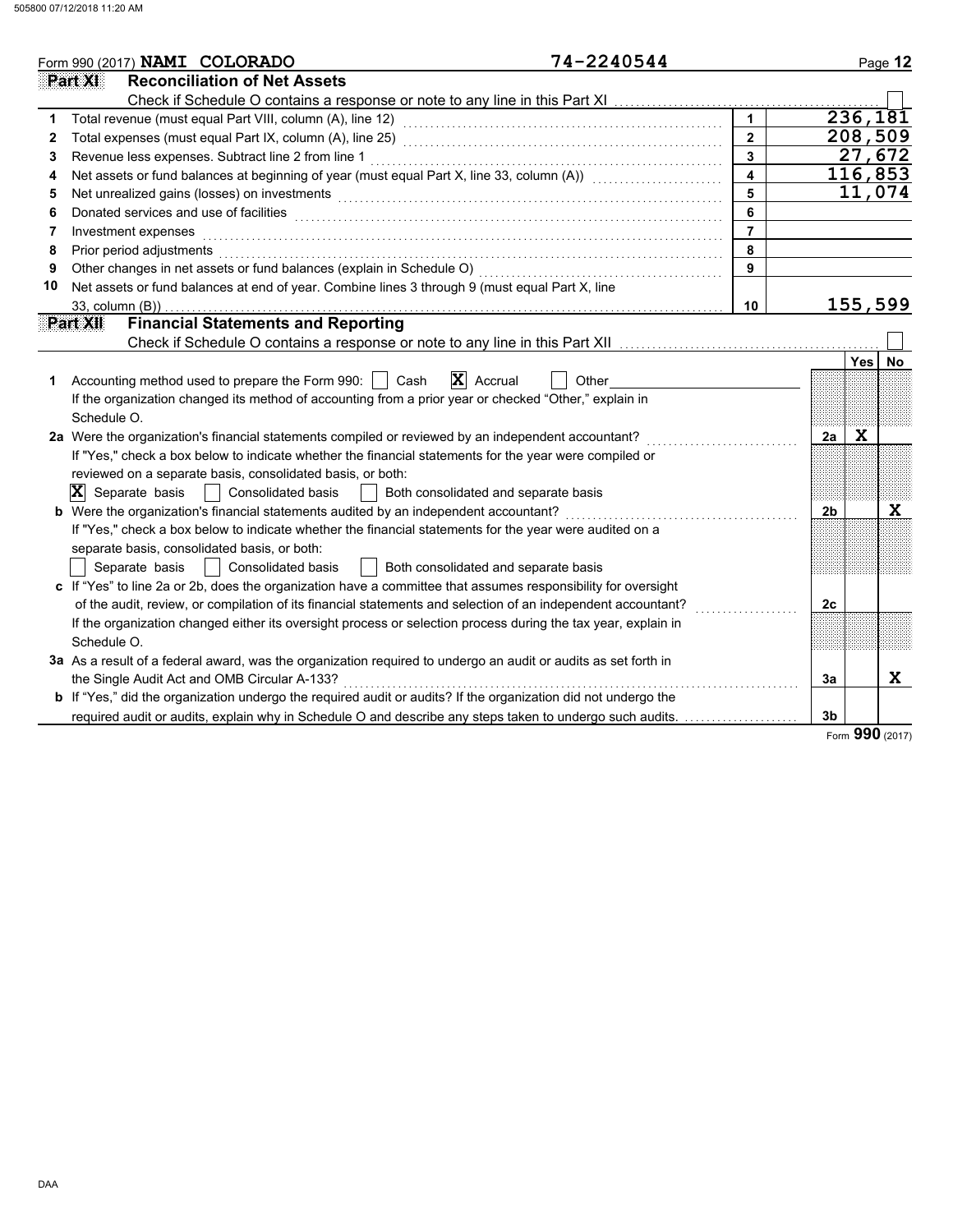**SCHEDULE A** 

|  |  | <b>Public Charity Status and Public Support</b> |
|--|--|-------------------------------------------------|
|--|--|-------------------------------------------------|

**Complete if the organization is a section 501(c)(3) organization or a section 4947(a)(1) nonexempt charitable trust. (Form 990 or 990-EZ)**

#### **Attach to Form 990 or Form 990-EZ.**

| OMB No. 1545-0047 |
|-------------------|
| 201               |
|                   |
|                   |

| ▶ Attach to Form 990 or Form 990-EZ.<br>Department of the Treasury |                                       |                                                            |                                                                                                                                                                                                                                                                                                                                                                                                    |     | <b>Open to Public</b>                                             |                                        |                                       |
|--------------------------------------------------------------------|---------------------------------------|------------------------------------------------------------|----------------------------------------------------------------------------------------------------------------------------------------------------------------------------------------------------------------------------------------------------------------------------------------------------------------------------------------------------------------------------------------------------|-----|-------------------------------------------------------------------|----------------------------------------|---------------------------------------|
|                                                                    | Internal Revenue Service              |                                                            | Go to www.irs.gov/Form990 for instructions and the latest information.                                                                                                                                                                                                                                                                                                                             |     |                                                                   |                                        | Inspection                            |
|                                                                    | Name of the organization              | NAMI COLORADO                                              |                                                                                                                                                                                                                                                                                                                                                                                                    |     |                                                                   | 74-2240544                             | <b>Employer identification number</b> |
| Part I                                                             |                                       |                                                            | <b>Reason for Public Charity Status</b> (All organizations must complete this part.) See instructions.                                                                                                                                                                                                                                                                                             |     |                                                                   |                                        |                                       |
|                                                                    |                                       |                                                            | The organization is not a private foundation because it is: (For lines 1 through 12, check only one box.)                                                                                                                                                                                                                                                                                          |     |                                                                   |                                        |                                       |
| 1                                                                  |                                       |                                                            | A church, convention of churches, or association of churches described in section 170(b)(1)(A)(i).                                                                                                                                                                                                                                                                                                 |     |                                                                   |                                        |                                       |
| $\mathbf 2$                                                        |                                       |                                                            | A school described in section 170(b)(1)(A)(ii). (Attach Schedule E (Form 990 or 990-EZ).)                                                                                                                                                                                                                                                                                                          |     |                                                                   |                                        |                                       |
| 3                                                                  |                                       |                                                            | A hospital or a cooperative hospital service organization described in section 170(b)(1)(A)(iii).                                                                                                                                                                                                                                                                                                  |     |                                                                   |                                        |                                       |
| 4                                                                  |                                       |                                                            | A medical research organization operated in conjunction with a hospital described in section 170(b)(1)(A)(iii). Enter the hospital's name,                                                                                                                                                                                                                                                         |     |                                                                   |                                        |                                       |
|                                                                    | city, and state:                      |                                                            |                                                                                                                                                                                                                                                                                                                                                                                                    |     |                                                                   |                                        |                                       |
| 5                                                                  |                                       |                                                            | An organization operated for the benefit of a college or university owned or operated by a governmental unit described in                                                                                                                                                                                                                                                                          |     |                                                                   |                                        |                                       |
|                                                                    |                                       | section 170(b)(1)(A)(iv). (Complete Part II.)              |                                                                                                                                                                                                                                                                                                                                                                                                    |     |                                                                   |                                        |                                       |
| 6<br>7                                                             |                                       |                                                            | A federal, state, or local government or governmental unit described in section 170(b)(1)(A)(v).<br>An organization that normally receives a substantial part of its support from a governmental unit or from the general public                                                                                                                                                                   |     |                                                                   |                                        |                                       |
|                                                                    |                                       | described in section 170(b)(1)(A)(vi). (Complete Part II.) | A community trust described in section 170(b)(1)(A)(vi). (Complete Part II.)                                                                                                                                                                                                                                                                                                                       |     |                                                                   |                                        |                                       |
| 8<br>9                                                             |                                       |                                                            | An agricultural research organization described in section 170(b)(1)(A)(ix) operated in conjunction with a land-grant college                                                                                                                                                                                                                                                                      |     |                                                                   |                                        |                                       |
|                                                                    | university:                           |                                                            | or university or a non-land grant college of agriculture (see instructions). Enter the name, city, and state of the college or                                                                                                                                                                                                                                                                     |     |                                                                   |                                        |                                       |
| 10                                                                 | X                                     |                                                            | An organization that normally receives: (1) more than 33 1/3% of its support from contributions, membership fees, and gross<br>receipts from activities related to its exempt functions—subject to certain exceptions, and (2) no more than 33 1/3% of its<br>support from gross investment income and unrelated business taxable income (less section 511 tax) from businesses                    |     |                                                                   |                                        |                                       |
|                                                                    |                                       |                                                            | acquired by the organization after June 30, 1975. See section 509(a)(2). (Complete Part III.)                                                                                                                                                                                                                                                                                                      |     |                                                                   |                                        |                                       |
| 11                                                                 |                                       |                                                            | An organization organized and operated exclusively to test for public safety. See section 509(a)(4).                                                                                                                                                                                                                                                                                               |     |                                                                   |                                        |                                       |
| 12                                                                 |                                       |                                                            | An organization organized and operated exclusively for the benefit of, to perform the functions of, or to carry out the purposes<br>of one or more publicly supported organizations described in section 509(a)(1) or section 509(a)(2). See section 509(a)(3).<br>Check the box in lines 12a through 12d that describes the type of supporting organization and complete lines 12e, 12f, and 12g. |     |                                                                   |                                        |                                       |
|                                                                    | а                                     |                                                            | Type I. A supporting organization operated, supervised, or controlled by its supported organization(s), typically by giving<br>the supported organization(s) the power to regularly appoint or elect a majority of the directors or trustees of the<br>supporting organization. You must complete Part IV, Sections A and B.                                                                       |     |                                                                   |                                        |                                       |
|                                                                    | b                                     |                                                            | Type II. A supporting organization supervised or controlled in connection with its supported organization(s), by having                                                                                                                                                                                                                                                                            |     |                                                                   |                                        |                                       |
|                                                                    |                                       |                                                            | control or management of the supporting organization vested in the same persons that control or manage the supported<br>organization(s). You must complete Part IV, Sections A and C.                                                                                                                                                                                                              |     |                                                                   |                                        |                                       |
|                                                                    | c                                     |                                                            | Type III functionally integrated. A supporting organization operated in connection with, and functionally integrated with,<br>its supported organization(s) (see instructions). You must complete Part IV, Sections A, D, and E.                                                                                                                                                                   |     |                                                                   |                                        |                                       |
|                                                                    | d                                     |                                                            | Type III non-functionally integrated. A supporting organization operated in connection with its supported organization(s)<br>that is not functionally integrated. The organization generally must satisfy a distribution requirement and an attentiveness                                                                                                                                          |     |                                                                   |                                        |                                       |
|                                                                    |                                       |                                                            | requirement (see instructions). You must complete Part IV, Sections A and D, and Part V.<br>Check this box if the organization received a written determination from the IRS that it is a Type I, Type II, Type III                                                                                                                                                                                |     |                                                                   |                                        |                                       |
|                                                                    |                                       |                                                            | functionally integrated, or Type III non-functionally integrated supporting organization.                                                                                                                                                                                                                                                                                                          |     |                                                                   |                                        |                                       |
|                                                                    | f                                     | Enter the number of supported organizations                |                                                                                                                                                                                                                                                                                                                                                                                                    |     |                                                                   |                                        |                                       |
|                                                                    | g                                     |                                                            | Provide the following information about the supported organization(s).                                                                                                                                                                                                                                                                                                                             |     |                                                                   |                                        |                                       |
|                                                                    | (i) Name of supported<br>organization | (ii) EIN                                                   | (iii) Type of organization<br>(described on lines 1-10                                                                                                                                                                                                                                                                                                                                             |     | (iv) Is the organization<br>listed in your governing<br>document? | (v) Amount of monetary<br>support (see | (vi) Amount of<br>other support (see  |
|                                                                    |                                       |                                                            | above (see instructions))                                                                                                                                                                                                                                                                                                                                                                          | Yes | No                                                                | instructions)                          | instructions)                         |
| (A)                                                                |                                       |                                                            |                                                                                                                                                                                                                                                                                                                                                                                                    |     |                                                                   |                                        |                                       |
|                                                                    |                                       |                                                            |                                                                                                                                                                                                                                                                                                                                                                                                    |     |                                                                   |                                        |                                       |
| (B)                                                                |                                       |                                                            |                                                                                                                                                                                                                                                                                                                                                                                                    |     |                                                                   |                                        |                                       |
| (C)                                                                |                                       |                                                            |                                                                                                                                                                                                                                                                                                                                                                                                    |     |                                                                   |                                        |                                       |
| (D)                                                                |                                       |                                                            |                                                                                                                                                                                                                                                                                                                                                                                                    |     |                                                                   |                                        |                                       |
| (E)                                                                |                                       |                                                            |                                                                                                                                                                                                                                                                                                                                                                                                    |     |                                                                   |                                        |                                       |
|                                                                    |                                       |                                                            |                                                                                                                                                                                                                                                                                                                                                                                                    |     |                                                                   |                                        |                                       |

**For Paperwork Reduction Act Notice, see the Instructions for Form 990 or 990-EZ.**

the contract of the contract of the contract of the contract of the contract of

**Schedule A (Form 990 or 990-EZ) 2017**

**Total**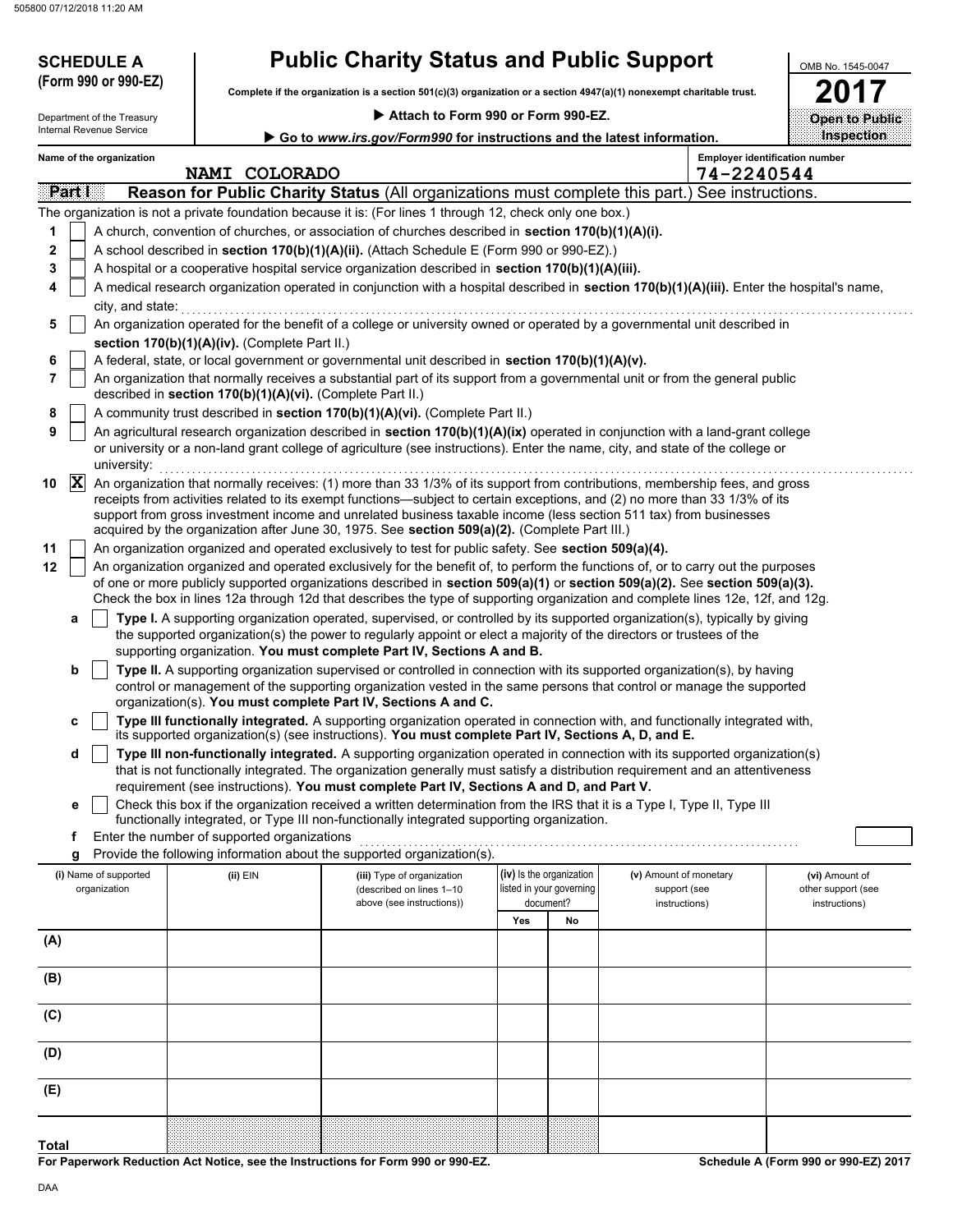|     | Schedule A (Form 990 or 990-EZ) 2017                                                                                                                                                                                                | NAMI COLORADO |          |            |            | 74-2240544 | Page 2    |
|-----|-------------------------------------------------------------------------------------------------------------------------------------------------------------------------------------------------------------------------------------|---------------|----------|------------|------------|------------|-----------|
|     | Support Schedule for Organizations Described in Sections 170(b)(1)(A)(iv) and 170(b)(1)(A)(vi)<br>Part II                                                                                                                           |               |          |            |            |            |           |
|     | (Complete only if you checked the box on line 5, 7, or 8 of Part I or if the organization failed to qualify under                                                                                                                   |               |          |            |            |            |           |
|     | Part III. If the organization fails to qualify under the tests listed below, please complete Part III.)                                                                                                                             |               |          |            |            |            |           |
|     | <b>Section A. Public Support</b>                                                                                                                                                                                                    |               |          |            |            |            |           |
|     | Calendar year (or fiscal year beginning in) $\blacktriangleright$                                                                                                                                                                   | (a) 2013      | (b) 2014 | $(c)$ 2015 | $(d)$ 2016 | (e) 2017   | (f) Total |
| 1   | Gifts, grants, contributions, and<br>membership fees received. (Do not<br>include any "unusual grants.")                                                                                                                            |               |          |            |            |            |           |
| 2   | Tax revenues levied for the<br>organization's benefit and either paid<br>to or expended on its behalf                                                                                                                               |               |          |            |            |            |           |
| 3   | The value of services or facilities<br>furnished by a governmental unit to the<br>organization without charge                                                                                                                       |               |          |            |            |            |           |
| 4   | Total. Add lines 1 through 3                                                                                                                                                                                                        |               |          |            |            |            |           |
| 5   | The portion of total contributions by<br>each person (other than a<br>governmental unit or publicly<br>supported organization) included on<br>line 1 that exceeds 2% of the amount<br>shown on line 11, column (f)                  |               |          |            |            |            |           |
| 6   | Public support. Subtract line 5 from line 4.                                                                                                                                                                                        |               |          |            |            |            |           |
|     | <b>Section B. Total Support</b>                                                                                                                                                                                                     |               |          |            |            |            |           |
|     | Calendar year (or fiscal year beginning in)                                                                                                                                                                                         | (a) 2013      | (b) 2014 | $(c)$ 2015 | $(d)$ 2016 | (e) 2017   | (f) Total |
| 7   | Amounts from line 4                                                                                                                                                                                                                 |               |          |            |            |            |           |
| 8   | Gross income from interest, dividends,<br>payments received on securities loans,<br>rents, royalties, and income from<br>similar sources                                                                                            |               |          |            |            |            |           |
| 9   | Net income from unrelated business<br>activities, whether or not the business<br>is regularly carried on                                                                                                                            |               |          |            |            |            |           |
| 10  | Other income. Do not include gain or<br>loss from the sale of capital assets<br>(Explain in Part VI.)                                                                                                                               |               |          |            |            |            |           |
| 11  | Total support. Add lines 7 through 10                                                                                                                                                                                               |               |          |            |            |            |           |
| 12  | Gross receipts from related activities, etc. (see instructions)                                                                                                                                                                     |               |          |            |            | 12         |           |
| 13  | First five years. If the Form 990 is for the organization's first, second, third, fourth, or fifth tax year as a section 501(c)(3)                                                                                                  |               |          |            |            |            |           |
|     | organization, check this box and stop here <b>construction and construction</b> construction of the state of this box and stop here construction and a stop here are a state of the state of the state of the state of the state of |               |          |            |            |            |           |
|     | <b>Section C. Computation of Public Support Percentage</b>                                                                                                                                                                          |               |          |            |            |            |           |
| 14  | Public support percentage for 2017 (line 6, column (f) divided by line 11, column (f)) [[[[[[[[[[[[[[[[[[[[[[                                                                                                                       |               |          |            |            | 14         | %         |
| 15  | Public support percentage from 2016 Schedule A, Part II, line 14                                                                                                                                                                    |               |          |            |            | 15         | $\%$      |
| 16a | 33 1/3% support test-2017. If the organization did not check the box on line 13, and line 14 is 33 1/3% or more, check this                                                                                                         |               |          |            |            |            |           |
|     | box and stop here. The organization qualifies as a publicly supported organization                                                                                                                                                  |               |          |            |            |            |           |
| b   | 33 1/3% support test-2016. If the organization did not check a box on line 13 or 16a, and line 15 is 33 1/3% or more, check                                                                                                         |               |          |            |            |            |           |
|     | this box and stop here. The organization qualifies as a publicly supported organization                                                                                                                                             |               |          |            |            |            |           |
|     | 17a 10%-facts-and-circumstances test-2017. If the organization did not check a box on line 13, 16a, or 16b, and line 14 is                                                                                                          |               |          |            |            |            |           |
|     | 10% or more, and if the organization meets the "facts-and-circumstances" test, check this box and stop here. Explain in                                                                                                             |               |          |            |            |            |           |
|     | Part VI how the organization meets the "facts-and-circumstances" test. The organization qualifies as a publicly supported                                                                                                           |               |          |            |            |            |           |
| b   | organization<br>10%-facts-and-circumstances test-2016. If the organization did not check a box on line 13, 16a, 16b, or 17a, and line                                                                                               |               |          |            |            |            |           |
|     | 15 is 10% or more, and if the organization meets the "facts-and-circumstances" test, check this box and stop here.                                                                                                                  |               |          |            |            |            |           |
|     | Explain in Part VI how the organization meets the "facts-and-circumstances" test. The organization qualifies as a publicly                                                                                                          |               |          |            |            |            |           |
|     | supported organization                                                                                                                                                                                                              |               |          |            |            |            |           |
| 18  | Private foundation. If the organization did not check a box on line 13, 16a, 16b, 17a, or 17b, check this box and see                                                                                                               |               |          |            |            |            |           |
|     | instructions                                                                                                                                                                                                                        |               |          |            |            |            |           |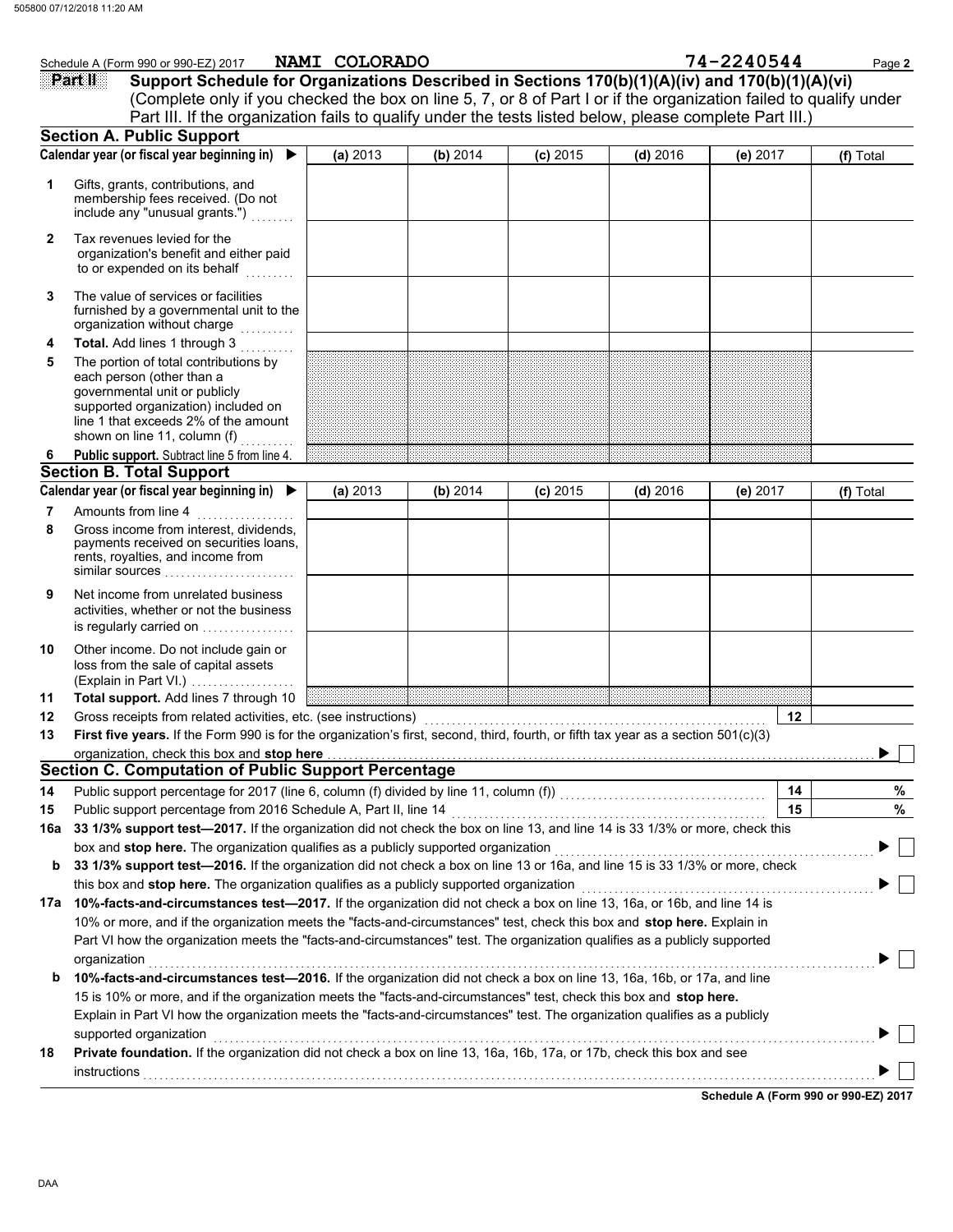|              | Schedule A (Form 990 or 990-EZ) 2017                                                                                                                                             | NAMI COLORADO |          |            |            | 74-2240544 | Page 3                                     |
|--------------|----------------------------------------------------------------------------------------------------------------------------------------------------------------------------------|---------------|----------|------------|------------|------------|--------------------------------------------|
|              | Support Schedule for Organizations Described in Section 509(a)(2)<br><b>Part III</b>                                                                                             |               |          |            |            |            |                                            |
|              | (Complete only if you checked the box on line 10 of Part I or if the organization failed to qualify under Part II.                                                               |               |          |            |            |            |                                            |
|              | If the organization fails to qualify under the tests listed below, please complete Part II.)                                                                                     |               |          |            |            |            |                                            |
|              | <b>Section A. Public Support</b>                                                                                                                                                 |               |          |            |            |            |                                            |
|              | Calendar year (or fiscal year beginning in) ▶                                                                                                                                    | (a) 2013      | (b) 2014 | $(c)$ 2015 | $(d)$ 2016 | (e) 2017   | (f) Total                                  |
| 1            | Gifts, grants, contributions, and membership<br>fees received. (Do not include any "unusual grants.")                                                                            | 205,222       | 187,536  | 217,846    | 212,525    | 251,313    | 1,074,442                                  |
|              |                                                                                                                                                                                  |               |          |            |            |            |                                            |
| $\mathbf{2}$ | Gross receipts from admissions, merchandise<br>sold or services performed, or facilities                                                                                         |               |          |            |            |            |                                            |
|              | furnished in any activity that is related to the                                                                                                                                 | 138,302       | 167,279  | 180,968    | 147,720    | 910        | 635,179                                    |
|              | organization's tax-exempt purpose                                                                                                                                                |               |          |            |            |            |                                            |
| 3            | Gross receipts from activities that are not an<br>unrelated trade or business under section 513                                                                                  |               |          |            |            |            |                                            |
| 4            | Tax revenues levied for the                                                                                                                                                      |               |          |            |            |            |                                            |
|              | organization's benefit and either paid<br>to or expended on its behalf                                                                                                           |               |          |            |            |            |                                            |
|              | a sa salalar                                                                                                                                                                     |               |          |            |            |            |                                            |
| 5            | The value of services or facilities<br>furnished by a governmental unit to the<br>organization without charge                                                                    |               |          |            |            |            |                                            |
| 6            | Total. Add lines 1 through 5                                                                                                                                                     | 343,524       | 354,815  | 398,814    | 360,245    | 252,223    | 1,709,621                                  |
| 7a           | Amounts included on lines 1, 2, and 3<br>received from disqualified persons                                                                                                      |               |          |            |            |            |                                            |
| b            | Amounts included on lines 2 and 3                                                                                                                                                |               |          |            |            |            |                                            |
|              | received from other than disqualified                                                                                                                                            |               |          |            |            |            |                                            |
|              | persons that exceed the greater of \$5,000<br>or 1% of the amount on line 13 for the year                                                                                        |               |          |            |            |            |                                            |
|              | c Add lines 7a and 7b                                                                                                                                                            |               |          |            |            |            |                                            |
| 8            | Public support. (Subtract line 7c from                                                                                                                                           |               |          |            |            |            |                                            |
|              | line $6.$ )                                                                                                                                                                      |               |          |            |            |            | 1,709,621                                  |
|              | <b>Section B. Total Support</b>                                                                                                                                                  |               |          |            |            |            |                                            |
|              | Calendar year (or fiscal year beginning in) $\blacktriangleright$                                                                                                                | (a) 2013      | (b) 2014 | $(c)$ 2015 | $(d)$ 2016 | (e) 2017   | (f) Total                                  |
| 9            | Amounts from line 6                                                                                                                                                              | 343,524       | 354,815  | 398,814    | 360,245    | 252,223    | 1,709,621                                  |
| 10a          | Gross income from interest, dividends,                                                                                                                                           |               |          |            |            |            |                                            |
|              | payments received on securities loans, rents,<br>royalties, and income from similar sources                                                                                      | 574           | 694      | 1,721      | 976        | 62         | 4,027                                      |
| b            | Unrelated business taxable income (less                                                                                                                                          |               |          |            |            |            |                                            |
|              | section 511 taxes) from businesses<br>acquired after June 30, 1975                                                                                                               |               |          |            |            |            |                                            |
|              | c Add lines 10a and 10b $\ldots$                                                                                                                                                 | 574           | 694      | 1,721      | 976        | 62         | 4,027                                      |
| 11           | Net income from unrelated business<br>activities not included in line 10b, whether<br>or not the business is regularly carried on                                                |               |          |            |            |            |                                            |
| 12           | Other income. Do not include gain or<br>loss from the sale of capital assets                                                                                                     |               |          |            |            |            |                                            |
|              | (Explain in Part VI.)                                                                                                                                                            |               |          |            |            |            |                                            |
| 13           | Total support. (Add lines 9, 10c, 11,                                                                                                                                            |               |          |            |            |            |                                            |
|              | and 12.)                                                                                                                                                                         | 344,098       | 355,509  | 400,535    | 361,221    | 252,285    | 1,713,648                                  |
| 14           | First five years. If the Form 990 is for the organization's first, second, third, fourth, or fifth tax year as a section 501(c)(3)<br>organization, check this box and stop here |               |          |            |            |            |                                            |
|              | <b>Section C. Computation of Public Support Percentage</b>                                                                                                                       |               |          |            |            |            |                                            |
| 15           | Public support percentage for 2017 (line 8, column (f) divided by line 13, column (f)) [[[[[[[[[[[[[[[[[[[[[[                                                                    |               |          |            |            | 15         | 99.77%                                     |
| 16           |                                                                                                                                                                                  |               |          |            |            | 16         | 99.67%                                     |
|              | Section D. Computation of Investment Income Percentage                                                                                                                           |               |          |            |            |            |                                            |
| 17           | Investment income percentage for 2017 (line 10c, column (f) divided by line 13, column (f)) [[[[[[[[[[[[[[[[[                                                                    |               |          |            |            | 17         | $\%$                                       |
| 18           | Investment income percentage from 2016 Schedule A, Part III, line 17                                                                                                             |               |          |            |            | 18         | %                                          |
| 19а          | 33 1/3% support tests-2017. If the organization did not check the box on line 14, and line 15 is more than 33 1/3%, and line                                                     |               |          |            |            |            |                                            |
|              | 17 is not more than 33 1/3%, check this box and stop here. The organization qualifies as a publicly supported organization                                                       |               |          |            |            |            | $\blacktriangleright$ $\boxed{\textbf{X}}$ |
| b            | 33 1/3% support tests-2016. If the organization did not check a box on line 14 or line 19a, and line 16 is more than 33 1/3%, and                                                |               |          |            |            |            |                                            |
|              | line 18 is not more than 33 1/3%, check this box and stop here. The organization qualifies as a publicly supported organization                                                  |               |          |            |            |            |                                            |
| 20           |                                                                                                                                                                                  |               |          |            |            |            |                                            |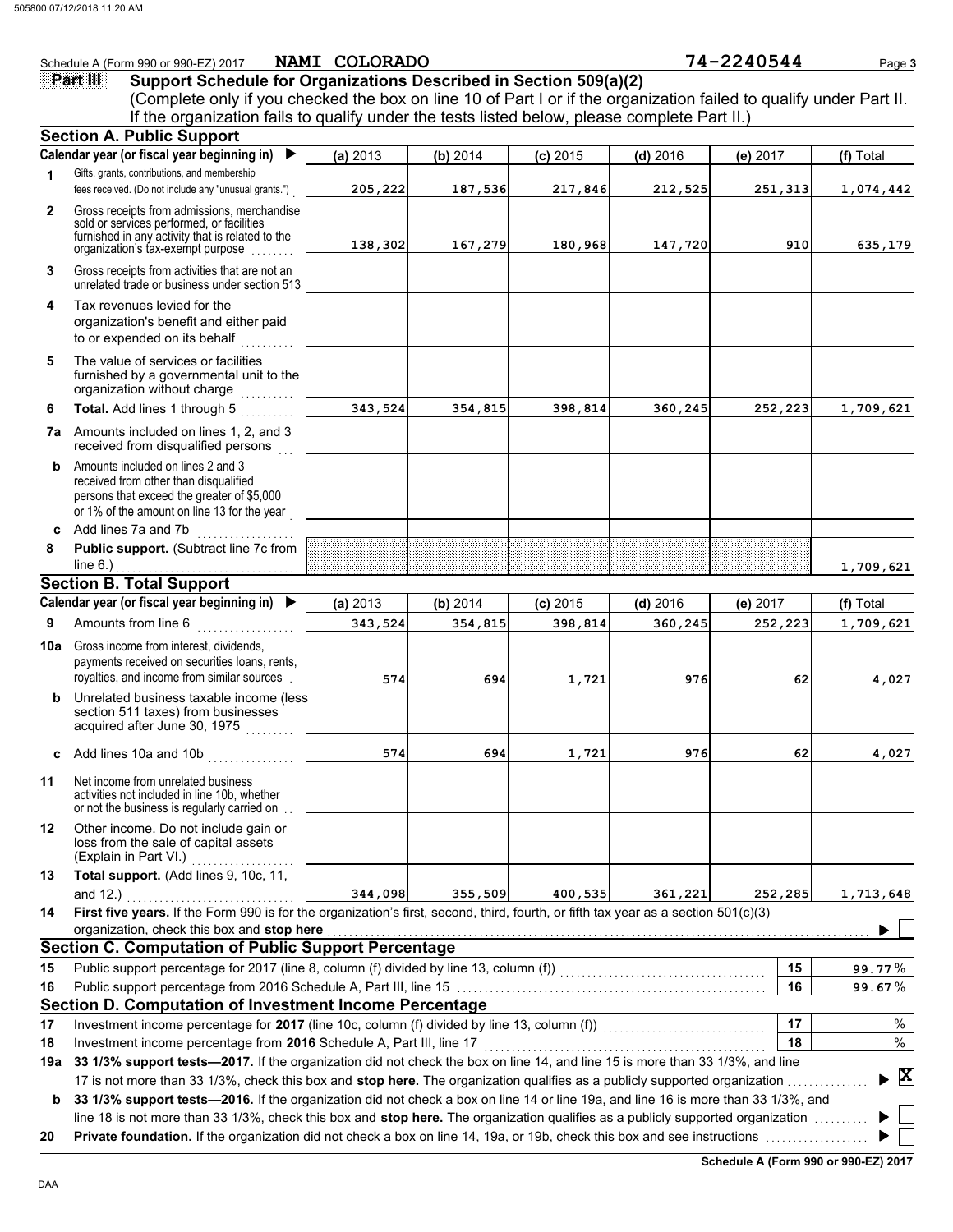**1**

**2**

**b**

**c**

**4a**

**b**

**c**

**b**

**c 6**

**7**

**8**

**9a**

**b**

**c**

**10a**

**b**

### **NAMI COLORADO**

**Yes No**

### **Part IV** Supporting Organizations Sections A, D, and E. If you checked 12d of Part I, complete Sections A and D, and complete Part V.) Schedule A (Form 990 or 990-EZ) 2017 **NAMI COLORADO COMBINEY 1998 Page 4 Page 4 Section A. All Supporting Organizations** (Complete only if you checked a box in line 12 on Part I. If you checked 12a of Part I, complete Sections A and B. If you checked 12b of Part I, complete Sections A and C. If you checked 12c of Part I, complete Are all of the organization's supported organizations listed by name in the organization's governing documents? *If "No," describe in Part VI how the supported organizations are designated. If designated by class or purpose, describe the designation. If historic and continuing relationship, explain.* Did the organization have any supported organization that does not have an IRS determination of status under section 509(a)(1) or (2)? *If "Yes," explain in Part VI how the organization determined that the supported organization was described in section 509(a)(1) or (2).* **3a** Did the organization have a supported organization described in section 501(c)(4), (5), or (6)? *If "Yes," answer* **5a** Did the organization add, substitute, or remove any supported organizations during the tax year? *If "Yes," (b) and (c) below.* Did the organization confirm that each supported organization qualified under section 501(c)(4), (5), or (6) and satisfied the public support tests under section 509(a)(2)? *If "Yes," describe in Part VI when and how the organization made the determination.* Did the organization ensure that all support to such organizations was used exclusively for section  $170(c)(2)(B)$ purposes? *If "Yes," explain in Part VI what controls the organization put in place to ensure such use.* Was any supported organization not organized in the United States ("foreign supported organization")? *If "Yes," and if you checked 12a or 12b in Part I, answer (b) and (c) below.* Did the organization have ultimate control and discretion in deciding whether to make grants to the foreign supported organization? *If "Yes," describe in Part VI how the organization had such control and discretion despite being controlled or supervised by or in connection with its supported organizations.* Did the organization support any foreign supported organization that does not have an IRS determination under sections 501(c)(3) and 509(a)(1) or (2)? *If "Yes," explain in Part VI what controls the organization used to ensure that all support to the foreign supported organization was used exclusively for section 170(c)(2)(B) purposes. answer (b) and (c) below (if applicable). Also, provide detail in Part VI, including (i) the names and EIN numbers of the supported organizations added, substituted, or removed; (ii) the reasons for each such action; (iii) the authority under the organization's organizing document authorizing such action; and (iv) how the action was accomplished (such as by amendment to the organizing document).* **Type I or Type II only.** Was any added or substituted supported organization part of a class already designated in the organization's organizing document? **Substitutions only.** Was the substitution the result of an event beyond the organization's control? Did the organization provide support (whether in the form of grants or the provision of services or facilities) to anyone other than (i) its supported organizations, (ii) individuals that are part of the charitable class benefited by one or more of its supported organizations, or (iii) other supporting organizations that also support or benefit one or more of the filing organization's supported organizations? *If "Yes," provide detail in Part VI.* Did the organization provide a grant, loan, compensation, or other similar payment to a substantial contributor (defined in section 4958(c)(3)(C)), a family member of a substantial contributor, or a 35% controlled entity with regard to a substantial contributor? *If "Yes," complete Part I of Schedule L (Form 990 or 990-EZ).* Did the organization make a loan to a disqualified person (as defined in section 4958) not described in line 7? *If "Yes," complete Part I of Schedule L (Form 990 or 990-EZ).* Was the organization controlled directly or indirectly at any time during the tax year by one or more disqualified persons as defined in section 4946 (other than foundation managers and organizations described in section 509(a)(1) or (2))? *If "Yes," provide detail in Part VI.* Did one or more disqualified persons (as defined in line 9a) hold a controlling interest in any entity in which the supporting organization had an interest? *If "Yes," provide detail in Part VI.* Did a disqualified person (as defined in line 9a) have an ownership interest in, or derive any personal benefit from, assets in which the supporting organization also had an interest? *If "Yes," provide detail in Part VI.* Was the organization subject to the excess business holdings rules of section 4943 because of section 4943(f) (regarding certain Type II supporting organizations, and all Type III non-functionally integrated supporting organizations)? *If "Yes," answer 10b below.* Did the organization have any excess business holdings in the tax year? *(Use Schedule C, Form 4720, to determine whether the organization had excess business holdings.)*

**1 2 3a 3b 3c 4a 4b 4c 5a 5b 5c 6 7 8 9a 9b 9c 10a 10b**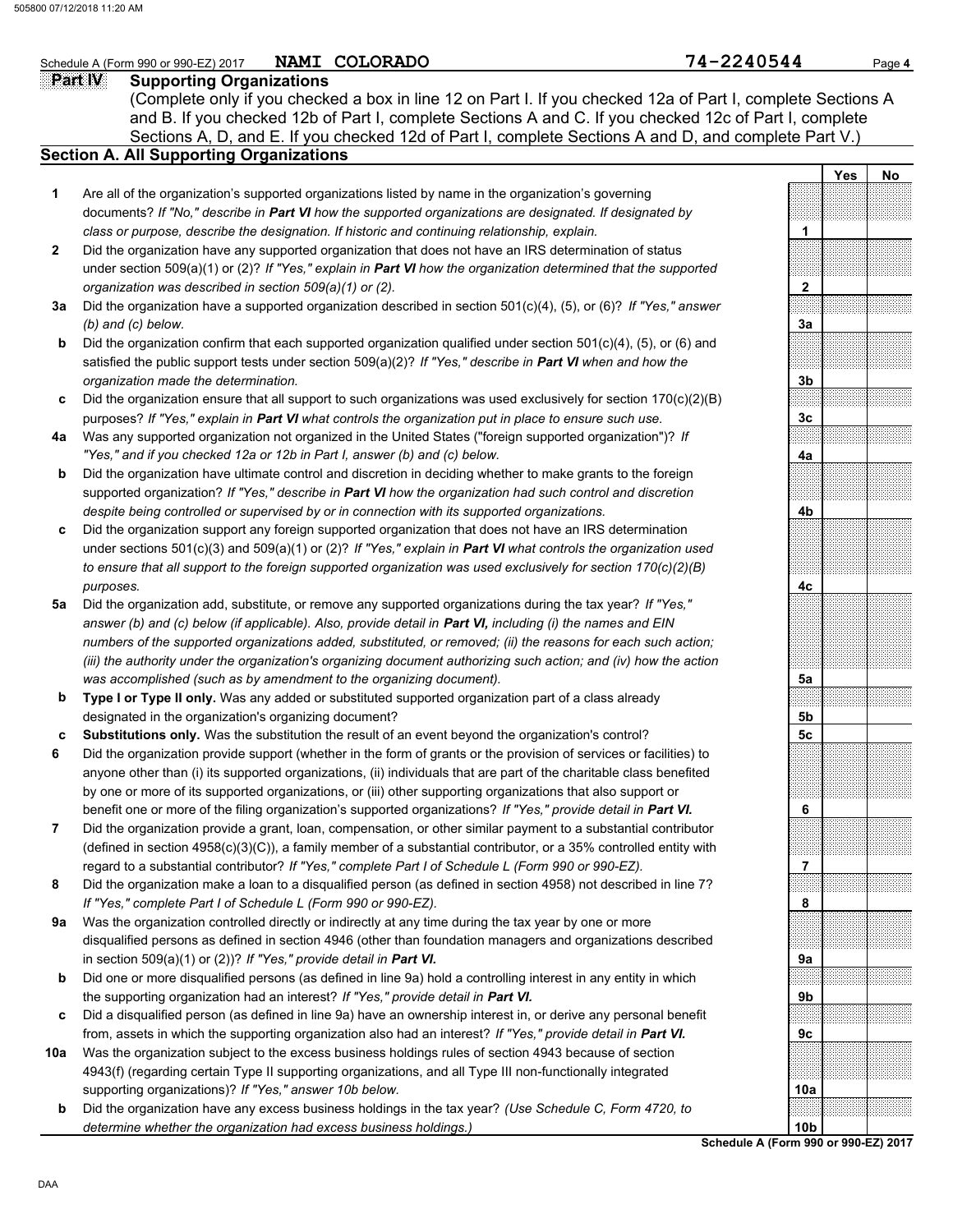|              | NAMI COLORADO<br>Schedule A (Form 990 or 990-EZ) 2017                                                                  | 74-2240544      |            | Page 5 |
|--------------|------------------------------------------------------------------------------------------------------------------------|-----------------|------------|--------|
|              | <b>Supporting Organizations (continued)</b><br>Part IV                                                                 |                 |            |        |
|              |                                                                                                                        |                 | Yes        | No     |
| 11           | Has the organization accepted a gift or contribution from any of the following persons?                                |                 |            |        |
|              | a A person who directly or indirectly controls, either alone or together with persons described in (b) and (c)         |                 |            |        |
|              | below, the governing body of a supported organization?                                                                 | 11a             |            |        |
|              | <b>b</b> A family member of a person described in (a) above?                                                           | 11 <sub>b</sub> |            |        |
| C            | A 35% controlled entity of a person described in (a) or (b) above? If "Yes" to a, b, or c, provide detail in Part VI.  | 11c             |            |        |
|              | <b>Section B. Type I Supporting Organizations</b>                                                                      |                 |            |        |
|              |                                                                                                                        |                 | Yes        | No     |
| 1            | Did the directors, trustees, or membership of one or more supported organizations have the power to                    |                 |            |        |
|              | regularly appoint or elect at least a majority of the organization's directors or trustees at all times during the     |                 |            |        |
|              | tax year? If "No," describe in Part VI how the supported organization(s) effectively operated, supervised, or          |                 |            |        |
|              | controlled the organization's activities. If the organization had more than one supported organization,                |                 |            |        |
|              | describe how the powers to appoint and/or remove directors or trustees were allocated among the supported              |                 |            |        |
|              | organizations and what conditions or restrictions, if any, applied to such powers during the tax year.                 | 1               |            |        |
| $\mathbf{2}$ | Did the organization operate for the benefit of any supported organization other than the supported                    |                 |            |        |
|              | organization(s) that operated, supervised, or controlled the supporting organization? If "Yes," explain in Part        |                 |            |        |
|              | VI how providing such benefit carried out the purposes of the supported organization(s) that operated,                 |                 |            |        |
|              |                                                                                                                        | $\overline{2}$  |            |        |
|              | supervised, or controlled the supporting organization.<br><b>Section C. Type II Supporting Organizations</b>           |                 |            |        |
|              |                                                                                                                        |                 | Yes        | No     |
|              |                                                                                                                        |                 |            |        |
| 1            | Were a majority of the organization's directors or trustees during the tax year also a majority of the directors       |                 |            |        |
|              | or trustees of each of the organization's supported organization(s)? If "No," describe in Part VI how control          |                 |            |        |
|              | or management of the supporting organization was vested in the same persons that controlled or managed                 |                 |            |        |
|              | the supported organization(s).                                                                                         | 1               |            |        |
|              | <b>Section D. All Type III Supporting Organizations</b>                                                                |                 |            |        |
|              |                                                                                                                        |                 | <b>Yes</b> | No     |
| 1            | Did the organization provide to each of its supported organizations, by the last day of the fifth month of the         |                 |            |        |
|              | organization's tax year, (i) a written notice describing the type and amount of support provided during the prior tax  |                 |            |        |
|              | year, (ii) a copy of the Form 990 that was most recently filed as of the date of notification, and (iii) copies of the |                 |            |        |
|              | organization's governing documents in effect on the date of notification, to the extent not previously provided?       | 1               |            |        |
| $\mathbf{2}$ | Were any of the organization's officers, directors, or trustees either (i) appointed or elected by the supported       |                 |            |        |
|              | organization(s) or (ii) serving on the governing body of a supported organization? If "No," explain in Part VI how     |                 |            |        |
|              | the organization maintained a close and continuous working relationship with the supported organization(s).            | $\mathbf{2}$    |            |        |
| 3            | By reason of the relationship described in (2), did the organization's supported organizations have a                  |                 |            |        |
|              | significant voice in the organization's investment policies and in directing the use of the organization's             |                 |            |        |
|              | income or assets at all times during the tax year? If "Yes," describe in Part VI the role the organization's           |                 |            |        |
|              | supported organizations played in this regard.                                                                         | 3               |            |        |
|              | Section E. Type III Functionally-Integrated Supporting Organizations                                                   |                 |            |        |

#### **1** *Check the box next to the method that the organization used to satisfy the Integral Part Test during the year ( see instructions).*

- The organization satisfied the Activities Test. *Complete line 2 below.* **a**
- The organization is the parent of each of its supported organizations. *Complete line 3 below.* **b**
- The organization supported a governmental entity. *Describe in Part VI how you supported a government entity (see instructions).* **c**

#### **2** Activities Test. *Answer (a) and (b) below.*

- **a** Did substantially all of the organization's activities during the tax year directly further the exempt purposes of the supported organization(s) to which the organization was responsive? *If "Yes," then in Part VI identify those supported organizations and explain how these activities directly furthered their exempt purposes, how the organization was responsive to those supported organizations, and how the organization determined that these activities constituted substantially all of its activities.*
- **b** Did the activities described in (a) constitute activities that, but for the organization's involvement, one or more of the organization's supported organization(s) would have been engaged in? *If "Yes," explain in Part VI the reasons for the organization's position that its supported organization(s) would have engaged in these activities but for the organization's involvement.*
- **3** Parent of Supported Organizations. *Answer (a) and (b) below.*
- **a** Did the organization have the power to regularly appoint or elect a majority of the officers, directors, or trustees of each of the supported organizations? *Provide details in Part VI.*
- DAA **Schedule A (Form 990 or 990-EZ) 2017 b** Did the organization exercise a substantial degree of direction over the policies, programs, and activities of each of its supported organizations? *If "Yes," describe in Part VI the role played by the organization in this regard.*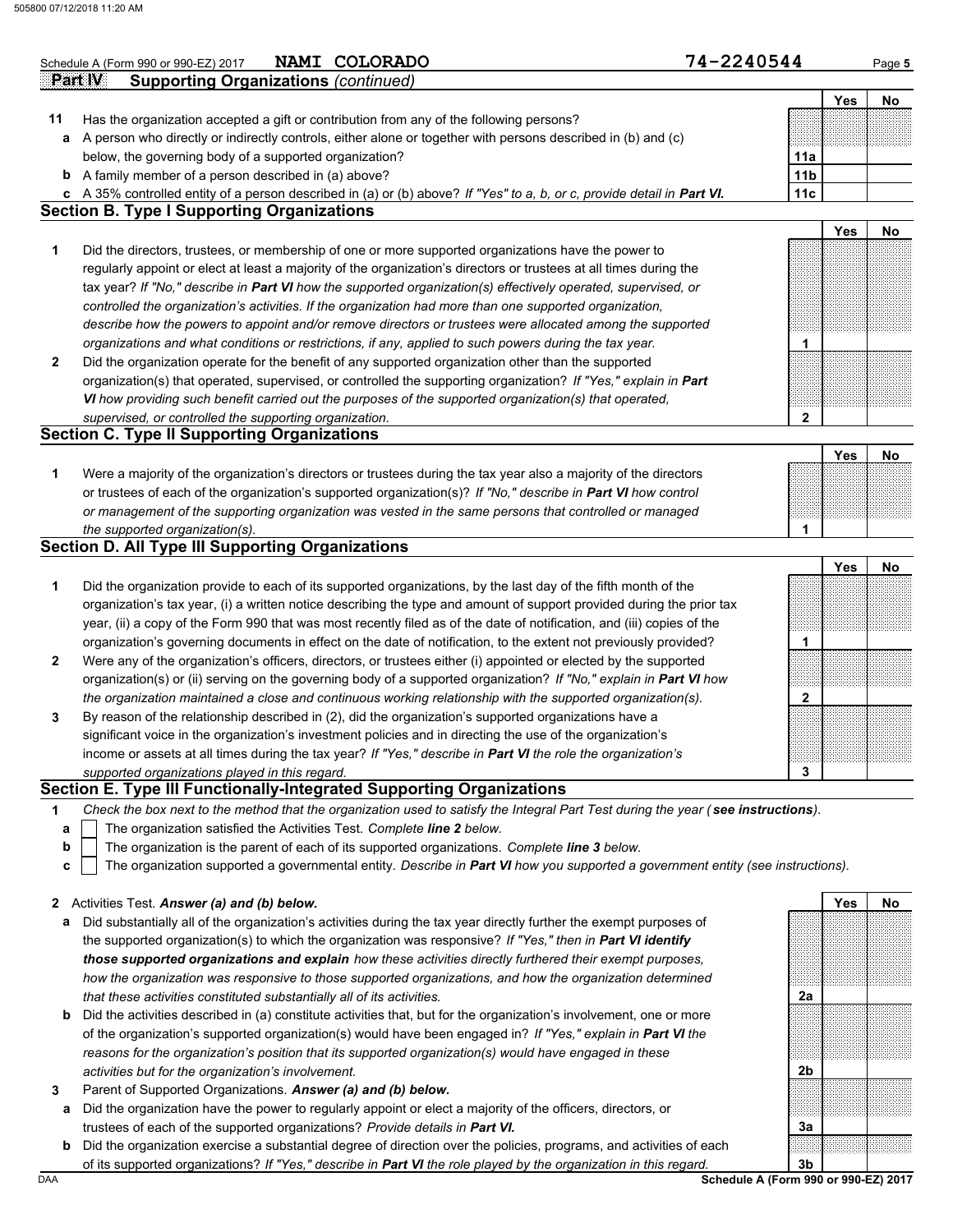| NAMI COLORADO<br>Schedule A (Form 990 or 990-EZ) 2017                                                                                 |                | 74-2240544     | Page 6                         |
|---------------------------------------------------------------------------------------------------------------------------------------|----------------|----------------|--------------------------------|
| <b>ERETAYA</b><br>Type III Non-Functionally Integrated 509(a)(3) Supporting Organizations                                             |                |                |                                |
| Check here if the organization satisfied the Integral Part Test as a qualifying trust on Nov. 20, 1970 (explain in Part VI). See<br>1 |                |                |                                |
| instructions. All other Type III non-functionally integrated supporting organizations must complete Sections A through E.             |                |                |                                |
| <b>Section A - Adjusted Net Income</b>                                                                                                |                | (A) Prior Year | (B) Current Year               |
|                                                                                                                                       |                |                | (optional)                     |
| Net short-term capital gain<br>1                                                                                                      | $\mathbf{1}$   |                |                                |
| $\overline{2}$<br>Recoveries of prior-year distributions                                                                              | $\overline{2}$ |                |                                |
| 3<br>Other gross income (see instructions)                                                                                            | 3              |                |                                |
| Add lines 1 through 3.<br>4                                                                                                           | 4              |                |                                |
| Depreciation and depletion<br>5                                                                                                       | 5              |                |                                |
| Portion of operating expenses paid or incurred for production or<br>6                                                                 |                |                |                                |
| collection of gross income or for management, conservation, or                                                                        |                |                |                                |
| maintenance of property held for production of income (see instructions)                                                              | 6              |                |                                |
| 7<br>Other expenses (see instructions)                                                                                                | $\overline{7}$ |                |                                |
| Adjusted Net Income (subtract lines 5, 6 and 7 from line 4).<br>8                                                                     | 8              |                |                                |
| <b>Section B - Minimum Asset Amount</b>                                                                                               |                | (A) Prior Year | (B) Current Year<br>(optional) |
| Aggregate fair market value of all non-exempt-use assets (see<br>1                                                                    |                |                |                                |
| instructions for short tax year or assets held for part of year):                                                                     |                |                |                                |
| <b>a</b> Average monthly value of securities                                                                                          | 1a             |                |                                |
| Average monthly cash balances<br>b                                                                                                    | 1 <sub>b</sub> |                |                                |
| Fair market value of other non-exempt-use assets<br>$\mathbf{c}$                                                                      | 1 <sub>c</sub> |                |                                |
| <b>Total</b> (add lines 1a, 1b, and 1c)<br>d                                                                                          | 1d             |                |                                |
| e Discount claimed for blockage or other                                                                                              |                |                |                                |
| factors (explain in detail in Part VI):                                                                                               |                |                |                                |
| Acquisition indebtedness applicable to non-exempt-use assets<br>$\mathbf{2}$                                                          | $\mathbf{2}$   |                |                                |
| Subtract line 2 from line 1d.<br>3                                                                                                    | 3              |                |                                |
| Cash deemed held for exempt use. Enter 1-1/2% of line 3 (for greater amount,<br>4                                                     |                |                |                                |
| see instructions).                                                                                                                    | 4              |                |                                |
| 5<br>Net value of non-exempt-use assets (subtract line 4 from line 3)                                                                 | 5              |                |                                |
| 6<br>Multiply line 5 by 035.                                                                                                          | 6              |                |                                |
| $\overline{7}$<br>Recoveries of prior-year distributions                                                                              | $\overline{7}$ |                |                                |
| 8<br>Minimum Asset Amount (add line 7 to line 6)                                                                                      | 8              |                |                                |
| <b>Section C - Distributable Amount</b>                                                                                               |                |                | <b>Current Year</b>            |
| Adjusted net income for prior year (from Section A, line 8, Column A)<br>1                                                            | 1              |                |                                |
| $\mathbf{2}$<br>Enter 85% of line 1.                                                                                                  | $\mathbf 2$    |                |                                |
| 3<br>Minimum asset amount for prior year (from Section B, line 8, Column A)                                                           | 3              |                |                                |
| Enter greater of line 2 or line 3.<br>4                                                                                               | 4              |                |                                |
| Income tax imposed in prior year<br>5                                                                                                 | 5              |                |                                |
| <b>Distributable Amount.</b> Subtract line 5 from line 4, unless subject to<br>6                                                      |                |                |                                |
| emergency temporary reduction (see instructions).                                                                                     | 6              |                |                                |

**7** Check here if the current year is the organization's first as a non-functionally integrated Type III supporting organization (see instructions).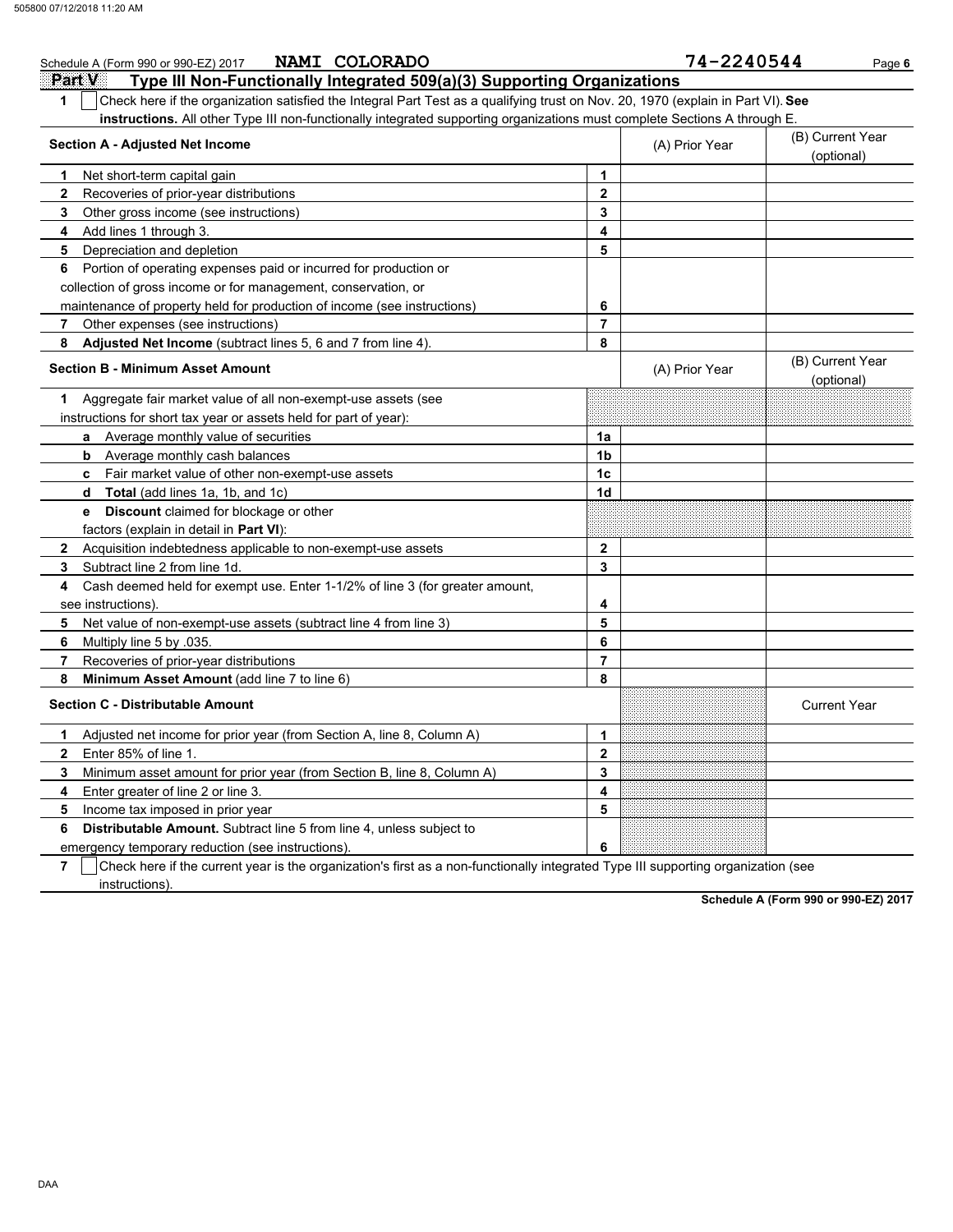505800 07/12/2018 11:20 AM

|              | NAMI COLORADO<br>Schedule A (Form 990 or 990-EZ) 2017                                                                             |                                    | 74-2240544                             | Page 7                                           |
|--------------|-----------------------------------------------------------------------------------------------------------------------------------|------------------------------------|----------------------------------------|--------------------------------------------------|
|              | Type III Non-Functionally Integrated 509(a)(3) Supporting Organizations (continued)<br>Part V<br><b>Section D - Distributions</b> |                                    |                                        | <b>Current Year</b>                              |
| 1            | Amounts paid to supported organizations to accomplish exempt purposes                                                             |                                    |                                        |                                                  |
| $\mathbf{2}$ | Amounts paid to perform activity that directly furthers exempt purposes of supported                                              |                                    |                                        |                                                  |
|              | organizations, in excess of income from activity                                                                                  |                                    |                                        |                                                  |
| 3            | Administrative expenses paid to accomplish exempt purposes of supported organizations                                             |                                    |                                        |                                                  |
| 4            | Amounts paid to acquire exempt-use assets                                                                                         |                                    |                                        |                                                  |
| 5            | Qualified set-aside amounts (prior IRS approval required)                                                                         |                                    |                                        |                                                  |
| 6            | Other distributions (describe in Part VI). See instructions.                                                                      |                                    |                                        |                                                  |
| 7            | Total annual distributions. Add lines 1 through 6.                                                                                |                                    |                                        |                                                  |
| 8            | Distributions to attentive supported organizations to which the organization is responsive                                        |                                    |                                        |                                                  |
|              | (provide details in Part VI). See instructions.                                                                                   |                                    |                                        |                                                  |
| 9            | Distributable amount for 2017 from Section C. line 6                                                                              |                                    |                                        |                                                  |
|              |                                                                                                                                   |                                    |                                        |                                                  |
| 10           | Line 8 amount divided by line 9 amount                                                                                            |                                    |                                        |                                                  |
|              | Section E - Distribution Allocations (see instructions)                                                                           | (i)<br><b>Excess Distributions</b> | (ii)<br>Underdistributions<br>Pre-2017 | (iii)<br><b>Distributable</b><br>Amount for 2017 |
| 1            | Distributable amount for 2017 from Section C. line 6                                                                              |                                    |                                        |                                                  |
| $\mathbf{2}$ | Underdistributions, if any, for years prior to 2017                                                                               |                                    |                                        |                                                  |
|              | (reasonable cause required-explain in Part VI). See                                                                               |                                    |                                        |                                                  |
|              | instructions.                                                                                                                     |                                    |                                        |                                                  |
| 3            | Excess distributions carryover, if any, to 2017:                                                                                  |                                    |                                        |                                                  |
|              | $a \sim a$                                                                                                                        |                                    |                                        |                                                  |
|              | $b$ From 2013                                                                                                                     |                                    |                                        |                                                  |
|              | c From 2014                                                                                                                       |                                    |                                        |                                                  |
|              | <b>d</b> From 2015                                                                                                                |                                    |                                        |                                                  |
|              | e From 2016                                                                                                                       |                                    |                                        |                                                  |
|              | f Total of lines 3a through e                                                                                                     |                                    |                                        |                                                  |
|              | g Applied to underdistributions of prior years                                                                                    |                                    |                                        |                                                  |
|              | h Applied to 2017 distributable amount                                                                                            |                                    |                                        |                                                  |
|              | i Carryover from 2012 not applied (see instructions)                                                                              |                                    |                                        |                                                  |
|              | Remainder. Subtract lines 3g, 3h, and 3i from 3f.                                                                                 |                                    |                                        |                                                  |
| 4            | Distributions for 2017 from                                                                                                       |                                    |                                        |                                                  |
|              | \$<br>Section D. line 7:                                                                                                          |                                    |                                        |                                                  |
|              | a Applied to underdistributions of prior years                                                                                    |                                    |                                        |                                                  |
|              | <b>b</b> Applied to 2017 distributable amount                                                                                     |                                    |                                        |                                                  |
|              | c Remainder. Subtract lines 4a and 4b from 4.                                                                                     |                                    |                                        |                                                  |
| 5            | Remaining underdistributions for years prior to 2017, if                                                                          |                                    |                                        |                                                  |
|              | any. Subtract lines 3g and 4a from line 2. For result                                                                             |                                    |                                        |                                                  |
|              | greater than zero, explain in Part VI. See instructions.                                                                          |                                    |                                        |                                                  |
| 6            | Remaining underdistributions for 2017. Subtract lines 3h                                                                          |                                    |                                        |                                                  |
|              | and 4b from line 1. For result greater than zero, explain in                                                                      |                                    |                                        |                                                  |
|              | Part VI. See instructions.                                                                                                        |                                    |                                        |                                                  |
| 7            | Excess distributions carryover to 2018. Add lines 3j                                                                              |                                    |                                        |                                                  |
|              | and 4c.                                                                                                                           |                                    |                                        |                                                  |
| 8            | Breakdown of line 7:                                                                                                              |                                    |                                        |                                                  |
|              | a Excess from 2013                                                                                                                |                                    |                                        |                                                  |
|              |                                                                                                                                   |                                    |                                        |                                                  |
|              | c Excess from 2015                                                                                                                |                                    |                                        |                                                  |
|              | d Excess from 2016                                                                                                                |                                    |                                        |                                                  |
|              | e Excess from 2017                                                                                                                |                                    |                                        |                                                  |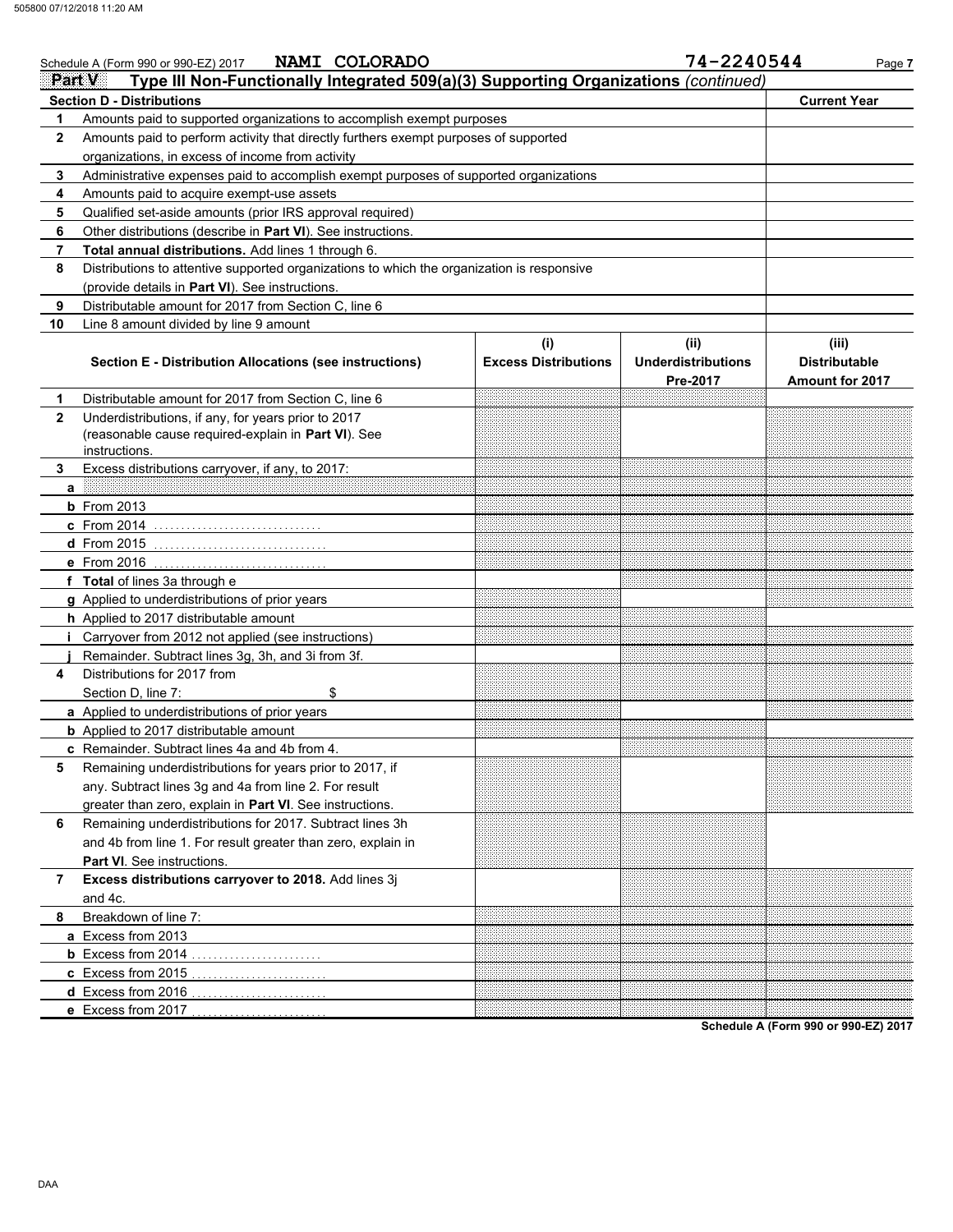|                | Schedule A (Form 990 or 990-EZ) 2017 | NAMI COLORADO |                                                                                                | 74-2240544                                                                                                                                                                                                                                                                                                                                                                                                                                                                               | Page 8 |
|----------------|--------------------------------------|---------------|------------------------------------------------------------------------------------------------|------------------------------------------------------------------------------------------------------------------------------------------------------------------------------------------------------------------------------------------------------------------------------------------------------------------------------------------------------------------------------------------------------------------------------------------------------------------------------------------|--------|
| <b>Part VI</b> |                                      |               | lines 2, 5, and 6. Also complete this part for any additional information. (See instructions.) | Supplemental Information. Provide the explanations required by Part II, line 10; Part II, line 17a or 17b; Part<br>III, line 12; Part IV, Section A, lines 1, 2, 3b, 3c, 4b, 4c, 5a, 6, 9a, 9b, 9c, 11a, 11b, and 11c; Part IV, Section<br>B, lines 1 and 2; Part IV, Section C, line 1; Part IV, Section D, lines 2 and 3; Part IV, Section E, lines 1c, 2a, 2b,<br>3a and 3b; Part V, line 1; Part V, Section B, line 1e; Part V, Section D, lines 5, 6, and 8; and Part V, Section E, |        |
|                |                                      |               |                                                                                                |                                                                                                                                                                                                                                                                                                                                                                                                                                                                                          |        |
|                |                                      |               |                                                                                                |                                                                                                                                                                                                                                                                                                                                                                                                                                                                                          |        |
|                |                                      |               |                                                                                                |                                                                                                                                                                                                                                                                                                                                                                                                                                                                                          |        |
|                |                                      |               |                                                                                                |                                                                                                                                                                                                                                                                                                                                                                                                                                                                                          |        |
|                |                                      |               |                                                                                                |                                                                                                                                                                                                                                                                                                                                                                                                                                                                                          |        |
|                |                                      |               |                                                                                                |                                                                                                                                                                                                                                                                                                                                                                                                                                                                                          |        |
|                |                                      |               |                                                                                                |                                                                                                                                                                                                                                                                                                                                                                                                                                                                                          |        |
|                |                                      |               |                                                                                                |                                                                                                                                                                                                                                                                                                                                                                                                                                                                                          |        |
|                |                                      |               |                                                                                                |                                                                                                                                                                                                                                                                                                                                                                                                                                                                                          |        |
|                |                                      |               |                                                                                                |                                                                                                                                                                                                                                                                                                                                                                                                                                                                                          |        |
|                |                                      |               |                                                                                                |                                                                                                                                                                                                                                                                                                                                                                                                                                                                                          |        |
|                |                                      |               |                                                                                                |                                                                                                                                                                                                                                                                                                                                                                                                                                                                                          |        |
|                |                                      |               |                                                                                                |                                                                                                                                                                                                                                                                                                                                                                                                                                                                                          |        |
|                |                                      |               |                                                                                                |                                                                                                                                                                                                                                                                                                                                                                                                                                                                                          |        |
|                |                                      |               |                                                                                                |                                                                                                                                                                                                                                                                                                                                                                                                                                                                                          |        |
|                |                                      |               |                                                                                                |                                                                                                                                                                                                                                                                                                                                                                                                                                                                                          |        |
|                |                                      |               |                                                                                                |                                                                                                                                                                                                                                                                                                                                                                                                                                                                                          |        |
|                |                                      |               |                                                                                                |                                                                                                                                                                                                                                                                                                                                                                                                                                                                                          |        |
|                |                                      |               |                                                                                                |                                                                                                                                                                                                                                                                                                                                                                                                                                                                                          |        |
|                |                                      |               |                                                                                                |                                                                                                                                                                                                                                                                                                                                                                                                                                                                                          |        |
|                |                                      |               |                                                                                                |                                                                                                                                                                                                                                                                                                                                                                                                                                                                                          |        |
|                |                                      |               |                                                                                                |                                                                                                                                                                                                                                                                                                                                                                                                                                                                                          |        |
|                |                                      |               |                                                                                                |                                                                                                                                                                                                                                                                                                                                                                                                                                                                                          |        |
|                |                                      |               |                                                                                                |                                                                                                                                                                                                                                                                                                                                                                                                                                                                                          |        |
|                |                                      |               |                                                                                                |                                                                                                                                                                                                                                                                                                                                                                                                                                                                                          |        |
|                |                                      |               |                                                                                                |                                                                                                                                                                                                                                                                                                                                                                                                                                                                                          |        |
|                |                                      |               |                                                                                                |                                                                                                                                                                                                                                                                                                                                                                                                                                                                                          |        |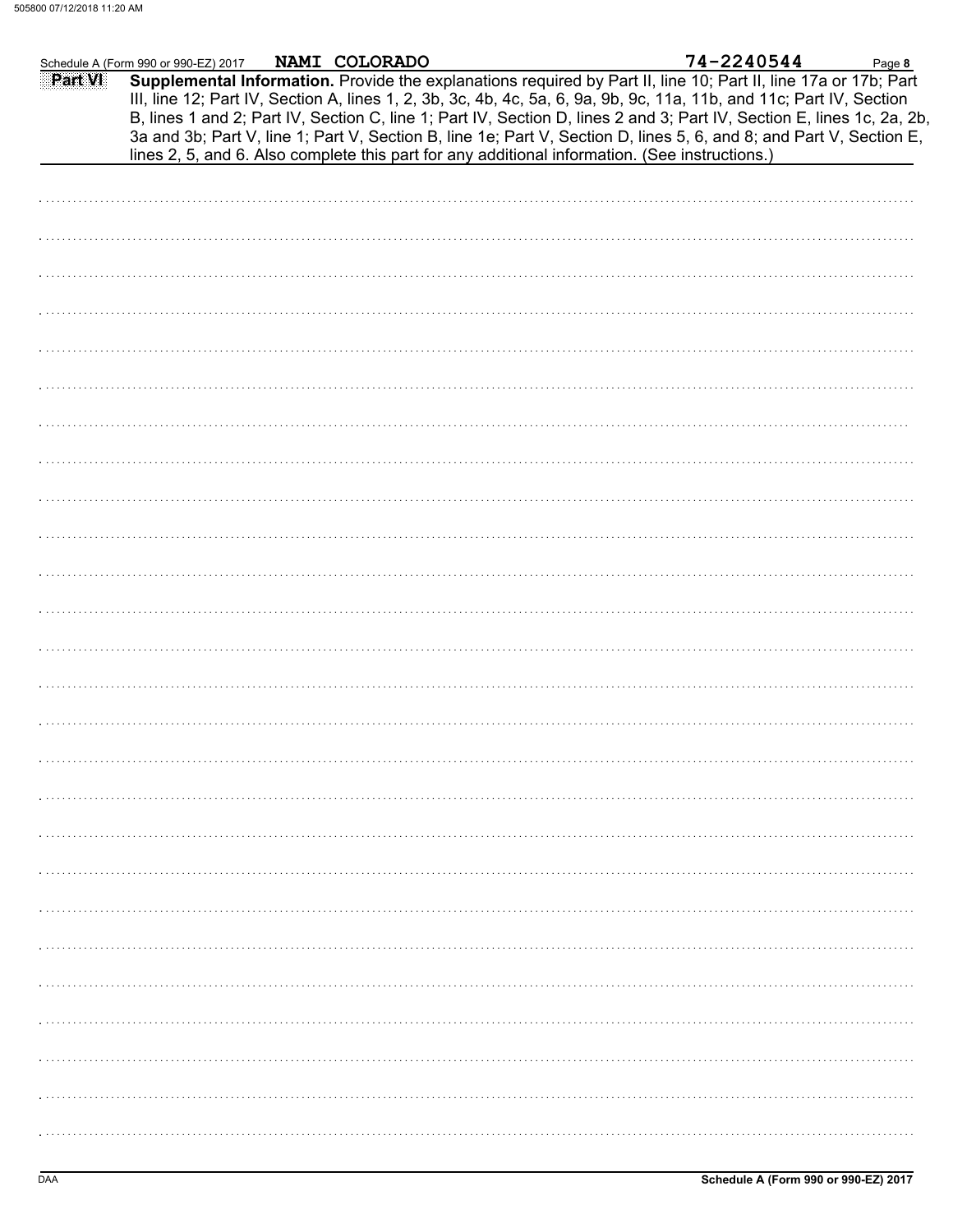| <b>Schedule B</b><br>(Form 990, 990-EZ,<br>or 990-PF)<br>Department of the Treasury<br><b>Internal Revenue Service</b> | <b>Schedule of Contributors</b><br>Attach to Form 990, Form 990-EZ, or Form 990-PF.<br>Go to www.irs.gov/Form990 for the latest information. |            | OMB No. 1545-0047<br>2017             |
|------------------------------------------------------------------------------------------------------------------------|----------------------------------------------------------------------------------------------------------------------------------------------|------------|---------------------------------------|
| Name of the organization                                                                                               |                                                                                                                                              |            | <b>Employer identification number</b> |
| <b>COLORADO</b><br><b>NAMI</b>                                                                                         |                                                                                                                                              | 74-2240544 |                                       |
| <b>Organization type (check one):</b>                                                                                  |                                                                                                                                              |            |                                       |
| Filers of:                                                                                                             | Section:                                                                                                                                     |            |                                       |
| Form 990 or 990-EZ                                                                                                     | X.<br>3 ) (enter number) organization<br>501(c)                                                                                              |            |                                       |
|                                                                                                                        | $4947(a)(1)$ nonexempt charitable trust <b>not</b> treated as a private foundation                                                           |            |                                       |
|                                                                                                                        | 527 political organization                                                                                                                   |            |                                       |
| Form 990-PF                                                                                                            | $501(c)(3)$ exempt private foundation                                                                                                        |            |                                       |
|                                                                                                                        | 4947(a)(1) nonexempt charitable trust treated as a private foundation                                                                        |            |                                       |
|                                                                                                                        | $501(c)(3)$ taxable private foundation                                                                                                       |            |                                       |

Check if your organization is covered by the **General Rule** or a **Special Rule. Note:** Only a section 501(c)(7), (8), or (10) organization can check boxes for both the General Rule and a Special Rule. See instructions.

#### **General Rule**

For an organization filing Form 990, 990-EZ, or 990-PF that received, during the year, contributions totaling \$5,000 **X** or more (in money or property) from any one contributor. Complete Parts I and II. See instructions for determining a contributor's total contributions.

#### **Special Rules**

| For an organization described in section 501(c)(3) filing Form 990 or 990-EZ that met the 33 $1/3\%$ support test of the    |
|-----------------------------------------------------------------------------------------------------------------------------|
| regulations under sections $509(a)(1)$ and $170(b)(1)(A)(vi)$ , that checked Schedule A (Form 990 or 990-EZ), Part II, line |
| 13, 16a, or 16b, and that received from any one contributor, during the year, total contributions of the greater of (1)     |
| \$5,000; or (2) 2% of the amount on (i) Form 990, Part VIII, line 1h; or (ii) Form 990-EZ, line 1. Complete Parts I and II. |

literary, or educational purposes, or for the prevention of cruelty to children or animals. Complete Parts I, II, and III. For an organization described in section 501(c)(7), (8), or (10) filing Form 990 or 990-EZ that received from any one contributor, during the year, total contributions of more than \$1,000 *exclusively* for religious, charitable, scientific,

For an organization described in section 501(c)(7), (8), or (10) filing Form 990 or 990-EZ that received from any one contributor, during the year, contributions *exclusively* for religious, charitable, etc., purposes, but no such contributions totaled more than \$1,000. If this box is checked, enter here the total contributions that were received during the year for an *exclusively* religious, charitable, etc., purpose. Don't complete any of the parts unless the **General Rule** applies to this organization because it received *nonexclusively* religious, charitable, etc., contributions totaling \$5,000 or more during the year . . . . . . . . . . . . . . . . . . . . . . . . . . . . . . . . . . . . . . . . . . . . . . . . . . . . . . . . . . . . . . . . . . . . . . . . . . . . \$ . . . . . . . . . . . . . . . . . . . . . . . . . . .

990-EZ, or 990-PF), but it **must** answer "No" on Part IV, line 2, of its Form 990; or check the box on line H of its Form 990-EZ or on its Form 990-PF, Part I, line 2, to certify that it doesn't meet the filing requirements of Schedule B (Form 990, 990-EZ, or 990-PF). **Caution:** An organization that isn't covered by the General Rule and/or the Special Rules doesn't file Schedule B (Form 990,

**For Paperwork Reduction Act Notice, see the instructions for Form 990, 990-EZ, or 990-PF.**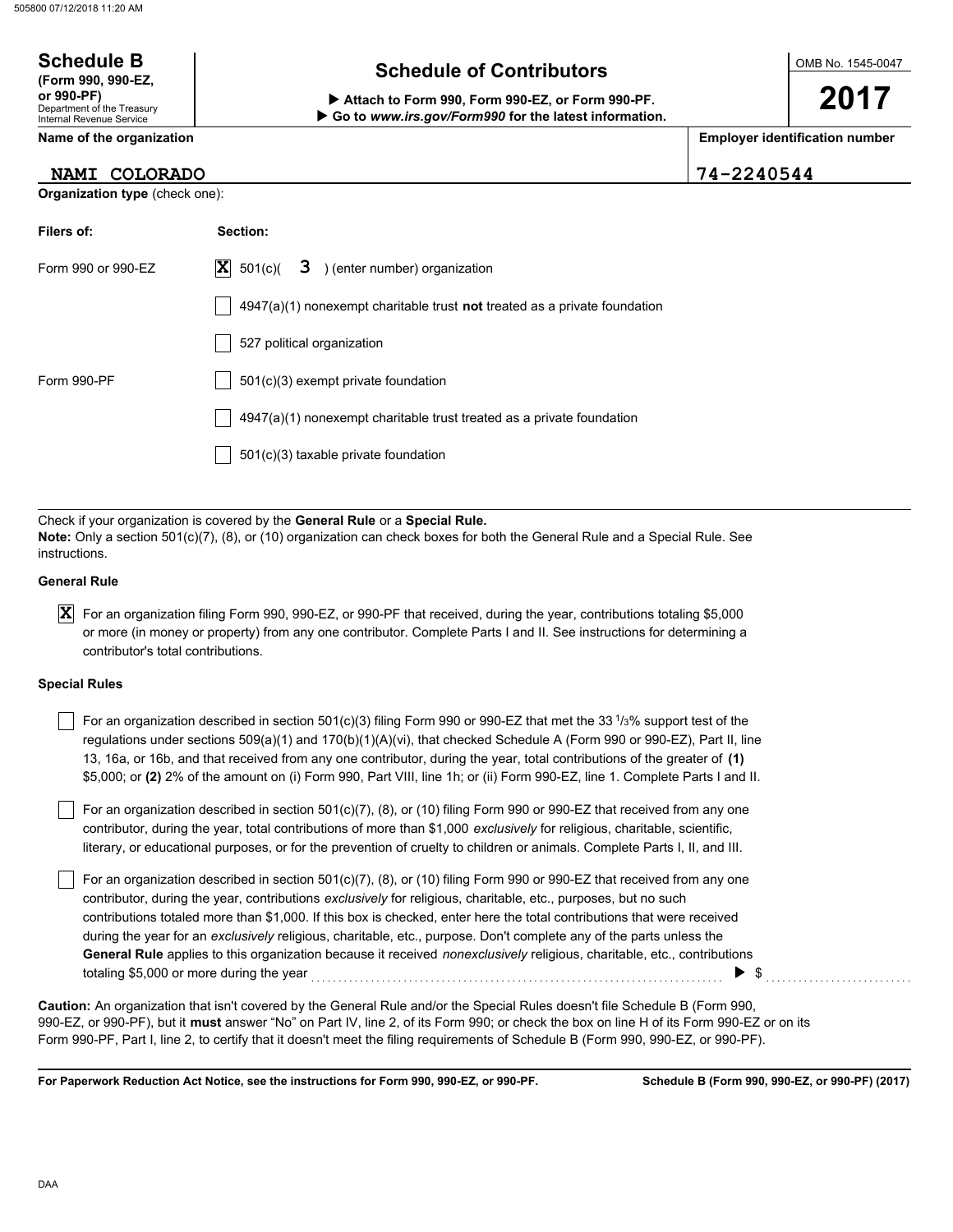|                | Name of organization<br>NAMI COLORADO                                                                 |                                   | <b>Employer identification number</b><br>74-2240544                                                                |
|----------------|-------------------------------------------------------------------------------------------------------|-----------------------------------|--------------------------------------------------------------------------------------------------------------------|
| Part I         | <b>Contributors</b> (see instructions). Use duplicate copies of Part I if additional space is needed. |                                   |                                                                                                                    |
| (a)<br>No.     | (b)<br>Name, address, and ZIP + 4                                                                     | (c)<br><b>Total contributions</b> | (d)<br>Type of contribution                                                                                        |
| $1$            | THE ELMER REVOCABLE LIVING TRUST<br><b>BIG HORN TRAIL</b><br>CO 80125-9091<br><b>LITTLETON</b>        | 8,000<br>$\mathsf{\$}$            | $\overline{\mathbf{x}}$<br>Person<br>Payroll<br>Noncash<br>(Complete Part II for<br>noncash contributions.)        |
| (a)<br>No.     | (b)<br>Name, address, and ZIP + 4                                                                     | (c)<br><b>Total contributions</b> | (d)<br>Type of contribution                                                                                        |
| $\overline{2}$ | FOOTHILLS BEHAVIORAL HEALTH<br>9101 NORTH HARLAN ST, STE. 100<br><b>WESTMINSTER</b><br>CO 80031       | 5,000<br>$\mathsf{\$}$            | $\overline{\mathbf{x}}$<br>Person<br>Payroll<br>Noncash<br>(Complete Part II for<br>noncash contributions.)        |
| (a)<br>No.     | (b)<br>Name, address, and ZIP + 4                                                                     | (c)<br><b>Total contributions</b> | (d)<br>Type of contribution                                                                                        |
| $\mathbf{3}$   | HIGHLANDS BEHAVIORAL HEALTH SYSTEM<br>8565 POPLAR WAY<br>CO 80130<br><b>LITTLETON</b>                 | 5,000<br>\$                       | $\overline{\mathbf{x}}$<br>Person<br>Payroll<br>Noncash<br>(Complete Part II for<br>noncash contributions.)        |
| (a)<br>No.     | (b)<br>Name, address, and ZIP + 4                                                                     | (c)<br><b>Total contributions</b> | (d)<br>Type of contribution                                                                                        |
| $\frac{4}{1}$  | <b>SHARON BOWYER</b><br>2891 21ST STREET<br>CO 80304<br><b>BOULDER</b>                                | 5,000<br>\$                       | $\overline{\mathbf{x}}$<br>Person<br><b>Payroll</b><br>Noncash<br>(Complete Part II for<br>noncash contributions.) |
| (a)<br>No.     | (b)<br>Name, address, and ZIP + 4                                                                     | (c)<br><b>Total contributions</b> | (d)<br>Type of contribution                                                                                        |
| $\overline{5}$ | ROYAL CREST DAIRY<br>350 SOUTH PEARL STREET<br>CO 80209<br><b>DENVER</b>                              | 10,000<br>\$                      | X<br>Person<br>Payroll<br><b>Noncash</b><br>(Complete Part II for<br>noncash contributions.)                       |
| (a)<br>No.     | (b)<br>Name, address, and ZIP + 4                                                                     | (c)<br><b>Total contributions</b> | (d)<br>Type of contribution                                                                                        |
|                |                                                                                                       | \$                                | Person<br>Payroll<br><b>Noncash</b><br>(Complete Part II for<br>noncash contributions.)                            |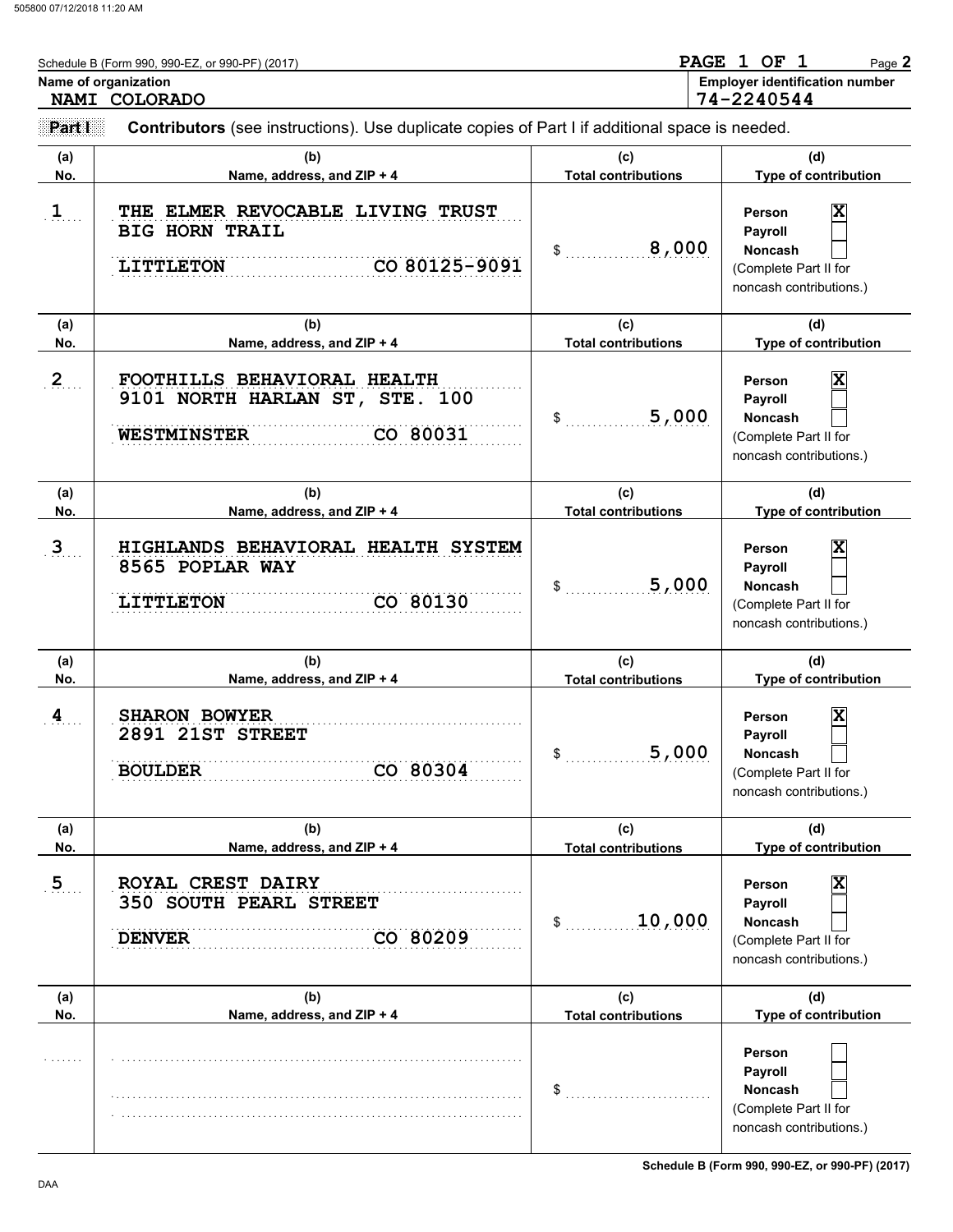| <b>SCHEDULE C</b>                              |                                                                                                                                                  | <b>Political Campaign and Lobbying Activities</b>                             |           |                                    | OMB No. 1545-0047                                  |
|------------------------------------------------|--------------------------------------------------------------------------------------------------------------------------------------------------|-------------------------------------------------------------------------------|-----------|------------------------------------|----------------------------------------------------|
| (Form 990 or 990-EZ)                           |                                                                                                                                                  | For Organizations Exempt From Income Tax Under section 501(c) and section 527 |           |                                    | 2017                                               |
| Department of the Treasury                     | Complete if the organization is described below.                                                                                                 | Go to www.irs.gov/Form990 for instructions and the latest information.        |           | Attach to Form 990 or Form 990-EZ. | <b>Open to Public</b><br>Inspection                |
| Internal Revenue Service                       | If the organization answered "Yes," on Form 990, Part IV, line 3, or Form 990-EZ, Part V, line 46 (Political Campaign Activities), then          |                                                                               |           |                                    |                                                    |
|                                                | • Section 501(c)(3) organizations: Complete Parts I-A and B. Do not complete Part I-C.                                                           |                                                                               |           |                                    |                                                    |
|                                                | · Section 501(c) (other than section 501(c)(3)) organizations: Complete Parts I-A and C below. Do not complete Part I-B.                         |                                                                               |           |                                    |                                                    |
|                                                | • Section 527 organizations: Complete Part I-A only.                                                                                             |                                                                               |           |                                    |                                                    |
|                                                | If the organization answered "Yes," on Form 990, Part IV, line 4, or Form 990-EZ, Part VI, line 47 (Lobbying Activities), then                   |                                                                               |           |                                    |                                                    |
|                                                | . Section 501(c)(3) organizations that have filed Form 5768 (election under section 501(h)): Complete Part II-A. Do not complete Part II-B.      |                                                                               |           |                                    |                                                    |
|                                                | • Section 501(c)(3) organizations that have NOT filed Form 5768 (election under section 501(h)): Complete Part II-B. Do not complete Part II-A.  |                                                                               |           |                                    |                                                    |
|                                                | If the organization answered "Yes," on Form 990, Part IV, line 5 (Proxy Tax) (see separate instructions) or Form 990-EZ, Part V, line 35c (Proxy |                                                                               |           |                                    |                                                    |
| Tax) (see separate instructions), then         |                                                                                                                                                  |                                                                               |           |                                    |                                                    |
|                                                | • Section 501(c)(4), (5), or (6) organizations: Complete Part III.                                                                               |                                                                               |           |                                    |                                                    |
| Name of organization                           |                                                                                                                                                  |                                                                               |           |                                    | <b>Employer identification number</b>              |
|                                                | NAMI COLORADO                                                                                                                                    |                                                                               |           | 74-2240544                         |                                                    |
| Part I-A                                       | Complete if the organization is exempt under section 501(c) or is a section 527 organization.                                                    |                                                                               |           |                                    |                                                    |
| 1                                              | Provide a description of the organization's direct and indirect political campaign activities in Part IV. (see instructions for                  |                                                                               |           |                                    |                                                    |
| definition of "political campaign activities") |                                                                                                                                                  |                                                                               |           |                                    |                                                    |
| $\mathbf{2}$                                   | Political campaign activity expenditures (see instructions)                                                                                      |                                                                               |           | $\blacktriangleright$ s            | .                                                  |
| 3                                              | Volunteer hours for political campaign activities (see instructions)                                                                             |                                                                               |           |                                    |                                                    |
| <b>PartieB</b>                                 | Complete if the organization is exempt under section 501(c)(3).                                                                                  |                                                                               |           |                                    |                                                    |
| 1                                              | Enter the amount of any excise tax incurred by the organization under section 4955                                                               |                                                                               |           | $\blacktriangleright$ \$           |                                                    |
| 2                                              | Enter the amount of any excise tax incurred by organization managers under section 4955                                                          |                                                                               |           | $\blacktriangleright$ \$           |                                                    |
| 3                                              | If the organization incurred a section 4955 tax, did it file Form 4720 for this year?                                                            |                                                                               |           |                                    | <b>Yes</b><br>No                                   |
| 4a Was a correction made?                      |                                                                                                                                                  |                                                                               |           |                                    | Yes<br>No.                                         |
| <b>b</b> If "Yes," describe in Part IV.        |                                                                                                                                                  |                                                                               |           |                                    |                                                    |
| <b>Part FOT</b>                                | Complete if the organization is exempt under section 501(c), except section 501(c)(3).                                                           |                                                                               |           |                                    |                                                    |
| 1                                              | Enter the amount directly expended by the filing organization for section 527 exempt function                                                    |                                                                               |           |                                    |                                                    |
| activities                                     |                                                                                                                                                  |                                                                               |           | $\blacktriangleright$ \$           |                                                    |
| 2                                              | Enter the amount of the filing organization's funds contributed to other organizations for section                                               |                                                                               |           |                                    |                                                    |
| 527 exempt function activities                 |                                                                                                                                                  |                                                                               |           | $\blacktriangleright$ \$           |                                                    |
| 3                                              | Total exempt function expenditures. Add lines 1 and 2. Enter here and on Form 1120-POL,                                                          |                                                                               |           |                                    |                                                    |
| line 17b                                       |                                                                                                                                                  |                                                                               |           | $\blacktriangleright$ s            |                                                    |
|                                                | Did the filing organization file Form 1120-POL for this year?                                                                                    |                                                                               |           |                                    | Yes<br>No                                          |
|                                                | Enter the names, addresses and employer identification number (EIN) of all section 527 political organizations to which the filing               |                                                                               |           |                                    |                                                    |
|                                                | organization made payments. For each organization listed, enter the amount paid from the filing organization's funds. Also enter                 |                                                                               |           |                                    |                                                    |
|                                                | the amount of political contributions received that were promptly and directly delivered to a separate political organization, such              |                                                                               |           |                                    |                                                    |
|                                                | as a separate segregated fund or a political action committee (PAC). If additional space is needed, provide information in Part IV.              |                                                                               |           |                                    |                                                    |
|                                                | (a) Name                                                                                                                                         | (b) Address                                                                   | $(c)$ EIN | (d) Amount paid from               | (e) Amount of political                            |
|                                                |                                                                                                                                                  |                                                                               |           | filing organization's              | contributions received and                         |
|                                                |                                                                                                                                                  |                                                                               |           | funds. If none, enter -0-.         | promptly and directly                              |
|                                                |                                                                                                                                                  |                                                                               |           |                                    | delivered to a separate<br>political organization. |
|                                                |                                                                                                                                                  |                                                                               |           |                                    | If none, enter -0-.                                |
| (1)                                            |                                                                                                                                                  |                                                                               |           |                                    |                                                    |
|                                                |                                                                                                                                                  |                                                                               |           |                                    |                                                    |
| (2)                                            |                                                                                                                                                  |                                                                               |           |                                    |                                                    |
|                                                |                                                                                                                                                  |                                                                               |           |                                    |                                                    |
| (3)                                            |                                                                                                                                                  |                                                                               |           |                                    |                                                    |
|                                                |                                                                                                                                                  |                                                                               |           |                                    |                                                    |
| (4)                                            |                                                                                                                                                  |                                                                               |           |                                    |                                                    |
|                                                |                                                                                                                                                  |                                                                               |           |                                    |                                                    |
| (5)                                            |                                                                                                                                                  |                                                                               |           |                                    |                                                    |
|                                                |                                                                                                                                                  |                                                                               |           |                                    |                                                    |
| (6)                                            |                                                                                                                                                  |                                                                               |           |                                    |                                                    |
|                                                |                                                                                                                                                  |                                                                               |           |                                    |                                                    |

**For Paperwork Reduction Act Notice, see the Instructions for Form 990 or 990-EZ.**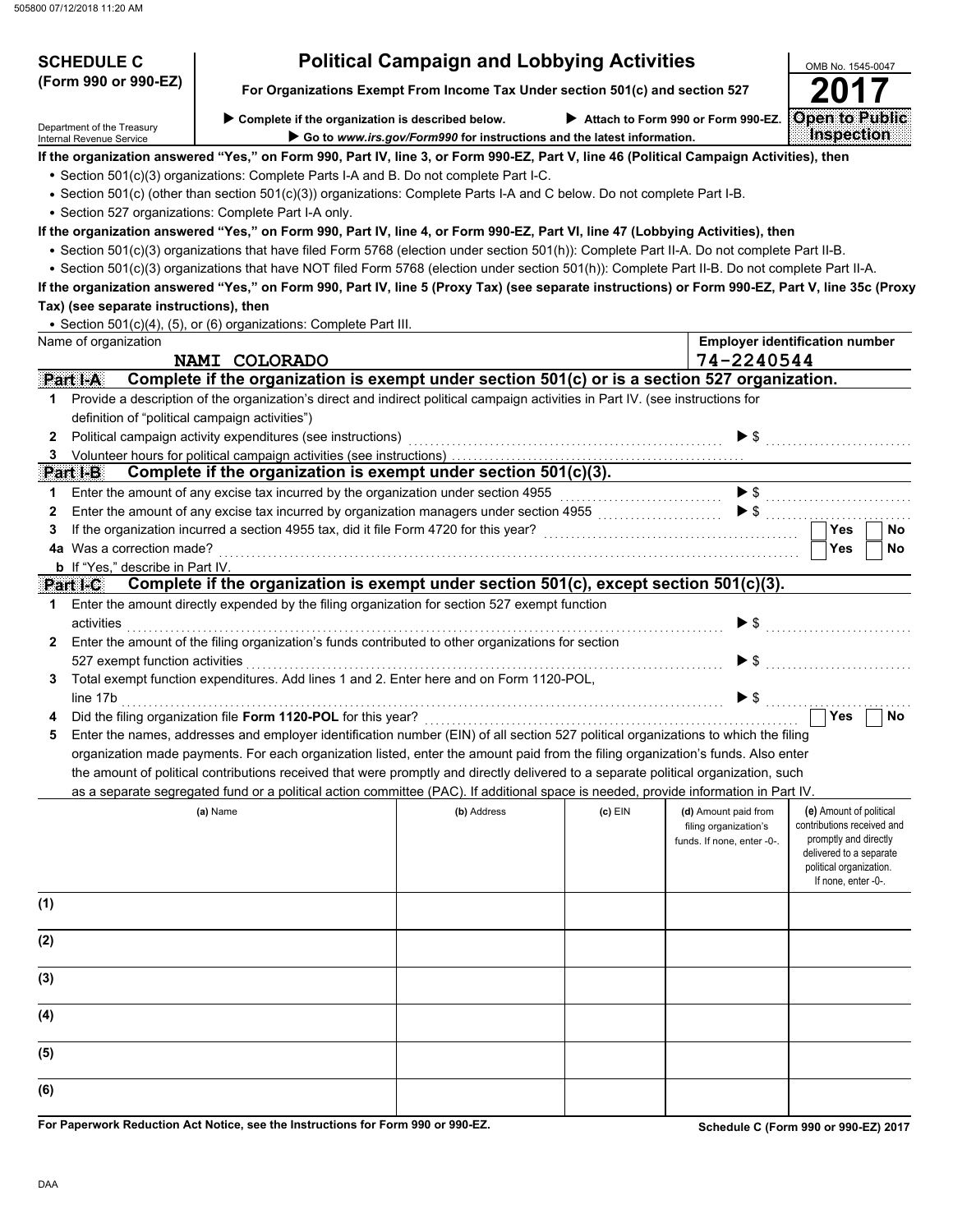| Schedule C (Form 990 or 990-EZ) 2017 NAMI COLORADO                                |                                                                                                                     | 74-2240544                          | Page 2                         |
|-----------------------------------------------------------------------------------|---------------------------------------------------------------------------------------------------------------------|-------------------------------------|--------------------------------|
| Part II-A                                                                         | Complete if the organization is exempt under section 501(c)(3) and filed Form 5768 (election under                  |                                     |                                |
| section 501(h)).                                                                  |                                                                                                                     |                                     |                                |
| A Check                                                                           | if the filing organization belongs to an affiliated group (and list in Part IV each affiliated group member's name, |                                     |                                |
|                                                                                   | address, EIN, expenses, and share of excess lobbying expenditures).                                                 |                                     |                                |
| Check $\blacktriangleright$<br>в.                                                 | if the filing organization checked box A and "limited control" provisions apply.                                    |                                     |                                |
|                                                                                   | <b>Limits on Lobbying Expenditures</b><br>(The term "expenditures" means amounts paid or incurred.)                 | (a) Filing<br>organization's totals | (b) Affiliated<br>group totals |
| 1a Total lobbying expenditures to influence public opinion (grass roots lobbying) |                                                                                                                     |                                     |                                |
|                                                                                   |                                                                                                                     |                                     |                                |
|                                                                                   |                                                                                                                     |                                     |                                |
| Other exempt purpose expenditures                                                 |                                                                                                                     |                                     |                                |
| Total exempt purpose expenditures (add lines 1c and 1d)                           |                                                                                                                     |                                     |                                |
| f Lobbying nontaxable amount. Enter the amount from the following table in both   |                                                                                                                     |                                     |                                |
| columns.                                                                          |                                                                                                                     |                                     |                                |
| If the amount on line 1e, column (a) or (b) is:                                   | The lobbying nontaxable amount is:                                                                                  |                                     |                                |
| Not over \$500,000                                                                | 20% of the amount on line 1e.                                                                                       |                                     |                                |
| Over \$500,000 but not over \$1,000,000                                           | \$100,000 plus 15% of the excess over \$500,000.                                                                    |                                     |                                |
| Over \$1,000,000 but not over \$1,500,000                                         | \$175,000 plus 10% of the excess over \$1,000,000.                                                                  |                                     |                                |
| Over \$1,500,000 but not over \$17,000,000                                        | \$225,000 plus 5% of the excess over \$1,500,000.                                                                   |                                     |                                |
| Over \$17,000,000                                                                 | \$1.000.000.                                                                                                        |                                     |                                |
|                                                                                   |                                                                                                                     |                                     |                                |
|                                                                                   |                                                                                                                     |                                     |                                |
| Subtract line 1f from line 1c. If zero or less, enter -0-                         |                                                                                                                     |                                     |                                |
|                                                                                   | If there is an amount other than zero on either line 1h or line 1i, did the organization file Form 4720             |                                     |                                |
|                                                                                   |                                                                                                                     |                                     | <b>No</b><br>Yes               |

**4-Year Averaging Period Under section 501(h)**

#### **(Some organizations that made a section 501(h) election do not have to complete all of the five columns below. See the separate instructions for lines 2a through 2f.)**

| Lobbying Expenditures During 4-Year Averaging Period                                   |          |            |            |            |           |  |  |
|----------------------------------------------------------------------------------------|----------|------------|------------|------------|-----------|--|--|
| Calendar year (or fiscal year<br>beginning in)                                         | (a) 2014 | $(b)$ 2015 | $(c)$ 2016 | $(d)$ 2017 | (e) Total |  |  |
| 2a Lobbying nontaxable amount                                                          |          |            |            |            |           |  |  |
| <b>b</b> Lobbying ceiling amount<br>$(150\% \text{ of line } 2a, \text{ column } (e))$ |          |            |            |            |           |  |  |
| c Total lobbying expenditures                                                          |          |            |            |            |           |  |  |
| d Grassroots nontaxable amount                                                         |          |            |            |            |           |  |  |
| e Grassroots ceiling amount<br>(150% of line 2d, column (e))                           |          |            |            |            |           |  |  |
| f Grassroots lobbying expenditures                                                     |          |            |            |            |           |  |  |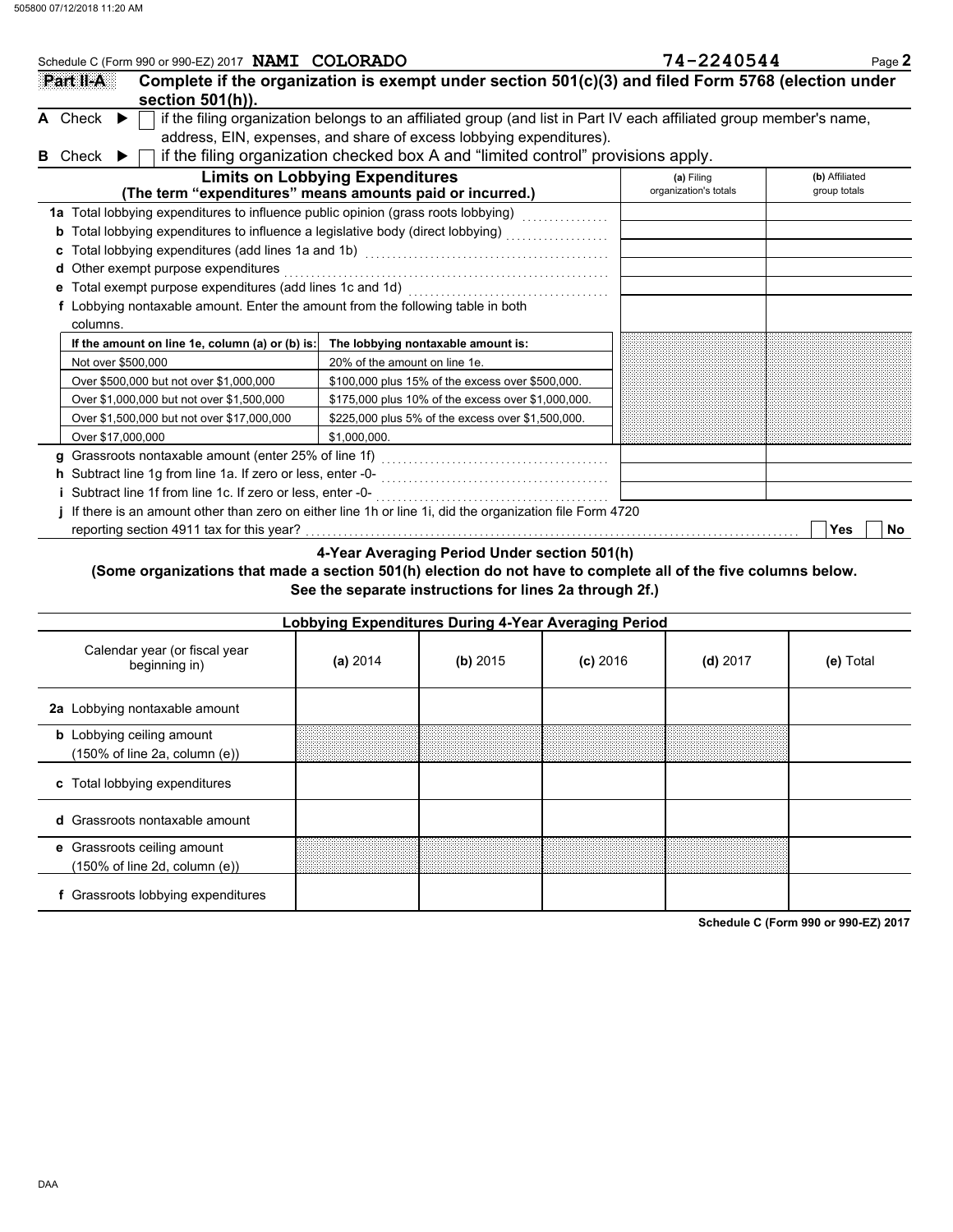|                                                                                                                                                                                                                             |             | (a)                     | (b)            |  |
|-----------------------------------------------------------------------------------------------------------------------------------------------------------------------------------------------------------------------------|-------------|-------------------------|----------------|--|
| For each "Yes," response on lines 1a through 1i below, provide in Part IV a detailed<br>description of the lobbying activity.                                                                                               | Yes l       | No.                     | <b>Amount</b>  |  |
| During the year, did the filing organization attempt to influence foreign, national, state or local                                                                                                                         |             |                         |                |  |
| legislation, including any attempt to influence public opinion on a legislative matter or                                                                                                                                   |             |                         |                |  |
| referendum, through the use of:                                                                                                                                                                                             |             |                         |                |  |
|                                                                                                                                                                                                                             |             | X                       |                |  |
| <b>b</b> Paid staff or management (include compensation in expenses reported on lines 1c through 1i)?                                                                                                                       |             | $\overline{\mathbf{x}}$ |                |  |
| c Media advertisements?                                                                                                                                                                                                     |             | $\overline{\mathbf{x}}$ |                |  |
|                                                                                                                                                                                                                             |             | $\overline{\mathbf{x}}$ |                |  |
|                                                                                                                                                                                                                             |             | $\overline{\mathbf{x}}$ |                |  |
|                                                                                                                                                                                                                             |             | $\overline{\mathbf{x}}$ |                |  |
|                                                                                                                                                                                                                             |             | $\overline{\mathbf{x}}$ |                |  |
|                                                                                                                                                                                                                             |             | $\overline{\mathbf{x}}$ |                |  |
| <i>i</i> Other activities?                                                                                                                                                                                                  | $\mathbf x$ |                         | 3,500          |  |
|                                                                                                                                                                                                                             |             |                         | 3,500          |  |
|                                                                                                                                                                                                                             |             | $\mathbf x$             |                |  |
|                                                                                                                                                                                                                             |             |                         |                |  |
| c If "Yes," enter the amount of any tax incurred by organization managers under section 4912<br>d If the filing organization incurred a section 4912 tax, did it file Form 4720 for this year?                              |             |                         |                |  |
| Were substantially all (90% or more) dues received nondeductible by members?<br>[[[[[[[[[[[[[[]]]]]]<br>Did the organization agree to carry over lobbying and political campaign activity expenditures from the prior year? |             |                         | $\overline{2}$ |  |
| Complete if the organization is exempt under section $501(c)(4)$ , section $501(c)(5)$ , or section<br>Part III-B                                                                                                           |             |                         |                |  |
| 501(c)(6) and if either (a) BOTH Part III-A, lines 1 and 2, are answered "No," OR (b) Part III-A, line 3, is<br>answered "Yes."                                                                                             |             |                         |                |  |
|                                                                                                                                                                                                                             |             | 1                       |                |  |
| Section 162(e) nondeductible lobbying and political expenditures (do not include amounts of                                                                                                                                 |             |                         |                |  |
| political expenses for which the section 527(f) tax was paid).                                                                                                                                                              |             |                         |                |  |
|                                                                                                                                                                                                                             |             | 2a                      |                |  |
|                                                                                                                                                                                                                             |             | 2b                      |                |  |
| Total                                                                                                                                                                                                                       |             | 2c                      |                |  |
| Aggregate amount reported in section 6033(e)(1)(A) notices of nondeductible section 162(e) dues                                                                                                                             |             | $\mathbf{3}$            |                |  |
| If notices were sent and the amount on line 2c exceeds the amount on line 3, what portion of the                                                                                                                            |             |                         |                |  |
| excess does the organization agree to carryover to the reasonable estimate of nondeductible lobbying                                                                                                                        |             |                         |                |  |
| and political expenditure next year?                                                                                                                                                                                        |             | 4                       |                |  |
|                                                                                                                                                                                                                             |             | 5                       |                |  |
| Rarthys.<br><b>Supplemental Information</b><br>Provide the descriptions required for Part I-A, line 1; Part I-B, line 4; Part I-C, line 5; Part II-A (affiliated group list); Part II-A, lines 1 and                        |             |                         |                |  |

WHERE ALL MENTAL HEALTH ORGANIZATIONS CAN MEET TO DISCUSS POLICY ISSUES. POLICY CHANGES. IN ADDITION, NAMI COLORADO SITS ON A PARTNERSHIP COMMITTEE NAMI COLORADO ALSO HAS A POLICY COMMITTEE THAT KEEPS THE BOARD CURRENT ON KEEP NAMI COLORADO CURRENT ON NEW LEGISLATIVE BILLS, ACTIONS, AND OUTCOMES.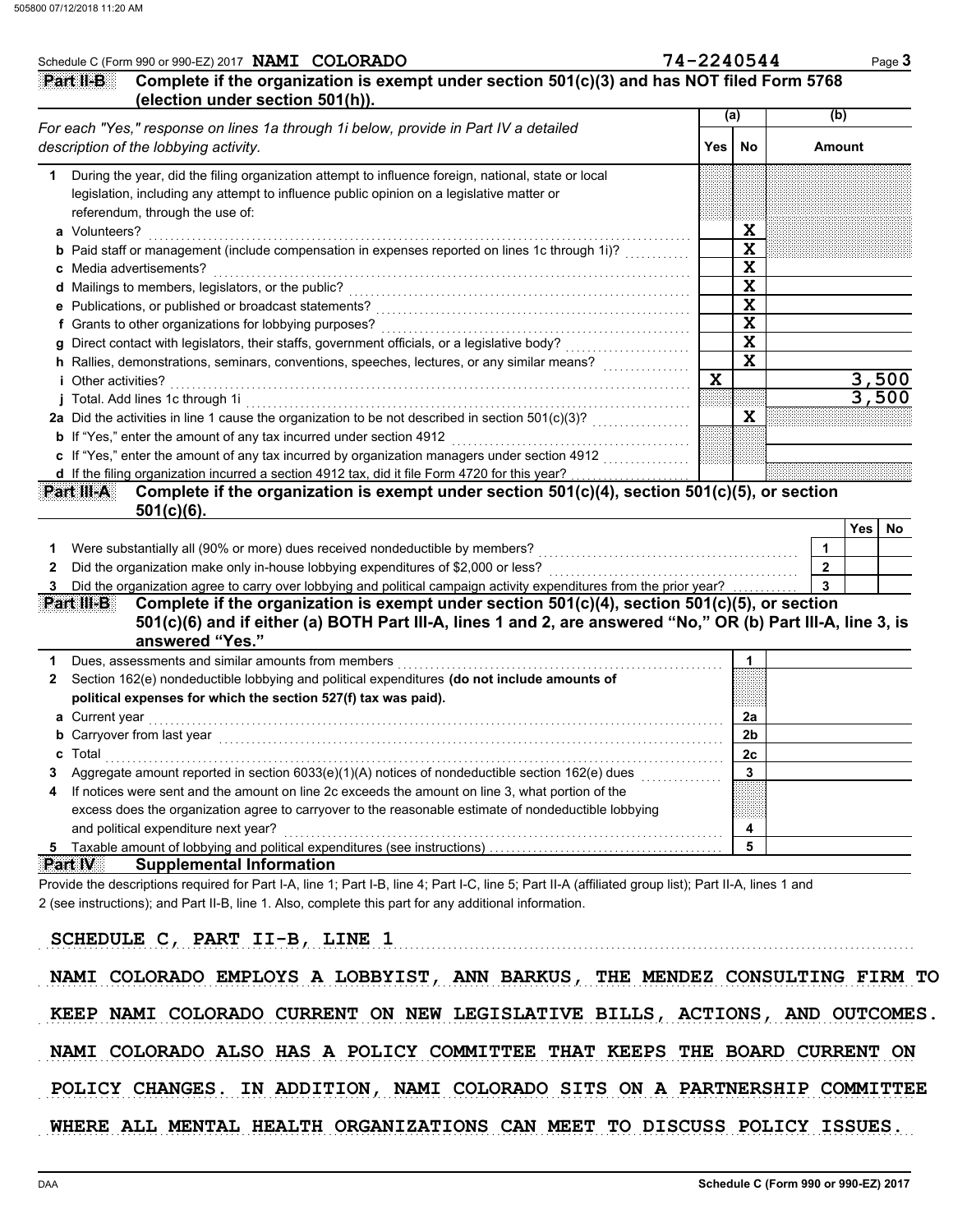|         | Schedule C (Form 990 or 990-EZ) 2017 NAMI COLORADO |  | 74-2240544 | Page 4 |
|---------|----------------------------------------------------|--|------------|--------|
| Part IV | <b>Supplemental Information (continued)</b>        |  |            |        |
|         |                                                    |  |            |        |
|         |                                                    |  |            |        |
|         |                                                    |  |            |        |
|         |                                                    |  |            |        |
|         |                                                    |  |            |        |
|         |                                                    |  |            |        |
|         |                                                    |  |            |        |
|         |                                                    |  |            |        |
|         |                                                    |  |            |        |
|         |                                                    |  |            |        |
|         |                                                    |  |            |        |
|         |                                                    |  |            |        |
|         |                                                    |  |            |        |
|         |                                                    |  |            |        |
|         |                                                    |  |            |        |
|         |                                                    |  |            |        |
|         |                                                    |  |            |        |
|         |                                                    |  |            |        |
|         |                                                    |  |            |        |
|         |                                                    |  |            |        |
|         |                                                    |  |            |        |
|         |                                                    |  |            |        |
|         |                                                    |  |            |        |
|         |                                                    |  |            |        |
|         |                                                    |  |            |        |
|         |                                                    |  |            |        |
|         |                                                    |  |            |        |
|         |                                                    |  |            |        |
|         |                                                    |  |            |        |
|         |                                                    |  |            |        |
|         |                                                    |  |            |        |
|         |                                                    |  |            |        |
|         |                                                    |  |            |        |
|         |                                                    |  |            |        |
|         |                                                    |  |            |        |
|         |                                                    |  |            |        |
|         |                                                    |  |            |        |
|         |                                                    |  |            |        |
|         |                                                    |  |            |        |
|         |                                                    |  |            |        |
|         |                                                    |  |            |        |
|         |                                                    |  |            |        |
|         |                                                    |  |            |        |
|         |                                                    |  |            |        |
|         |                                                    |  |            |        |
|         |                                                    |  |            |        |
|         |                                                    |  |            |        |
|         |                                                    |  |            |        |
|         |                                                    |  |            |        |
|         |                                                    |  |            |        |
|         |                                                    |  |            |        |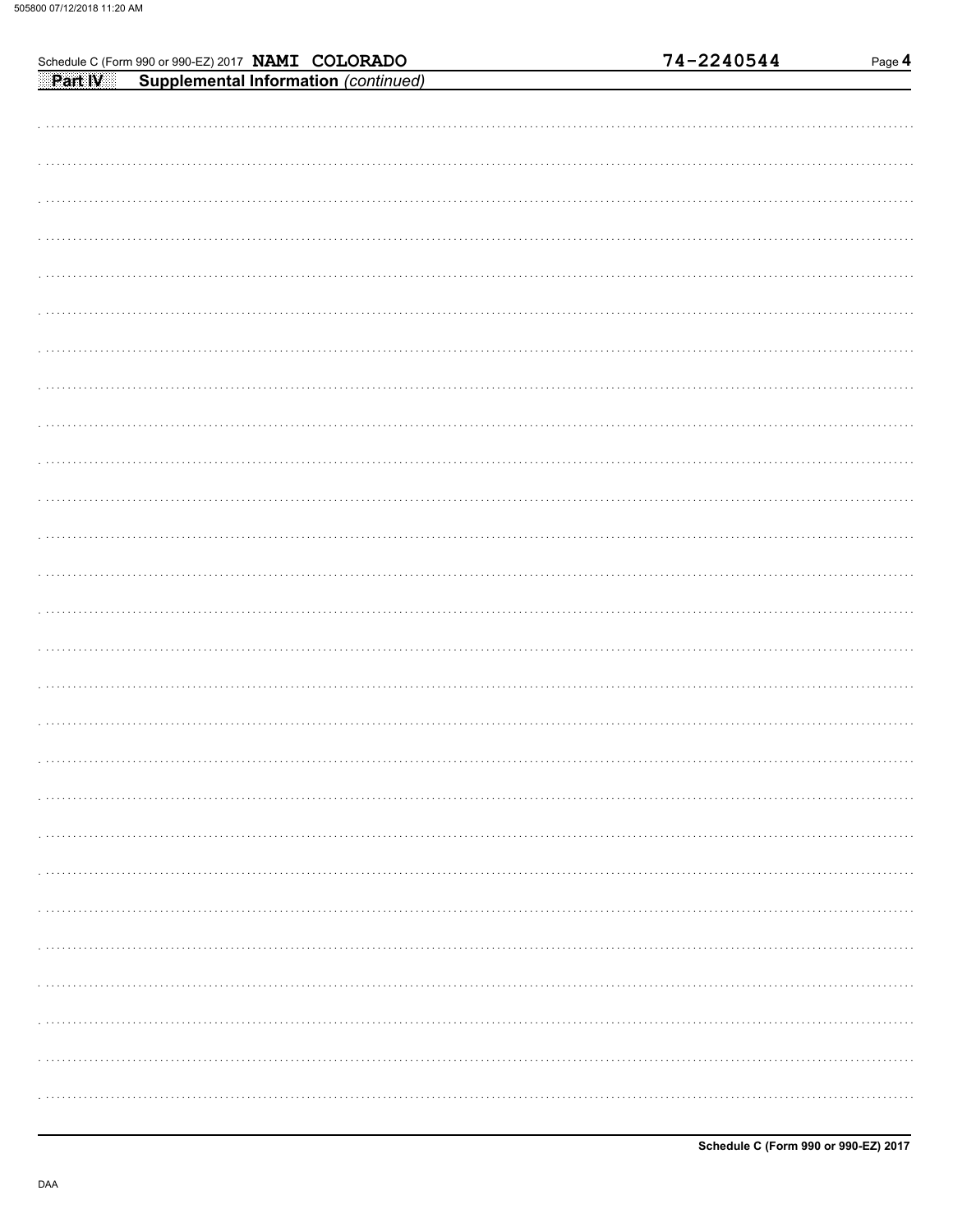Department of the Treasury Internal Revenue Service **Name of the organization**

## **SCHEDULE D Supplemental Financial Statements**

 **Attach to Form 990. (Form 990) Part IV, line 6, 7, 8, 9, 10, 11a, 11b, 11c, 11d, 11e, 11f, 12a, or 12b. Complete if the organization answered "Yes" on Form 990,**

 **Go to** *www.irs.gov/Form990* **for instructions and the latest information.**

| OMB No. 1545-0047 |
|-------------------|
| 201               |
|                   |
|                   |

**Employer identification number**

|              | NAMI COLORADO                                                                                                                             |                                                    | 74-2240544                      |
|--------------|-------------------------------------------------------------------------------------------------------------------------------------------|----------------------------------------------------|---------------------------------|
|              | Organizations Maintaining Donor Advised Funds or Other Similar Funds or Accounts.<br>Part I                                               |                                                    |                                 |
|              | Complete if the organization answered "Yes" on Form 990, Part IV, line 6.                                                                 |                                                    |                                 |
|              |                                                                                                                                           | (a) Donor advised funds                            | (b) Funds and other accounts    |
| 1.           | Total number at end of year                                                                                                               |                                                    |                                 |
| 2            |                                                                                                                                           |                                                    |                                 |
| 3            |                                                                                                                                           |                                                    |                                 |
| 4            | Aggregate value at end of year                                                                                                            |                                                    |                                 |
| 5            | Did the organization inform all donors and donor advisors in writing that the assets held in donor advised                                |                                                    |                                 |
|              | funds are the organization's property, subject to the organization's exclusive legal control?                                             |                                                    | Yes<br>No                       |
| 6            | Did the organization inform all grantees, donors, and donor advisors in writing that grant funds can be used                              |                                                    |                                 |
|              | only for charitable purposes and not for the benefit of the donor or donor advisor, or for any other purpose                              |                                                    |                                 |
|              | conferring impermissible private benefit?                                                                                                 |                                                    | <b>Yes</b><br>No                |
|              | <b>Conservation Easements.</b><br>Part II                                                                                                 |                                                    |                                 |
|              | Complete if the organization answered "Yes" on Form 990, Part IV, line 7.                                                                 |                                                    |                                 |
| 1            | Purpose(s) of conservation easements held by the organization (check all that apply).                                                     |                                                    |                                 |
|              | Preservation of land for public use (e.g., recreation or education)                                                                       | Preservation of a historically important land area |                                 |
|              | Protection of natural habitat                                                                                                             | Preservation of a certified historic structure     |                                 |
|              | Preservation of open space                                                                                                                |                                                    |                                 |
| $\mathbf{2}$ | Complete lines 2a through 2d if the organization held a qualified conservation contribution in the form of a conservation                 |                                                    |                                 |
|              | easement on the last day of the tax year.                                                                                                 |                                                    | Held at the End of the Tax Year |
| а            | Total number of conservation easements                                                                                                    |                                                    | 2a                              |
| b            |                                                                                                                                           |                                                    | 2 <sub>b</sub>                  |
| c            | Number of conservation easements on a certified historic structure included in (a)<br>[20]                                                |                                                    | 2c                              |
| d            | Number of conservation easements included in (c) acquired after 7/25/06, and not on a                                                     |                                                    |                                 |
|              | historic structure listed in the National Register                                                                                        |                                                    | 2d                              |
| 3.           | Number of conservation easements modified, transferred, released, extinguished, or terminated by the organization during the              |                                                    |                                 |
|              | tax year $\blacktriangleright$                                                                                                            |                                                    |                                 |
|              | Number of states where property subject to conservation easement is located ▶                                                             |                                                    |                                 |
| 5            | Does the organization have a written policy regarding the periodic monitoring, inspection, handling of                                    |                                                    |                                 |
|              | violations, and enforcement of the conservation easements it holds?                                                                       |                                                    | Yes<br>No                       |
| 6            | Staff and volunteer hours devoted to monitoring, inspecting, handling of violations, and enforcing conservation easements during the year |                                                    |                                 |
|              |                                                                                                                                           |                                                    |                                 |
| 7            | Amount of expenses incurred in monitoring, inspecting, handling of violations, and enforcing conservation easements during the year       |                                                    |                                 |
|              | ► \$                                                                                                                                      |                                                    |                                 |
|              | Does each conservation easement reported on line 2(d) above satisfy the requirements of section 170(h)(4)(B)(i)                           |                                                    |                                 |
|              |                                                                                                                                           |                                                    |                                 |
| 9            | In Part XIII, describe how the organization reports conservation easements in its revenue and expense statement, and                      |                                                    |                                 |
|              | balance sheet, and include, if applicable, the text of the footnote to the organization's financial statements that describes the         |                                                    |                                 |
|              | organization's accounting for conservation easements.                                                                                     |                                                    |                                 |
|              | Organizations Maintaining Collections of Art, Historical Treasures, or Other Similar Assets.<br>Part III                                  |                                                    |                                 |
|              | Complete if the organization answered "Yes" on Form 990, Part IV, line 8.                                                                 |                                                    |                                 |
|              | 1a If the organization elected, as permitted under SFAS 116 (ASC 958), not to report in its revenue statement and balance sheet           |                                                    |                                 |
|              | works of art, historical treasures, or other similar assets held for public exhibition, education, or research in furtherance of          |                                                    |                                 |
|              | public service, provide, in Part XIII, the text of the footnote to its financial statements that describes these items.                   |                                                    |                                 |
|              | b If the organization elected, as permitted under SFAS 116 (ASC 958), to report in its revenue statement and balance sheet                |                                                    |                                 |
|              | works of art, historical treasures, or other similar assets held for public exhibition, education, or research in furtherance of          |                                                    |                                 |
|              | public service, provide the following amounts relating to these items:                                                                    |                                                    |                                 |
|              | (i) Revenue included on Form 990, Part VIII, line 1 [2010] CONDING THE CONDUCT REVENUES And REVENUES And REVENUES                         |                                                    | $\frac{1}{2}$                   |
|              | (ii) Assets included in Form 990, Part X                                                                                                  |                                                    |                                 |
| $\mathbf{2}$ | If the organization received or held works of art, historical treasures, or other similar assets for financial gain, provide the          |                                                    |                                 |
|              | following amounts required to be reported under SFAS 116 (ASC 958) relating to these items:                                               |                                                    |                                 |
|              | Revenue included on Form 990, Part VIII, line 1                                                                                           |                                                    |                                 |
|              |                                                                                                                                           |                                                    |                                 |

#### DAA **For Paperwork Reduction Act Notice, see the Instructions for Form 990.**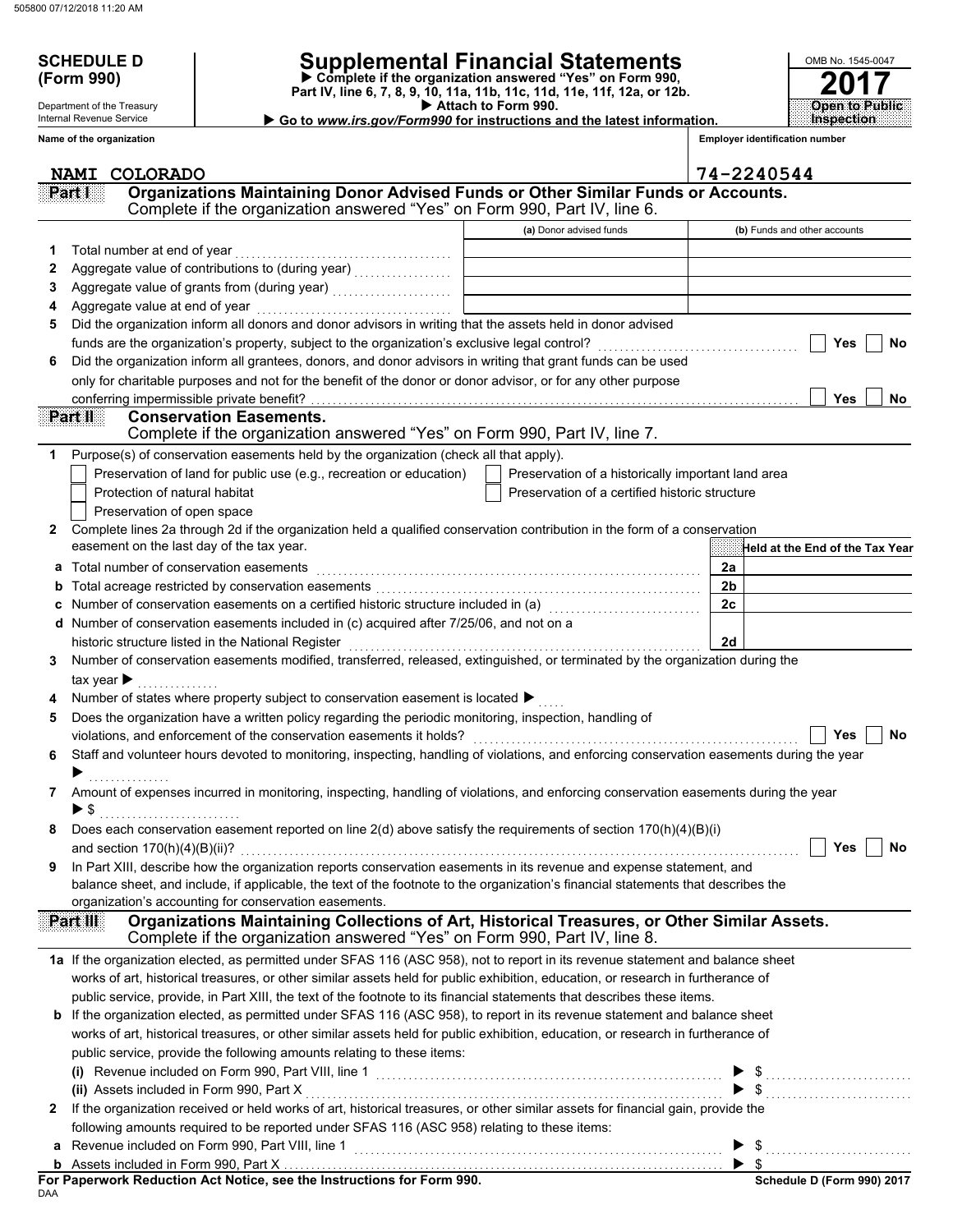| Schedule D (Form 990) 2017 NAMI COLORADO                                                                                                                                                                                           |                         |                           |                    | 74-2240544           |       |                      | Page 2 |
|------------------------------------------------------------------------------------------------------------------------------------------------------------------------------------------------------------------------------------|-------------------------|---------------------------|--------------------|----------------------|-------|----------------------|--------|
| Organizations Maintaining Collections of Art, Historical Treasures, or Other Similar Assets (continued)<br><b>Partilli</b>                                                                                                         |                         |                           |                    |                      |       |                      |        |
| Using the organization's acquisition, accession, and other records, check any of the following that are a significant use of its<br>3<br>collection items (check all that apply):                                                  |                         |                           |                    |                      |       |                      |        |
| Public exhibition<br>a                                                                                                                                                                                                             | d                       | Loan or exchange programs |                    |                      |       |                      |        |
| Scholarly research<br>b                                                                                                                                                                                                            | е                       |                           |                    |                      |       |                      |        |
| Preservation for future generations<br>c                                                                                                                                                                                           |                         |                           |                    |                      |       |                      |        |
| Provide a description of the organization's collections and explain how they further the organization's exempt purpose in Part<br>4                                                                                                |                         |                           |                    |                      |       |                      |        |
| XIII.                                                                                                                                                                                                                              |                         |                           |                    |                      |       |                      |        |
| 5<br>During the year, did the organization solicit or receive donations of art, historical treasures, or other similar                                                                                                             |                         |                           |                    |                      |       |                      |        |
| assets to be sold to raise funds rather than to be maintained as part of the organization's collection?                                                                                                                            |                         |                           |                    |                      |       | <b>Yes</b>           | No.    |
| <b>Escrow and Custodial Arrangements.</b><br>IP alawa                                                                                                                                                                              |                         |                           |                    |                      |       |                      |        |
| Complete if the organization answered "Yes" on Form 990, Part IV, line 9, or reported an amount on Form                                                                                                                            |                         |                           |                    |                      |       |                      |        |
| 990, Part X, line 21.                                                                                                                                                                                                              |                         |                           |                    |                      |       |                      |        |
| 1a Is the organization an agent, trustee, custodian or other intermediary for contributions or other assets not                                                                                                                    |                         |                           |                    |                      |       |                      |        |
| included on Form 990, Part X?                                                                                                                                                                                                      |                         |                           |                    |                      |       | Yes                  | No     |
| b If "Yes," explain the arrangement in Part XIII and complete the following table:                                                                                                                                                 |                         |                           |                    |                      |       |                      |        |
|                                                                                                                                                                                                                                    |                         |                           |                    |                      |       | Amount               |        |
| c Beginning balance                                                                                                                                                                                                                |                         |                           |                    | 1c                   |       |                      |        |
| d Additions during the year<br>interaction continuous continuous continuous during the year of the year of the set of the set of the set of the set of the set of the set of the set of the set of the set of the set of the set   |                         |                           |                    | 1d                   |       |                      |        |
|                                                                                                                                                                                                                                    |                         |                           |                    | 1e                   |       |                      |        |
| f Ending balance encourance and a series of the contract of the contract of the contract of the contract of the contract of the contract of the contract of the contract of the contract of the contract of the contract of th     |                         |                           |                    | 1f                   |       |                      |        |
| 2a Did the organization include an amount on Form 990, Part X, line 21, for escrow or custodial account liability?                                                                                                                 |                         |                           |                    |                      |       | <b>Yes</b>           | No     |
| <b>b</b> If "Yes," explain the arrangement in Part XIII. Check here if the explanation has been provided on Part XIII                                                                                                              |                         |                           |                    |                      |       |                      |        |
| Part V<br><b>Endowment Funds.</b>                                                                                                                                                                                                  |                         |                           |                    |                      |       |                      |        |
| Complete if the organization answered "Yes" on Form 990, Part IV, line 10.                                                                                                                                                         |                         |                           |                    |                      |       |                      |        |
|                                                                                                                                                                                                                                    | (a) Current year        | (b) Prior year            | (c) Two years back | (d) Three years back |       | (e) Four years back  |        |
| 1a Beginning of year balance                                                                                                                                                                                                       | 78,138                  | 77,139                    | 83,832             | 85,387               |       |                      | 75,532 |
| <b>b</b> Contributions                                                                                                                                                                                                             |                         |                           |                    |                      |       |                      |        |
| c Net investment earnings, gains, and                                                                                                                                                                                              |                         |                           |                    |                      |       |                      |        |
| losses                                                                                                                                                                                                                             | 11,910                  | 5,899                     | $-1,772$           |                      | 3,191 |                      | 14,244 |
| d Grants or scholarships                                                                                                                                                                                                           |                         |                           |                    |                      |       |                      |        |
| e Other expenditures for facilities and                                                                                                                                                                                            |                         |                           |                    |                      |       |                      |        |
| programs                                                                                                                                                                                                                           | 3,985<br>837            | 4,107                     | 4,079              |                      | 3,880 |                      | 3,573  |
| f Administrative expenses                                                                                                                                                                                                          | 85,226                  | 793                       | 842<br>77,139      | 83,832               | 866   |                      | 816    |
| End of year balance <i>manufactured</i> in the set of the set of the set of the set of the set of the set of the set of the set of the set of the set of the set of the set of the set of the set of the set of the set of the set |                         | 78,138                    |                    |                      |       |                      | 85,387 |
| 2 Provide the estimated percentage of the current year end balance (line 1g, column (a)) held as:                                                                                                                                  |                         |                           |                    |                      |       |                      |        |
| a Board designated or quasi-endowment $\blacktriangleright$ 12.75 %<br><b>b</b> Permanent endowment $\triangleright$ 87.25 %                                                                                                       |                         |                           |                    |                      |       |                      |        |
| c Temporarily restricted endowment >                                                                                                                                                                                               | %                       |                           |                    |                      |       |                      |        |
| The percentages on lines 2a, 2b, and 2c should equal 100%.                                                                                                                                                                         |                         |                           |                    |                      |       |                      |        |
| 3a Are there endowment funds not in the possession of the organization that are held and administered for the                                                                                                                      |                         |                           |                    |                      |       |                      |        |
| organization by:                                                                                                                                                                                                                   |                         |                           |                    |                      |       | <b>Yes</b>           | No     |
| (i) unrelated organizations entertainment and all the contract of the contract of the contract or contract or the contract of the contract of the contract of the contract of the contract of the contract of the contract of      |                         |                           |                    |                      |       | $\mathbf x$<br>3a(i) |        |
| (ii) related organizations with an account of the contract of the contract of the contract of the contract of the contract of the contract of the contract of the contract of the contract of the contract of the contract of      |                         |                           |                    |                      |       | 3a(ii)               | X      |
|                                                                                                                                                                                                                                    |                         |                           |                    |                      |       | 3b                   |        |
| Describe in Part XIII the intended uses of the organization's endowment funds.<br>4                                                                                                                                                |                         |                           |                    |                      |       |                      |        |
| Land, Buildings, and Equipment.<br><b>Part VI</b>                                                                                                                                                                                  |                         |                           |                    |                      |       |                      |        |
| Complete if the organization answered "Yes" on Form 990, Part IV, line 11a. See Form 990, Part X, line 10.                                                                                                                         |                         |                           |                    |                      |       |                      |        |
| Description of property                                                                                                                                                                                                            | (a) Cost or other basis | (b) Cost or other basis   |                    | (c) Accumulated      |       | (d) Book value       |        |
|                                                                                                                                                                                                                                    | (investment)            | (other)                   |                    | depreciation         |       |                      |        |
|                                                                                                                                                                                                                                    |                         |                           |                    |                      |       |                      |        |
|                                                                                                                                                                                                                                    |                         |                           |                    |                      |       |                      |        |
| c Leasehold improvements                                                                                                                                                                                                           |                         |                           |                    |                      |       |                      |        |
|                                                                                                                                                                                                                                    |                         |                           |                    |                      |       |                      |        |
|                                                                                                                                                                                                                                    |                         |                           |                    |                      |       |                      |        |
|                                                                                                                                                                                                                                    |                         |                           |                    | ▶                    |       |                      |        |

**Schedule D (Form 990) 2017**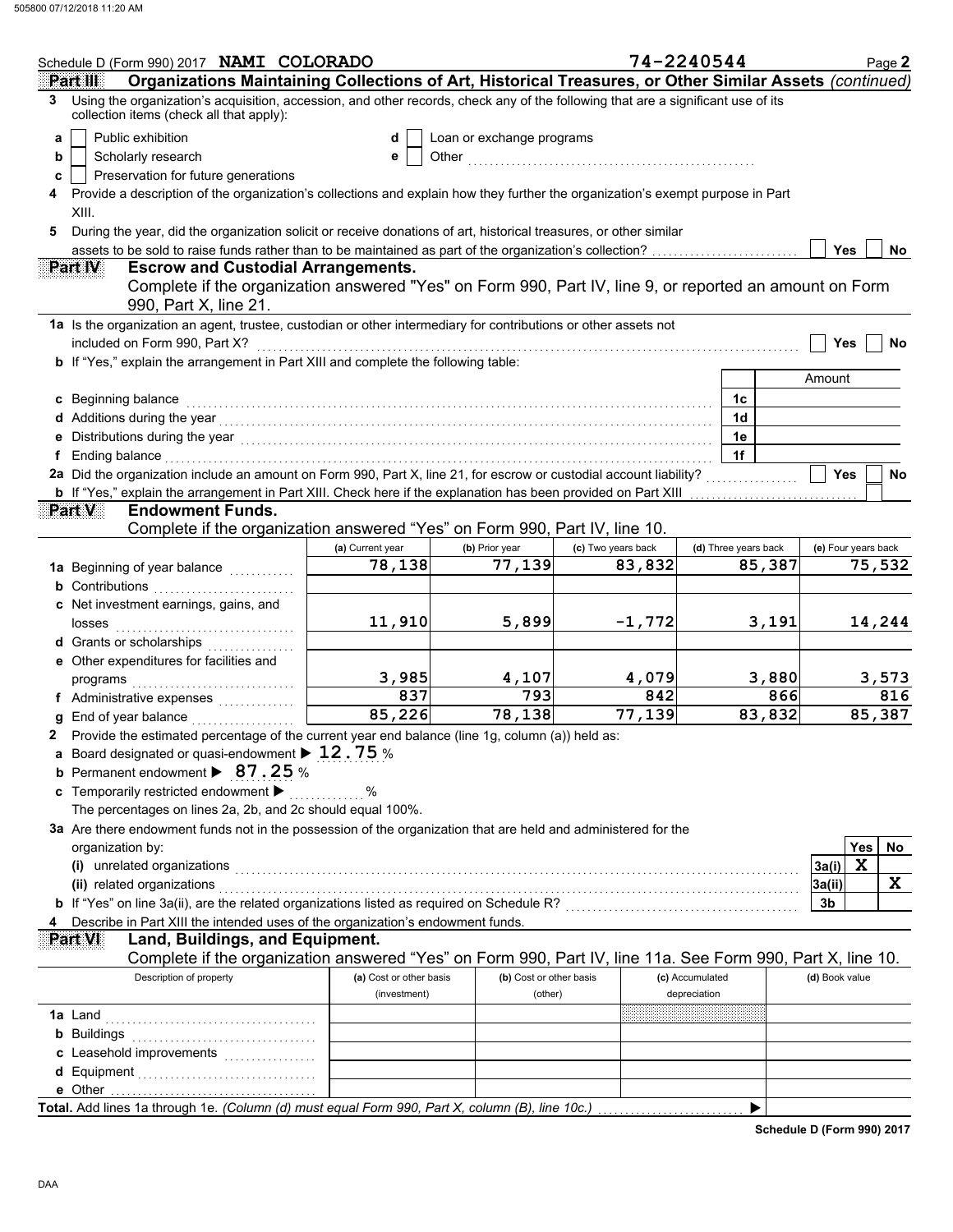| Schedule D (Form 990) 2017 NAMI COLORADO                                                                   |                | 74-2240544                       | Page 3         |
|------------------------------------------------------------------------------------------------------------|----------------|----------------------------------|----------------|
| <b>Investments-Other Securities.</b><br><b>Part VII</b>                                                    |                |                                  |                |
| Complete if the organization answered "Yes" on Form 990, Part IV, line 11b. See Form 990, Part X, line 12. |                |                                  |                |
| (a) Description of security or category                                                                    | (b) Book value | (c) Method of valuation:         |                |
| (including name of security)                                                                               |                | Cost or end-of-year market value |                |
| (1) Financial derivatives                                                                                  |                |                                  |                |
|                                                                                                            |                |                                  |                |
| (3) Other $\ldots$ and $\ldots$                                                                            |                |                                  |                |
| (A)                                                                                                        |                |                                  |                |
| $\mathbf{B}$                                                                                               |                |                                  |                |
| (C)                                                                                                        |                |                                  |                |
| $\Box$ (D)                                                                                                 |                |                                  |                |
| (E)                                                                                                        |                |                                  |                |
| (F)                                                                                                        |                |                                  |                |
| (G)                                                                                                        |                |                                  |                |
| (H)                                                                                                        |                |                                  |                |
| Total. (Column (b) must equal Form 990, Part X, col. (B) line 12.) ▶                                       |                |                                  |                |
| <b>Investments-Program Related.</b><br><b>Part VIII</b>                                                    |                |                                  |                |
| Complete if the organization answered "Yes" on Form 990, Part IV, line 11c. See Form 990, Part X, line 13. |                | (c) Method of valuation:         |                |
| (a) Description of investment                                                                              | (b) Book value | Cost or end-of-year market value |                |
|                                                                                                            |                |                                  |                |
| (1)                                                                                                        |                |                                  |                |
| (2)<br>(3)                                                                                                 |                |                                  |                |
| (4)                                                                                                        |                |                                  |                |
| (5)                                                                                                        |                |                                  |                |
| (6)                                                                                                        |                |                                  |                |
| (7)                                                                                                        |                |                                  |                |
| (8)                                                                                                        |                |                                  |                |
| (9)                                                                                                        |                |                                  |                |
| Total. (Column (b) must equal Form 990, Part X, col. (B) line 13.) $\blacktriangleright$                   |                |                                  |                |
| <b>Other Assets.</b><br>Part IX                                                                            |                |                                  |                |
| Complete if the organization answered "Yes" on Form 990, Part IV, line 11d. See Form 990, Part X, line 15. |                |                                  |                |
| (a) Description                                                                                            |                |                                  | (b) Book value |
| <b>BEN INT</b><br>IN ASSETS HELD AT FOUNDATION<br>(1)                                                      |                |                                  | 85,226         |
| (2)                                                                                                        |                |                                  |                |
| (3)                                                                                                        |                |                                  |                |
| (4)                                                                                                        |                |                                  |                |
| (5)                                                                                                        |                |                                  |                |
| (6)                                                                                                        |                |                                  |                |
| (7)                                                                                                        |                |                                  |                |
| (8)                                                                                                        |                |                                  |                |
| (9)                                                                                                        |                |                                  | 85,226         |
| Total. (Column (b) must equal Form 990, Part X, col. (B) line 15.)<br><b>Other Liabilities.</b><br>Part X  |                |                                  |                |
| Complete if the organization answered "Yes" on Form 990, Part IV, line 11e or 11f. See Form 990, Part X,   |                |                                  |                |
| line 25.                                                                                                   |                |                                  |                |
| (a) Description of liability<br>1.                                                                         | (b) Book value |                                  |                |
| Federal income taxes<br>(1)                                                                                |                |                                  |                |
|                                                                                                            |                |                                  |                |
| (2)<br>(3)                                                                                                 |                |                                  |                |
| (4)                                                                                                        |                |                                  |                |
| (5)                                                                                                        |                |                                  |                |
| (6)                                                                                                        |                |                                  |                |
| (7)                                                                                                        |                |                                  |                |
| (8)                                                                                                        |                |                                  |                |
| (9)                                                                                                        |                |                                  |                |
|                                                                                                            |                |                                  |                |

**Total.** *(Column (b) must equal Form 990, Part X, col. (B) line 25.)* 

Liability for uncertain tax positions. In Part XIII, provide the text of the footnote to the organization's financial statements that reports the **2.** organization's liability for uncertain tax positions under FIN 48 (ASC 740). Check here if the text of the footnote has been provided in Part XIII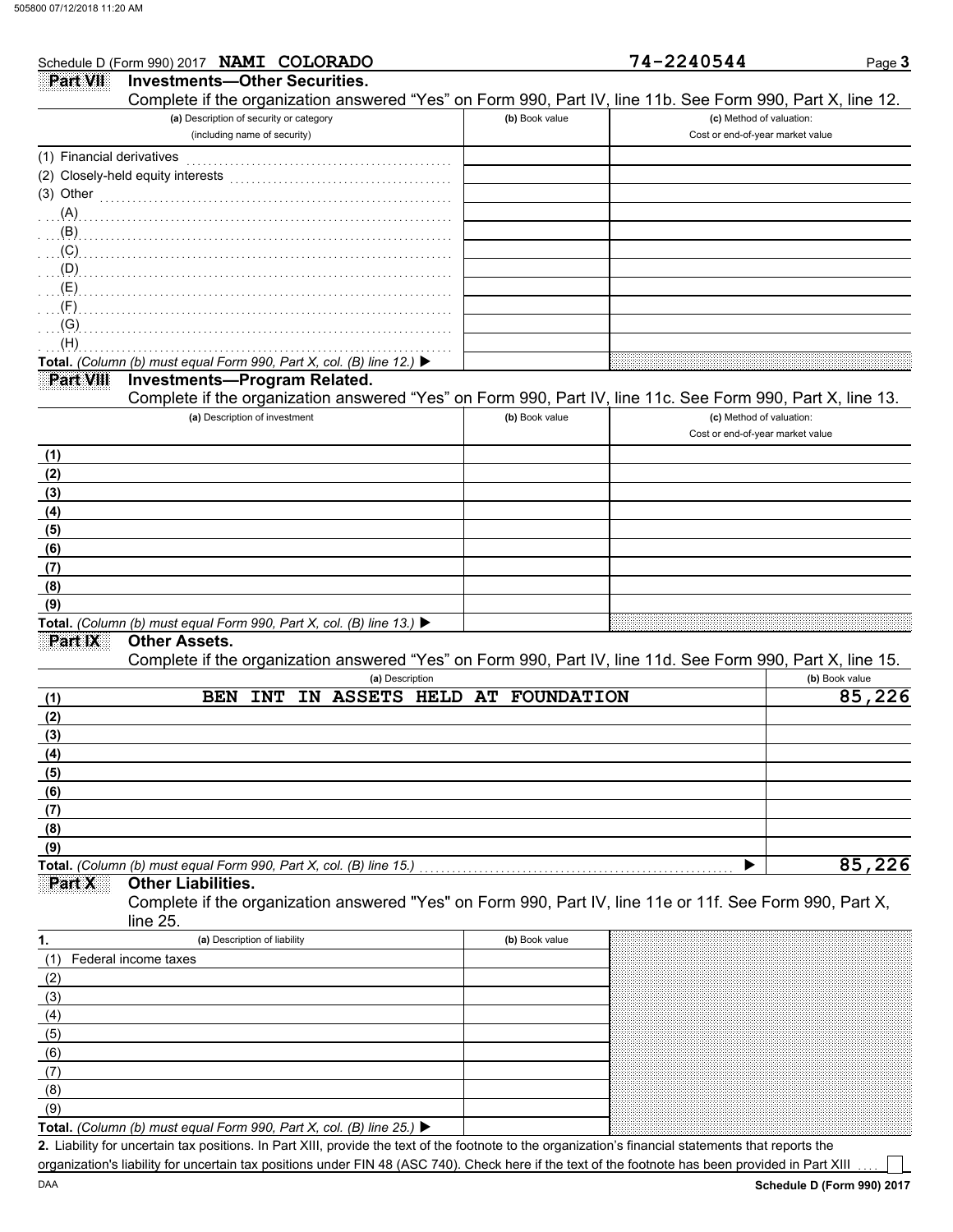|    | Schedule D (Form 990) 2017 NAMI COLORADO                                                                                                           |                      | 74-2240544 | Page 4 |
|----|----------------------------------------------------------------------------------------------------------------------------------------------------|----------------------|------------|--------|
|    | Reconciliation of Revenue per Audited Financial Statements With Revenue per Return.<br>Part XI                                                     |                      |            |        |
|    | Complete if the organization answered "Yes" on Form 990, Part IV, line 12a.                                                                        |                      |            |        |
|    | 1 Total revenue, gains, and other support per audited financial statements                                                                         |                      | 1          |        |
| 2  | Amounts included on line 1 but not on Form 990, Part VIII, line 12:                                                                                |                      |            |        |
| а  |                                                                                                                                                    | 2a                   |            |        |
|    |                                                                                                                                                    | 2 <sub>b</sub>       |            |        |
|    |                                                                                                                                                    | 2c                   |            |        |
|    |                                                                                                                                                    | 2d                   |            |        |
|    |                                                                                                                                                    |                      | 2e         |        |
| З  |                                                                                                                                                    |                      | 3          |        |
| 4  | Amounts included on Form 990, Part VIII, line 12, but not on line 1:                                                                               |                      |            |        |
|    | a Investment expenses not included on Form 990, Part VIII, line 7b [11, 11, 11, 11, 11]                                                            | 4а                   |            |        |
|    | <b>b</b> Other (Describe in Part XIII.) <b>CONSIDENT Description Part XIII.</b>                                                                    | 4 <sub>b</sub>       |            |        |
|    | c Add lines 4a and 4b                                                                                                                              |                      | 4с         |        |
| 5  |                                                                                                                                                    |                      | 5          |        |
|    | Part XII: Reconciliation of Expenses per Audited Financial Statements With Expenses per Return.                                                    |                      |            |        |
|    | Complete if the organization answered "Yes" on Form 990, Part IV, line 12a.                                                                        |                      |            |        |
| 1. | Total expenses and losses per audited financial statements                                                                                         |                      | 1          |        |
| 2  | Amounts included on line 1 but not on Form 990, Part IX, line 25:                                                                                  |                      |            |        |
| а  |                                                                                                                                                    | 2a<br>2 <sub>b</sub> |            |        |
|    |                                                                                                                                                    | 2c                   |            |        |
|    | <b>c</b> Other losses                                                                                                                              | 2d                   |            |        |
|    |                                                                                                                                                    |                      | 2e         |        |
| З  |                                                                                                                                                    |                      | 3          |        |
| 4  | Amounts included on Form 990, Part IX, line 25, but not on line 1:                                                                                 |                      |            |        |
|    | a Investment expenses not included on Form 990, Part VIII, line 7b [11, 11, 11, 11, 11]                                                            | 4а                   |            |        |
|    |                                                                                                                                                    | 4 <sub>b</sub>       |            |        |
|    | c Add lines 4a and 4b                                                                                                                              |                      | 4с         |        |
|    |                                                                                                                                                    |                      | 5          |        |
|    | Part XIII Supplemental Information.                                                                                                                |                      |            |        |
|    | Provide the descriptions required for Part II, lines 3, 5, and 9; Part III, lines 1a and 4; Part IV, lines 1b and 2b; Part V, line 4; Part X, line |                      |            |        |
|    | 2; Part XI, lines 2d and 4b; and Part XII, lines 2d and 4b. Also complete this part to provide any additional information.                         |                      |            |        |
|    | PART V, LINE 4 - INTENDED USES FOR ENDOWMENT FUNDS                                                                                                 |                      |            |        |
|    |                                                                                                                                                    |                      |            |        |
|    | EDUCATION AND OPERATIONAL RESERVES                                                                                                                 |                      |            |        |
|    |                                                                                                                                                    |                      |            |        |
|    |                                                                                                                                                    |                      |            |        |
|    |                                                                                                                                                    |                      |            |        |
|    |                                                                                                                                                    |                      |            |        |
|    |                                                                                                                                                    |                      |            |        |
|    |                                                                                                                                                    |                      |            |        |
|    |                                                                                                                                                    |                      |            |        |
|    |                                                                                                                                                    |                      |            |        |
|    |                                                                                                                                                    |                      |            |        |
|    |                                                                                                                                                    |                      |            |        |
|    |                                                                                                                                                    |                      |            |        |
|    |                                                                                                                                                    |                      |            |        |
|    |                                                                                                                                                    |                      |            |        |
|    |                                                                                                                                                    |                      |            |        |
|    |                                                                                                                                                    |                      |            |        |
|    |                                                                                                                                                    |                      |            |        |
|    |                                                                                                                                                    |                      |            |        |
|    |                                                                                                                                                    |                      |            |        |
|    |                                                                                                                                                    |                      |            |        |
|    |                                                                                                                                                    |                      |            |        |
|    |                                                                                                                                                    |                      |            |        |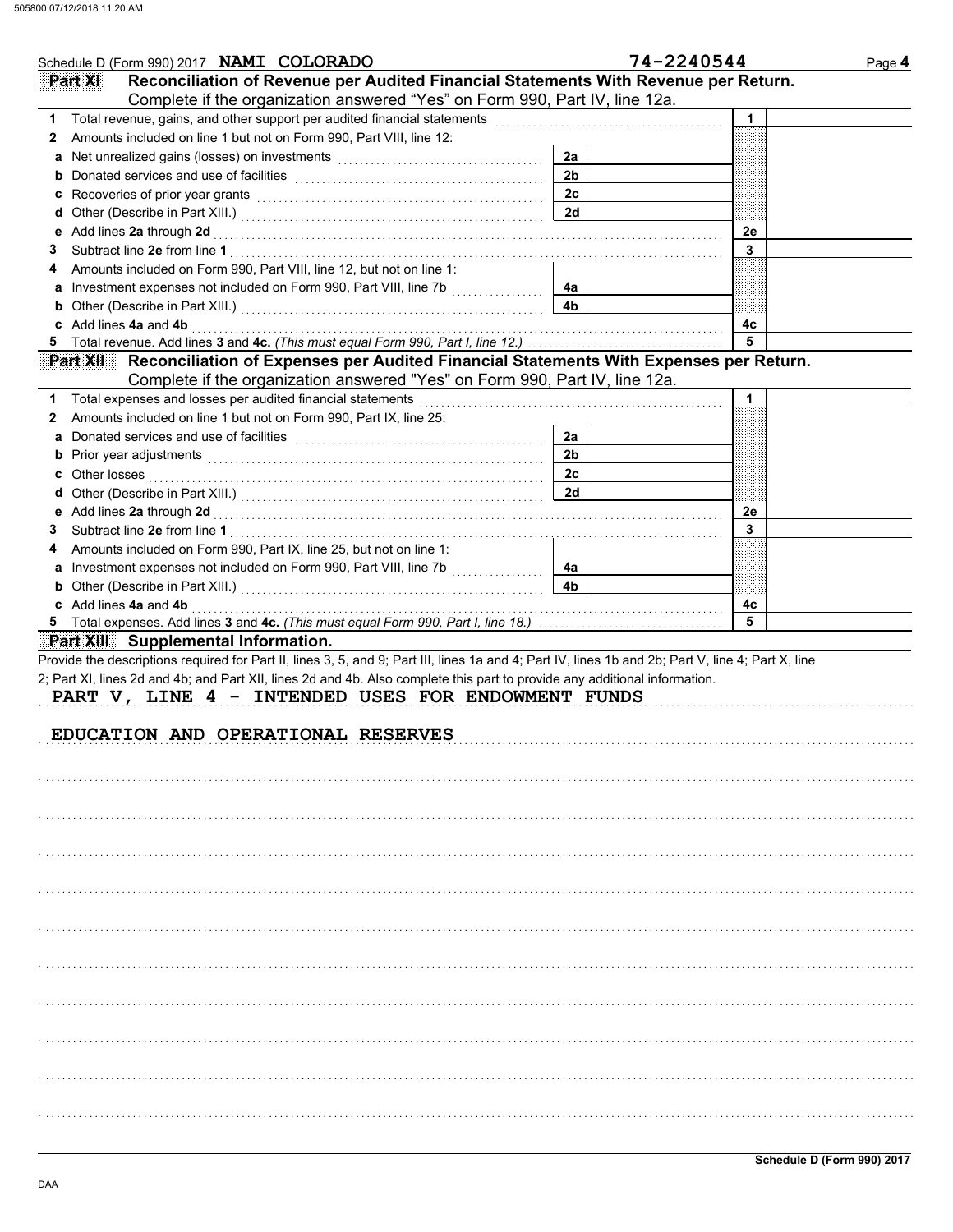|                                                                                            | 74-2240544 | Page 5 |
|--------------------------------------------------------------------------------------------|------------|--------|
| Schedule D (Form 990) 2017 NAMI COLORADO<br>Part XIII Supplemental Information (continued) |            |        |
|                                                                                            |            |        |
|                                                                                            |            |        |
|                                                                                            |            |        |
|                                                                                            |            |        |
|                                                                                            |            |        |
|                                                                                            |            |        |
|                                                                                            |            |        |
|                                                                                            |            |        |
|                                                                                            |            |        |
|                                                                                            |            |        |
|                                                                                            |            |        |
|                                                                                            |            |        |
|                                                                                            |            |        |
|                                                                                            |            |        |
|                                                                                            |            |        |
|                                                                                            |            |        |
|                                                                                            |            |        |
|                                                                                            |            |        |
|                                                                                            |            |        |
|                                                                                            |            |        |
|                                                                                            |            |        |
|                                                                                            |            |        |
|                                                                                            |            |        |
|                                                                                            |            |        |
|                                                                                            |            |        |
|                                                                                            |            |        |
|                                                                                            |            |        |
|                                                                                            |            |        |
|                                                                                            |            |        |
|                                                                                            |            |        |
|                                                                                            |            |        |
|                                                                                            |            |        |
|                                                                                            |            |        |
|                                                                                            |            |        |
|                                                                                            |            |        |
|                                                                                            |            |        |
|                                                                                            |            |        |
|                                                                                            |            |        |
|                                                                                            |            |        |
|                                                                                            |            |        |
|                                                                                            |            |        |
|                                                                                            |            |        |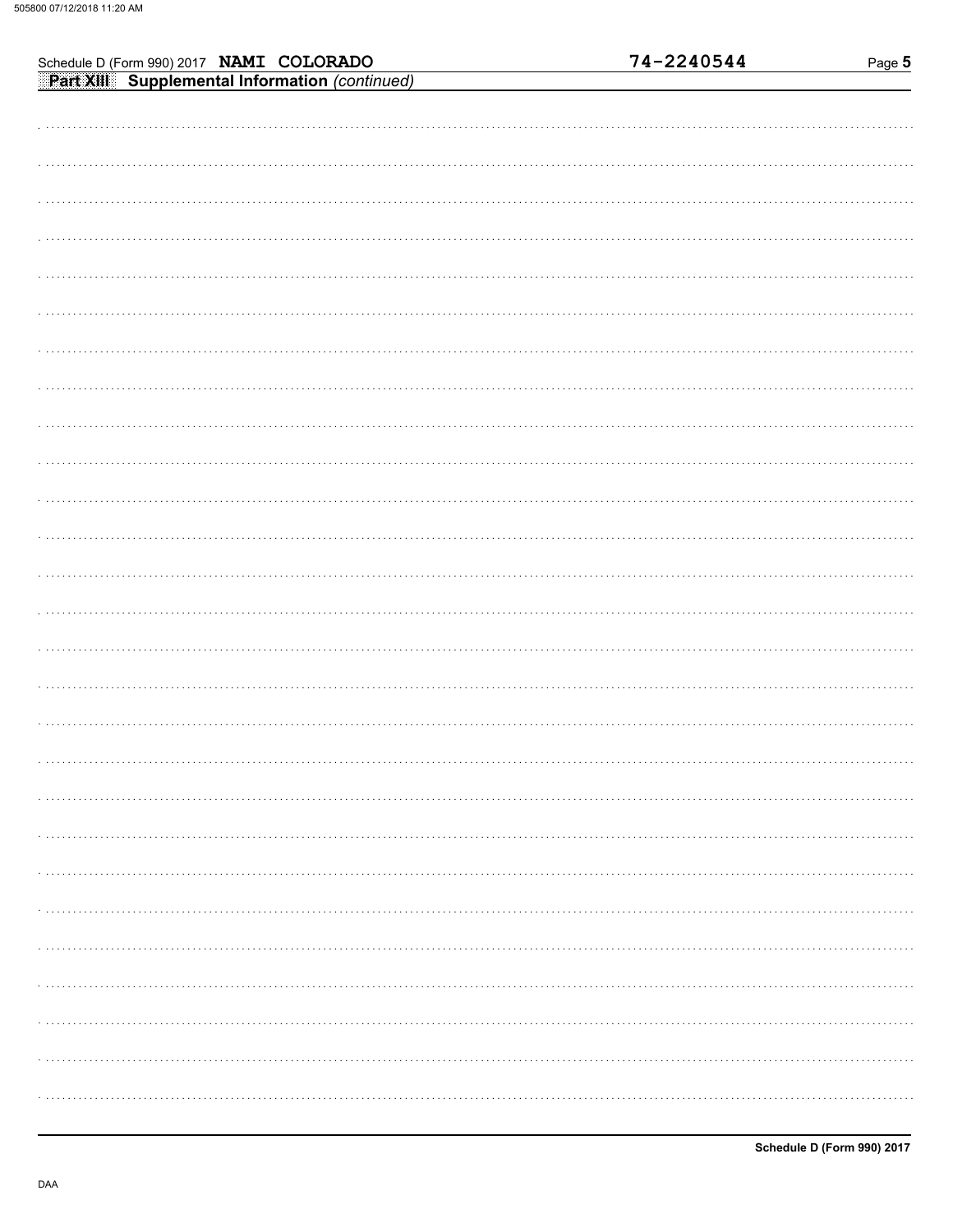| <b>SCHEDULE G</b><br>(Form 990 or 990-EZ)              | <b>Supplemental Information Regarding Fundraising or Gaming Activities</b>                                                                                                                                                                                                                                                                                                        |                                                                                              |                 |                                         | Complete if the organization answered "Yes" on Form 990, Part IV, line 17, 18, or 19, or if the<br>organization entered more than \$15,000 on Form 990-EZ, line 6a. |                                                                            | OMB No. 1545-0047                |
|--------------------------------------------------------|-----------------------------------------------------------------------------------------------------------------------------------------------------------------------------------------------------------------------------------------------------------------------------------------------------------------------------------------------------------------------------------|----------------------------------------------------------------------------------------------|-----------------|-----------------------------------------|---------------------------------------------------------------------------------------------------------------------------------------------------------------------|----------------------------------------------------------------------------|----------------------------------|
| Department of the Treasury<br>Internal Revenue Service |                                                                                                                                                                                                                                                                                                                                                                                   | Attach to Form 990 or Form 990-EZ.<br>Go to www.irs.gov/Form990 for the latest instructions. |                 |                                         |                                                                                                                                                                     |                                                                            | Open to Public<br>Inspection     |
| Name of the organization                               |                                                                                                                                                                                                                                                                                                                                                                                   |                                                                                              |                 |                                         |                                                                                                                                                                     | <b>Employer identification number</b>                                      |                                  |
|                                                        | NAMI COLORADO                                                                                                                                                                                                                                                                                                                                                                     |                                                                                              |                 |                                         |                                                                                                                                                                     | 74-2240544                                                                 |                                  |
| Part I                                                 | Fundraising Activities. Complete if the organization answered "Yes" on Form 990, Part IV, line 17.<br>Form 990-EZ filers are not required to complete this part.                                                                                                                                                                                                                  |                                                                                              |                 |                                         |                                                                                                                                                                     |                                                                            |                                  |
| 1                                                      | Indicate whether the organization raised funds through any of the following activities. Check all that apply.                                                                                                                                                                                                                                                                     |                                                                                              |                 |                                         |                                                                                                                                                                     |                                                                            |                                  |
| Mail solicitations<br>a                                |                                                                                                                                                                                                                                                                                                                                                                                   | e                                                                                            |                 |                                         | Solicitation of non-government grants                                                                                                                               |                                                                            |                                  |
| Internet and email solicitations<br>b                  | f                                                                                                                                                                                                                                                                                                                                                                                 |                                                                                              |                 |                                         | Solicitation of government grants                                                                                                                                   |                                                                            |                                  |
| Phone solicitations<br>C                               |                                                                                                                                                                                                                                                                                                                                                                                   | Special fundraising events<br>g                                                              |                 |                                         |                                                                                                                                                                     |                                                                            |                                  |
| In-person solicitations<br>d                           |                                                                                                                                                                                                                                                                                                                                                                                   |                                                                                              |                 |                                         |                                                                                                                                                                     |                                                                            |                                  |
|                                                        | 2a Did the organization have a written or oral agreement with any individual (including officers, directors, trustees,<br>or key employees listed in Form 990, Part VII) or entity in connection with professional fundraising services?<br>b If "Yes," list the 10 highest paid individuals or entities (fundraisers) pursuant to agreements under which the fundraiser is to be |                                                                                              |                 |                                         |                                                                                                                                                                     |                                                                            | Yes<br>No                        |
|                                                        | compensated at least \$5,000 by the organization.                                                                                                                                                                                                                                                                                                                                 |                                                                                              | (iii) Did fund- |                                         |                                                                                                                                                                     |                                                                            | (vi) Amount paid to              |
|                                                        | (i) Name and address of individual<br>or entity (fundraiser)                                                                                                                                                                                                                                                                                                                      | (ii) Activity                                                                                | contributions?  | raiser have<br>custody or<br>control of | (iv) Gross receipts<br>from activity                                                                                                                                | (v) Amount paid to<br>(or retained by)<br>fundraiser listed in<br>col. (i) | (or retained by)<br>organization |
|                                                        |                                                                                                                                                                                                                                                                                                                                                                                   |                                                                                              | Yes No          |                                         |                                                                                                                                                                     |                                                                            |                                  |
| 1                                                      |                                                                                                                                                                                                                                                                                                                                                                                   |                                                                                              |                 |                                         |                                                                                                                                                                     |                                                                            |                                  |
| $\mathbf{2}$                                           |                                                                                                                                                                                                                                                                                                                                                                                   |                                                                                              |                 |                                         |                                                                                                                                                                     |                                                                            |                                  |
| 3                                                      |                                                                                                                                                                                                                                                                                                                                                                                   |                                                                                              |                 |                                         |                                                                                                                                                                     |                                                                            |                                  |
|                                                        |                                                                                                                                                                                                                                                                                                                                                                                   |                                                                                              |                 |                                         |                                                                                                                                                                     |                                                                            |                                  |
| 4                                                      |                                                                                                                                                                                                                                                                                                                                                                                   |                                                                                              |                 |                                         |                                                                                                                                                                     |                                                                            |                                  |
| 5                                                      |                                                                                                                                                                                                                                                                                                                                                                                   |                                                                                              |                 |                                         |                                                                                                                                                                     |                                                                            |                                  |
| 6                                                      |                                                                                                                                                                                                                                                                                                                                                                                   |                                                                                              |                 |                                         |                                                                                                                                                                     |                                                                            |                                  |
| 7                                                      |                                                                                                                                                                                                                                                                                                                                                                                   |                                                                                              |                 |                                         |                                                                                                                                                                     |                                                                            |                                  |
|                                                        |                                                                                                                                                                                                                                                                                                                                                                                   |                                                                                              |                 |                                         |                                                                                                                                                                     |                                                                            |                                  |
| 8                                                      |                                                                                                                                                                                                                                                                                                                                                                                   |                                                                                              |                 |                                         |                                                                                                                                                                     |                                                                            |                                  |
| 9                                                      |                                                                                                                                                                                                                                                                                                                                                                                   |                                                                                              |                 |                                         |                                                                                                                                                                     |                                                                            |                                  |
| 10                                                     |                                                                                                                                                                                                                                                                                                                                                                                   |                                                                                              |                 |                                         |                                                                                                                                                                     |                                                                            |                                  |
|                                                        |                                                                                                                                                                                                                                                                                                                                                                                   |                                                                                              |                 |                                         |                                                                                                                                                                     |                                                                            |                                  |
| Total .<br>3<br>registration or licensing.             | List all states in which the organization is registered or licensed to solicit contributions or has been notified it is exempt from                                                                                                                                                                                                                                               |                                                                                              |                 |                                         |                                                                                                                                                                     |                                                                            |                                  |
|                                                        |                                                                                                                                                                                                                                                                                                                                                                                   |                                                                                              |                 |                                         |                                                                                                                                                                     |                                                                            |                                  |
|                                                        |                                                                                                                                                                                                                                                                                                                                                                                   |                                                                                              |                 |                                         |                                                                                                                                                                     |                                                                            |                                  |
|                                                        |                                                                                                                                                                                                                                                                                                                                                                                   |                                                                                              |                 |                                         |                                                                                                                                                                     |                                                                            |                                  |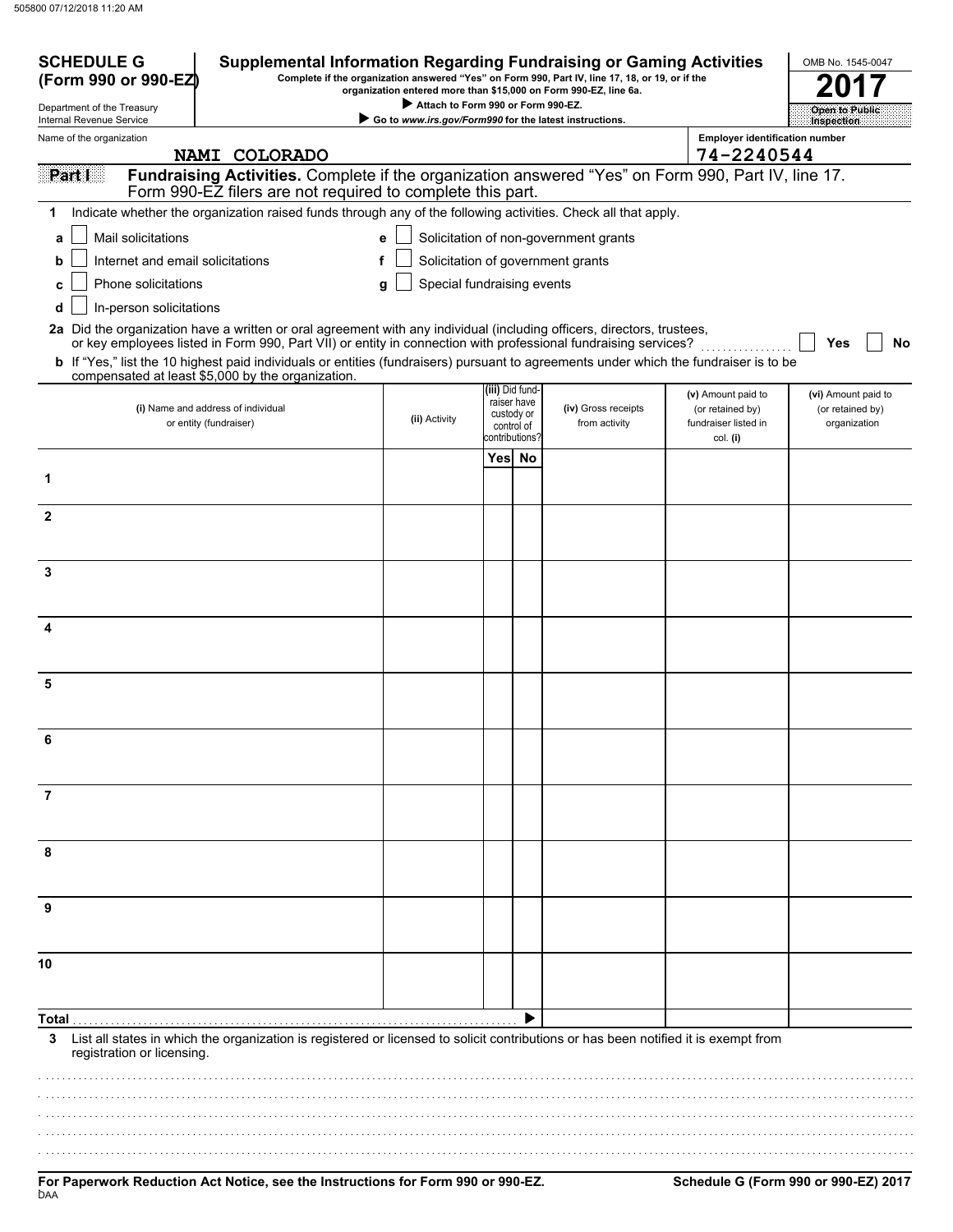|         | Schedule G (Form 990 or 990-EZ) 2017 |                                      | NAMI COLORADO |  | 74-2240544 | Page 2                                                                                                                 |
|---------|--------------------------------------|--------------------------------------|---------------|--|------------|------------------------------------------------------------------------------------------------------------------------|
| Part II |                                      |                                      |               |  |            | <b>Fundraising Events.</b> Complete if the organization answered "Yes" on Form 990, Part IV, line 18, or reported more |
|         |                                      |                                      |               |  |            | than \$15,000 of fundraising event contributions and gross income on Form 990-EZ, lines 1 and 6b. List events with     |
|         |                                      | gross receipts greater than \$5,000. |               |  |            |                                                                                                                        |
|         |                                      |                                      |               |  |            |                                                                                                                        |

|                 |                                                       | (a) Event $#1$<br>NAMI WALKS 2017<br>(event type)                                                                                                                 | $(b)$ Event #2<br>(event type)                   | (c) Other events<br><b>NONE</b><br>(total number) | (d) Total events<br>(add col. (a) through<br>col. (c) |
|-----------------|-------------------------------------------------------|-------------------------------------------------------------------------------------------------------------------------------------------------------------------|--------------------------------------------------|---------------------------------------------------|-------------------------------------------------------|
| Revenue         | 1 Gross receipts                                      | 115,441                                                                                                                                                           |                                                  |                                                   | <u>115,441</u>                                        |
|                 | 2 Less: Contributions<br>3 Gross income (line 1 minus | 115,441                                                                                                                                                           |                                                  |                                                   | 115,441                                               |
|                 | 4 Cash prizes                                         |                                                                                                                                                                   |                                                  |                                                   |                                                       |
|                 | 5 Noncash prizes                                      |                                                                                                                                                                   |                                                  |                                                   |                                                       |
| Direct Expenses | 6 Rent/facility costs                                 | 2,000                                                                                                                                                             |                                                  |                                                   | 2,000                                                 |
|                 | 7 Food and beverages                                  |                                                                                                                                                                   |                                                  |                                                   |                                                       |
|                 | 8 Entertainment<br>9 Other direct expenses            | 14,104                                                                                                                                                            |                                                  |                                                   | 14,104                                                |
|                 |                                                       | 10 Direct expense summary. Add lines 4 through 9 in column (d) [11] content to content the summary of Direct expense summary. Add lines 4 through 9 in column (d) |                                                  |                                                   | $\frac{16,104}{-16,104}$                              |
|                 | Part III                                              | Gaming. Complete if the organization answered "Yes" on Form 990, Part IV, line 19, or reported more<br>than \$15,000 on Form 990-EZ, line 6a.                     |                                                  |                                                   |                                                       |
| Revenue         |                                                       | (a) Bingo                                                                                                                                                         | (b) Pull tabs/instant<br>bingo/progressive bingo | (c) Other gaming                                  | (d) Total gaming (add<br>col. (a) through col. (c))   |
|                 | 1 Gross revenue                                       |                                                                                                                                                                   |                                                  |                                                   |                                                       |
|                 | 2 Cash prizes                                         |                                                                                                                                                                   |                                                  |                                                   |                                                       |
| Direct Expenses | 3 Noncash prizes<br>4 Rent/facility costs [11]        |                                                                                                                                                                   |                                                  |                                                   |                                                       |
|                 | 5 Other direct expenses                               |                                                                                                                                                                   |                                                  |                                                   |                                                       |
|                 | 6 Volunteer labor                                     | %<br>Yes<br>No                                                                                                                                                    | $\%$<br>Yes<br>No                                | $\%$<br>Yes<br>No                                 |                                                       |
|                 |                                                       | 7 Direct expense summary. Add lines 2 through 5 in column (d)                                                                                                     |                                                  |                                                   |                                                       |
|                 |                                                       |                                                                                                                                                                   |                                                  |                                                   |                                                       |
| 9               | b If "No," explain:                                   | Enter the state(s) in which the organization conducts gaming activities:                                                                                          |                                                  |                                                   | Yes<br>No                                             |
|                 | b If "Yes," explain:                                  |                                                                                                                                                                   |                                                  |                                                   | Yes<br>No.                                            |
|                 |                                                       |                                                                                                                                                                   |                                                  |                                                   |                                                       |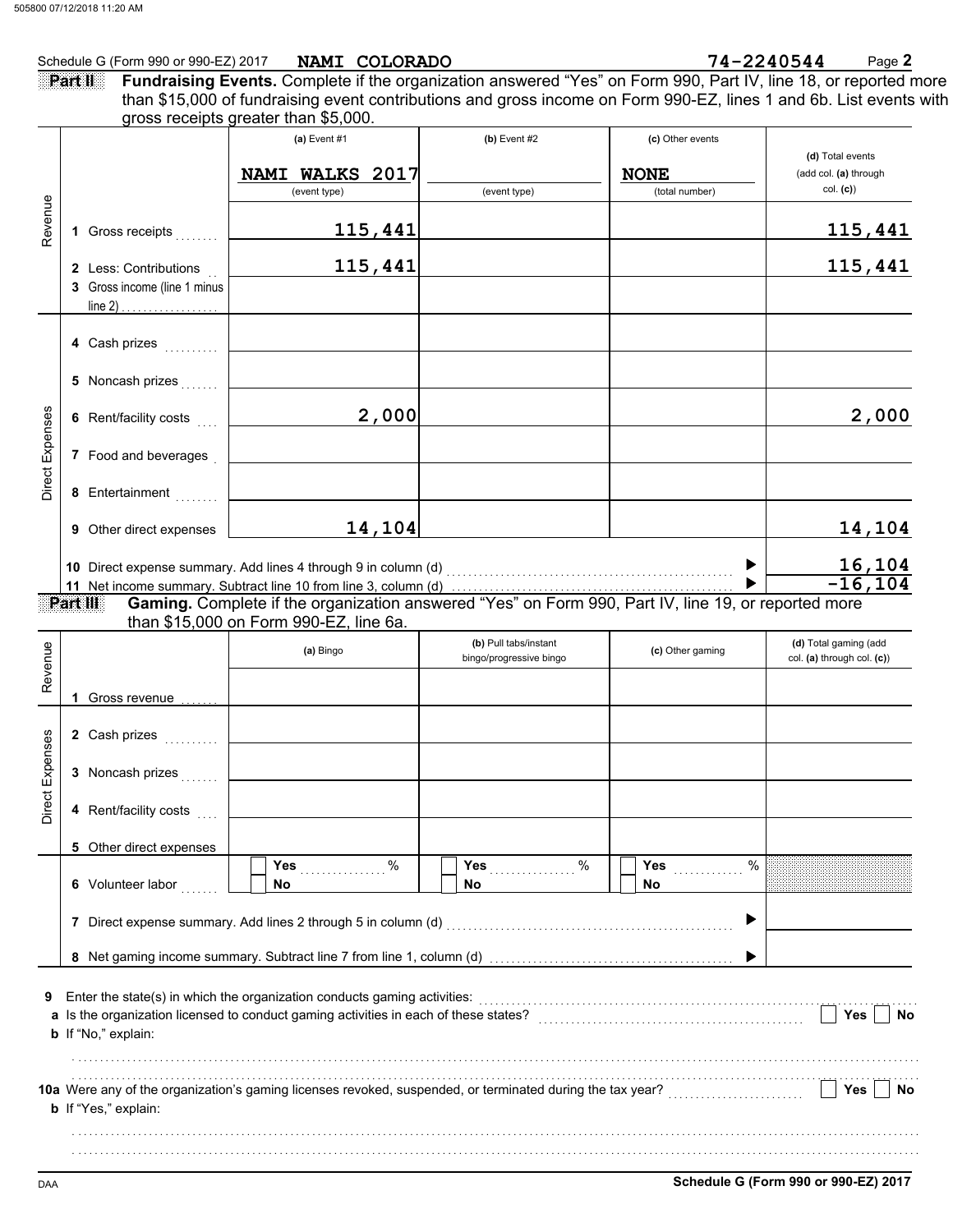|    | Schedule G (Form 990 or 990-EZ) 2017 NAMI COLORADO                                                                                                                                                                   | 74-2240544                           | Page 3           |
|----|----------------------------------------------------------------------------------------------------------------------------------------------------------------------------------------------------------------------|--------------------------------------|------------------|
| 11 | Does the organization conduct gaming activities with nonmembers?                                                                                                                                                     |                                      | <b>Yes</b><br>No |
| 12 | Is the organization a grantor, beneficiary or trustee of a trust, or a member of a partnership or other entity                                                                                                       |                                      |                  |
|    |                                                                                                                                                                                                                      |                                      | <b>Yes</b><br>No |
| 13 | Indicate the percentage of gaming activity conducted in:                                                                                                                                                             |                                      |                  |
| a  | The organization's facility <b>contained a contained a contained a contained a contained a contained a contained a</b>                                                                                               | 13а                                  | %                |
| b  | An outside facility                                                                                                                                                                                                  | 13 <sub>b</sub>                      | $\%$             |
| 14 | Enter the name and address of the person who prepares the organization's gaming/special events books and                                                                                                             |                                      |                  |
|    | records:                                                                                                                                                                                                             |                                      |                  |
|    |                                                                                                                                                                                                                      |                                      |                  |
|    |                                                                                                                                                                                                                      |                                      |                  |
|    |                                                                                                                                                                                                                      |                                      |                  |
|    | Address $\blacktriangleright$                                                                                                                                                                                        |                                      |                  |
|    |                                                                                                                                                                                                                      |                                      |                  |
|    | <b>15a</b> Does the organization have a contract with a third party from whom the organization receives gaming                                                                                                       |                                      |                  |
|    | revenue?                                                                                                                                                                                                             |                                      | Yes<br>No        |
| b  |                                                                                                                                                                                                                      |                                      |                  |
|    | amount of gaming revenue retained by the third party ▶ \$                                                                                                                                                            |                                      |                  |
|    | c If "Yes," enter name and address of the third party:                                                                                                                                                               |                                      |                  |
|    |                                                                                                                                                                                                                      |                                      |                  |
|    |                                                                                                                                                                                                                      |                                      |                  |
|    |                                                                                                                                                                                                                      |                                      |                  |
|    | Address ▶                                                                                                                                                                                                            |                                      |                  |
|    |                                                                                                                                                                                                                      |                                      |                  |
| 16 | Gaming manager information:                                                                                                                                                                                          |                                      |                  |
|    |                                                                                                                                                                                                                      |                                      |                  |
|    |                                                                                                                                                                                                                      |                                      |                  |
|    |                                                                                                                                                                                                                      |                                      |                  |
|    |                                                                                                                                                                                                                      |                                      |                  |
|    |                                                                                                                                                                                                                      |                                      |                  |
|    |                                                                                                                                                                                                                      |                                      |                  |
|    |                                                                                                                                                                                                                      |                                      |                  |
|    | Director/officer<br>Employee<br>Independent contractor                                                                                                                                                               |                                      |                  |
|    |                                                                                                                                                                                                                      |                                      |                  |
| 17 |                                                                                                                                                                                                                      |                                      |                  |
|    | Mandatory distributions:<br>Is the organization required under state law to make charitable distributions from the gaming proceeds to                                                                                |                                      |                  |
| a  |                                                                                                                                                                                                                      |                                      |                  |
|    | retain the state gaming license?<br>Enter the amount of distributions required under state law to be distributed to other exempt organizations or                                                                    |                                      | Yes<br>No        |
|    |                                                                                                                                                                                                                      |                                      |                  |
|    | spent in the organization's own exempt activities during the tax year $\blacktriangleright$<br>Supplemental Information. Provide the explanations required by Part I, line 2b, columns (iii) and (v); and<br>Part IV |                                      |                  |
|    | Part III, lines 9, 9b, 10b, 15b, 15c, 16, and 17b, as applicable. Also provide any additional information.                                                                                                           |                                      |                  |
|    |                                                                                                                                                                                                                      |                                      |                  |
|    | See instructions.                                                                                                                                                                                                    |                                      |                  |
|    |                                                                                                                                                                                                                      |                                      |                  |
|    |                                                                                                                                                                                                                      |                                      |                  |
|    |                                                                                                                                                                                                                      |                                      |                  |
|    |                                                                                                                                                                                                                      |                                      |                  |
|    |                                                                                                                                                                                                                      |                                      |                  |
|    |                                                                                                                                                                                                                      |                                      |                  |
|    |                                                                                                                                                                                                                      |                                      |                  |
|    |                                                                                                                                                                                                                      |                                      |                  |
|    |                                                                                                                                                                                                                      |                                      |                  |
|    |                                                                                                                                                                                                                      |                                      |                  |
|    |                                                                                                                                                                                                                      |                                      |                  |
|    |                                                                                                                                                                                                                      |                                      |                  |
|    |                                                                                                                                                                                                                      |                                      |                  |
|    |                                                                                                                                                                                                                      | Schedule G (Form 990 or 990-EZ) 2017 |                  |